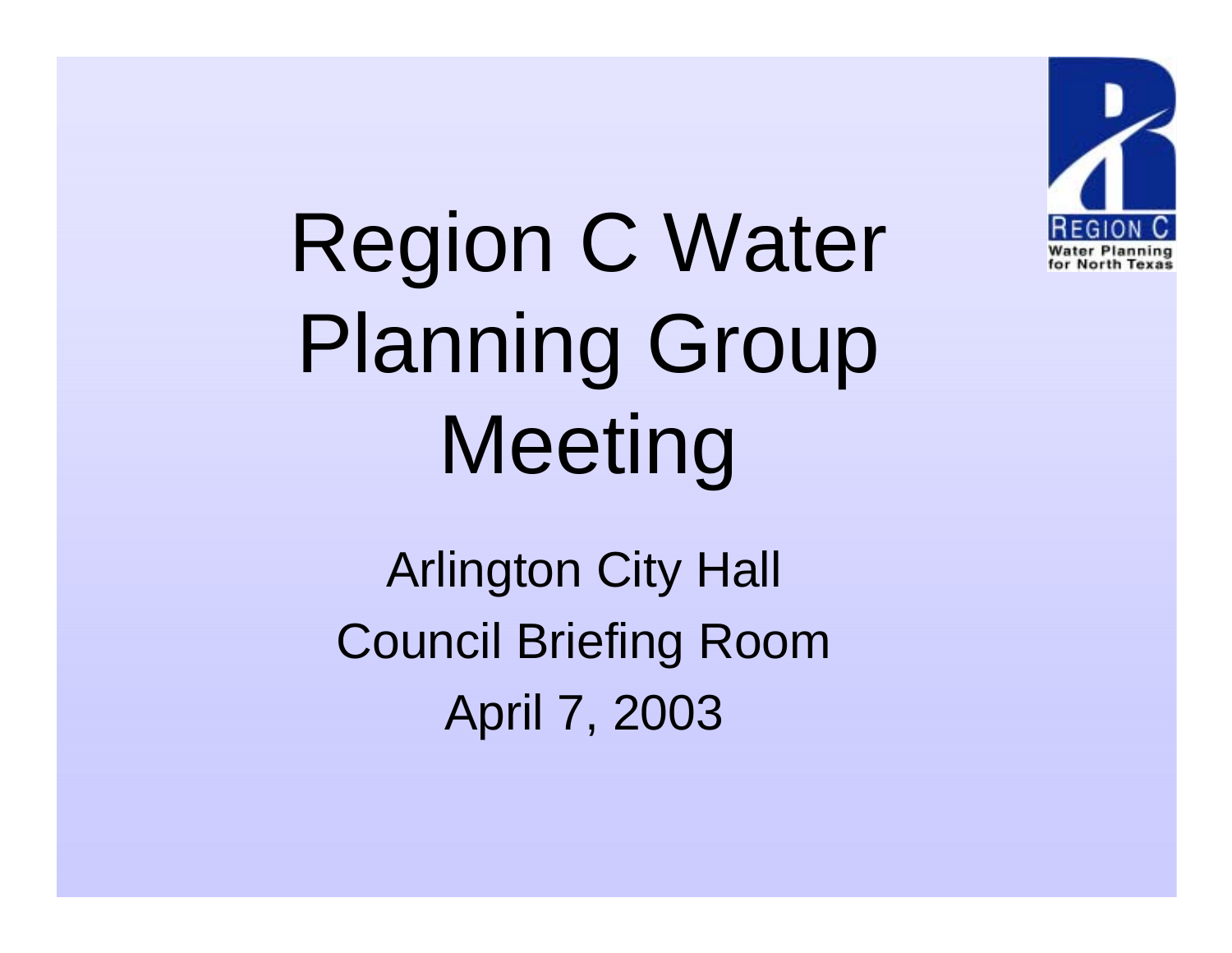# Agenda

- Population Projections
- Water Needs Projections
- Amendment for Athens MWA & GTUA
- Wholesale Water Providers
- Water Supply Schematic
- Potential Water Management Strategies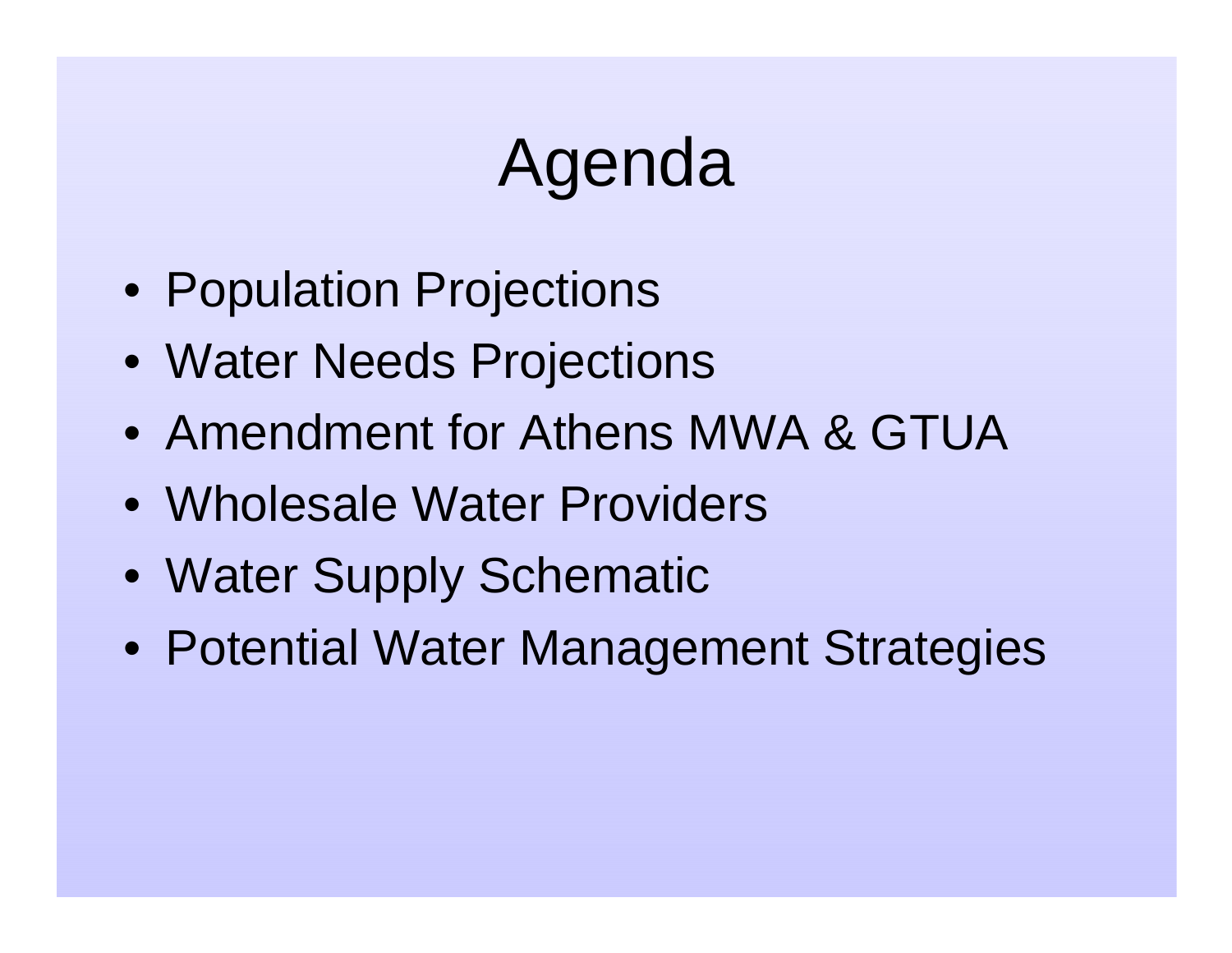# Agenda (continued)

- Neighborhood Study Work Plan (Water Conservation), Desalination & Reuse
- Quarterly Newsletter
- Newspaper Articles
- Summarized Speaker Comments
- Overall Status & Next Steps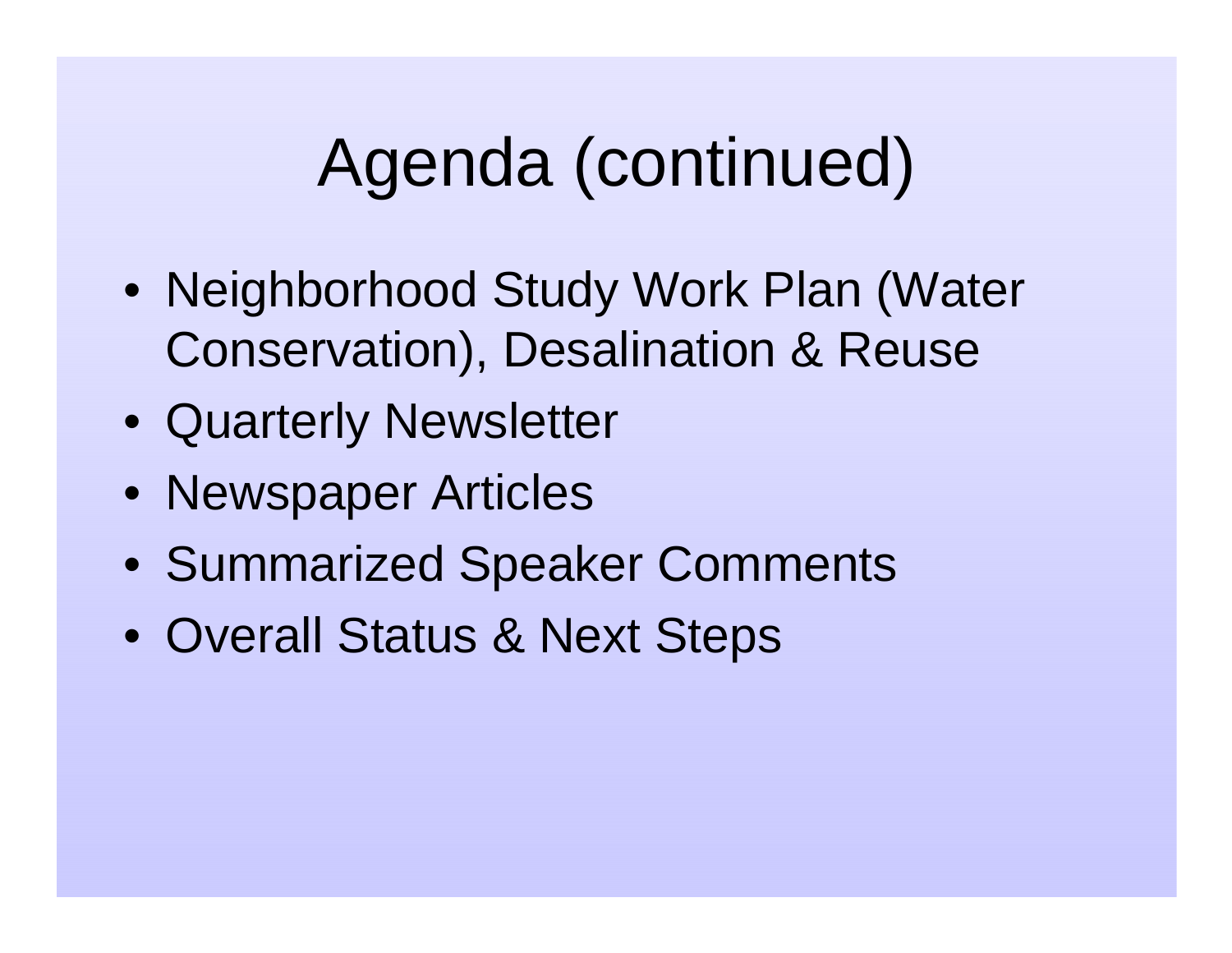# **Status of Population Projections**

Region C Water Planning Group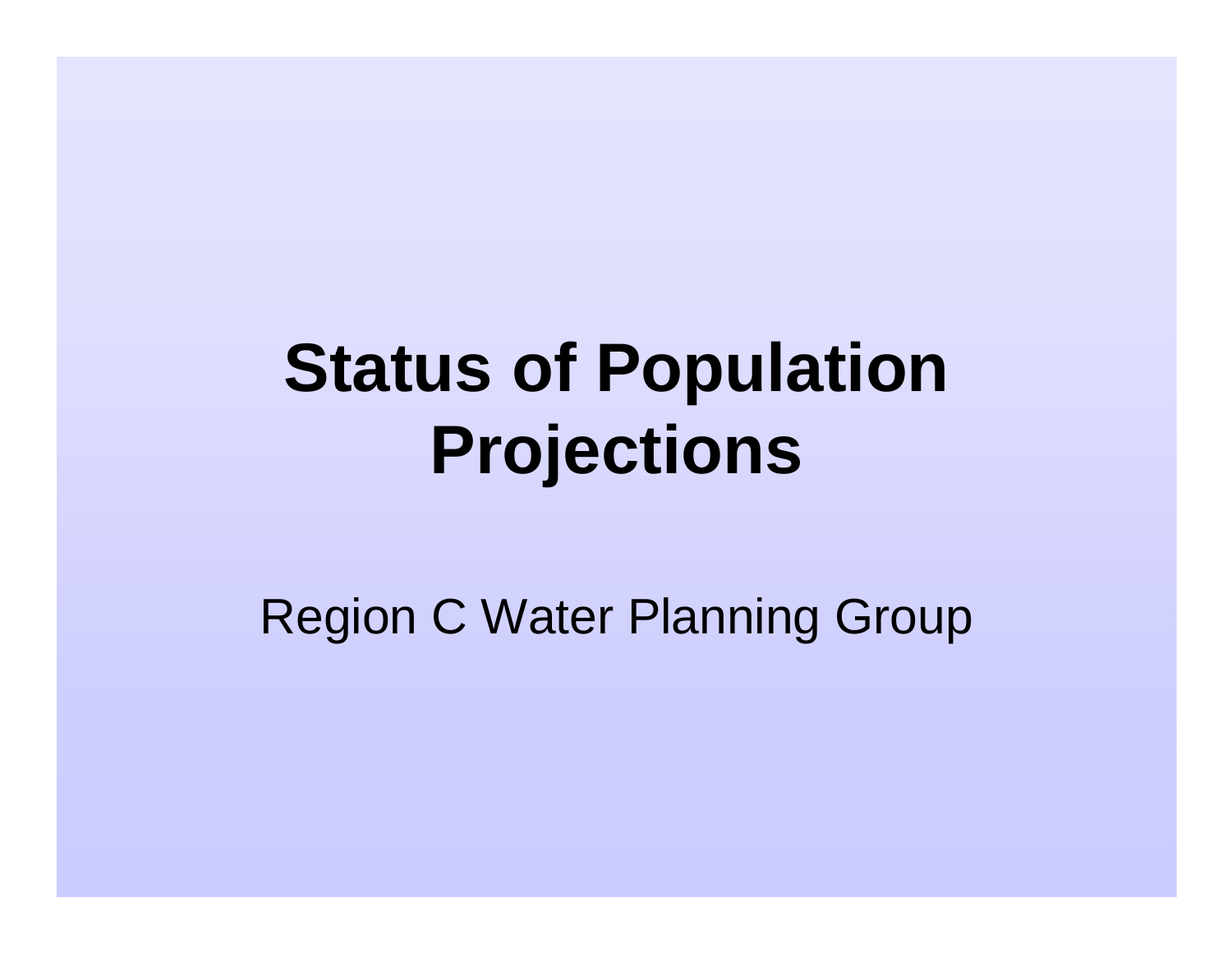# Status of Population Projections

- TWDB approved Region C's requested revisions for population projections in March 2003
- Richardson (Collin County) was increased by 99 in 2000 to correct Census data
- Richardson (Dallas County) was decreased by 125 in 2000 to correct Census data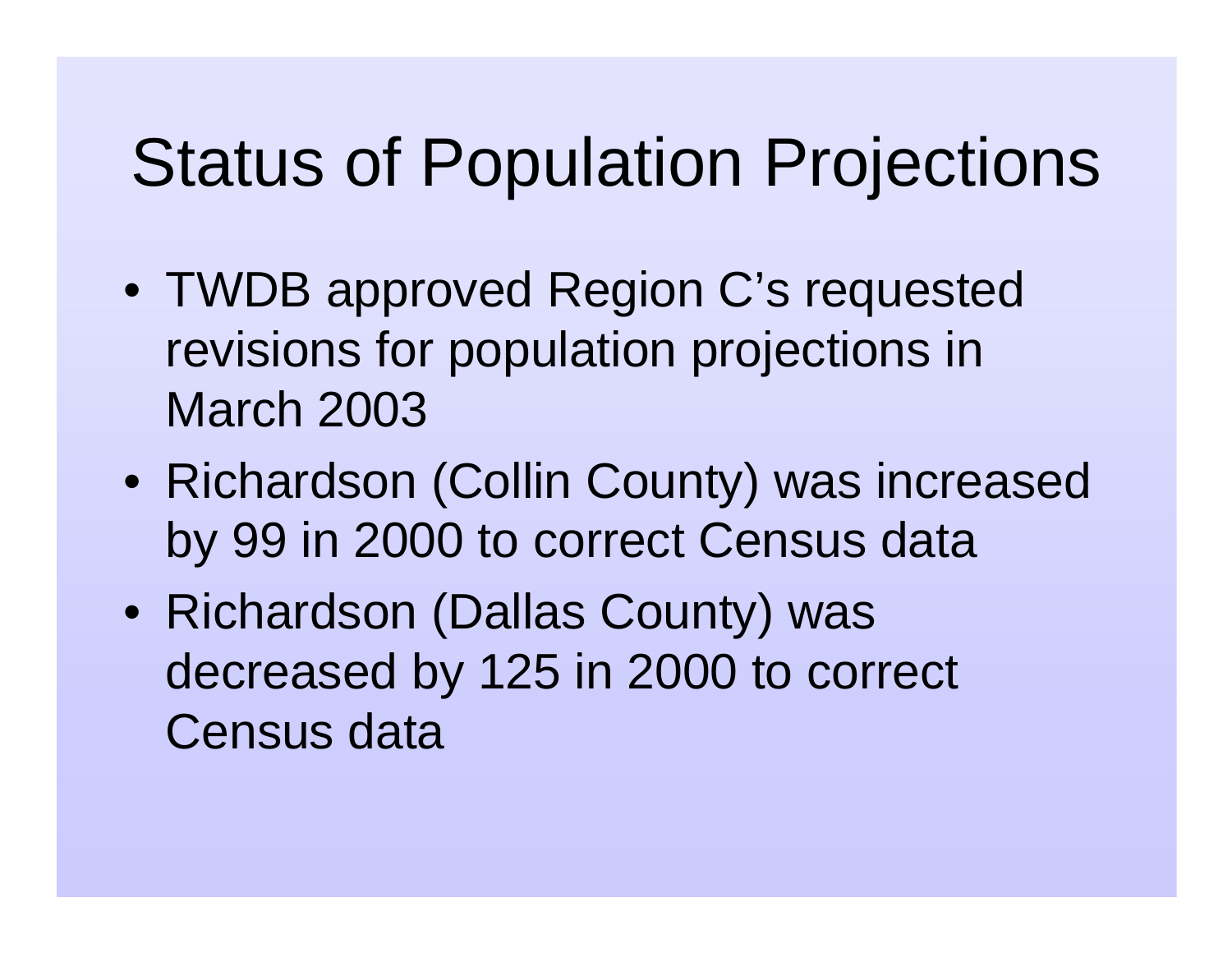# **Status of Water Needs Projections**

Region C Water Planning Group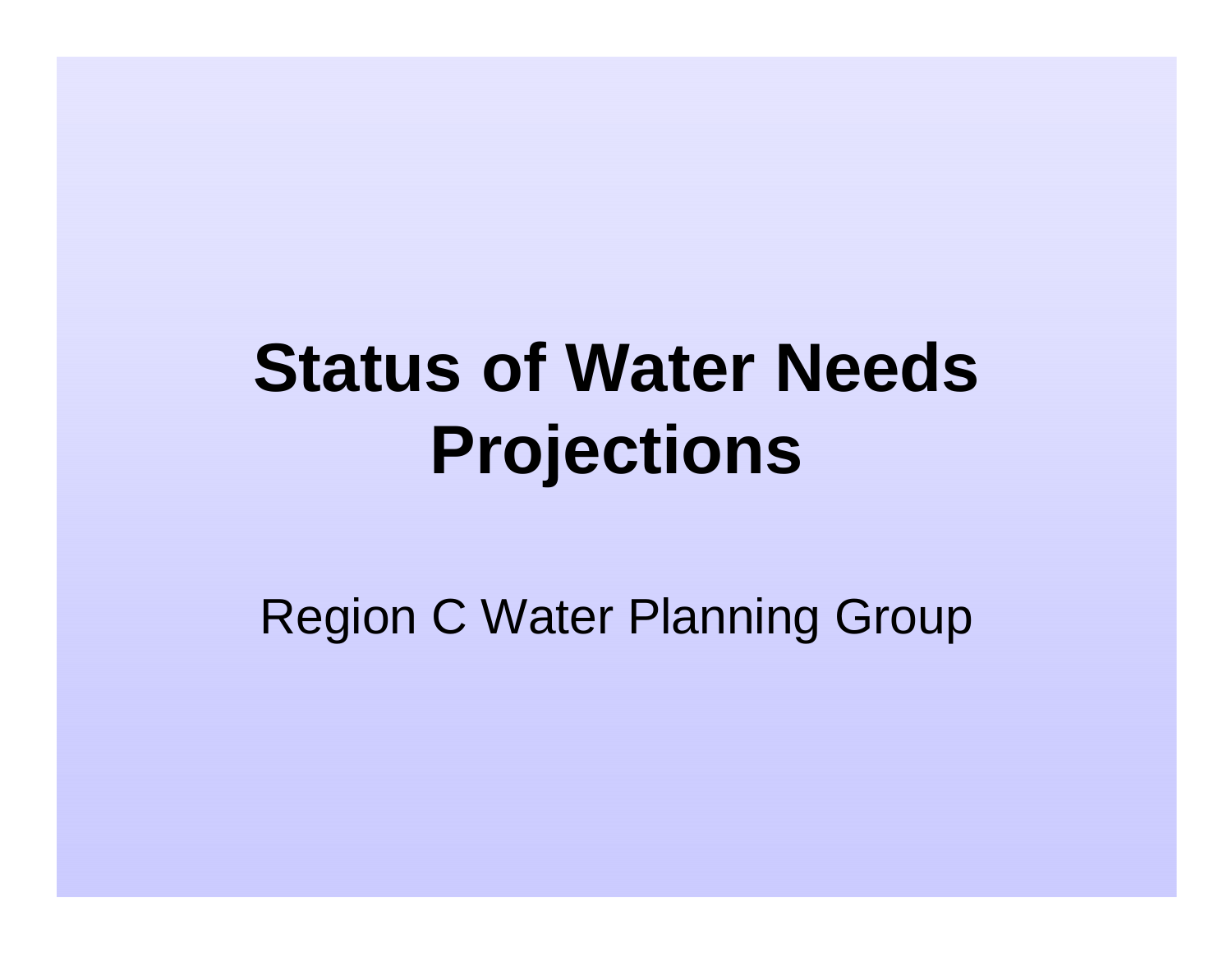# Chronology of Events

- TWDB sent out water usage data on December 30, 2002
- **310 surveys sent out to Region C WUGs** on February 4, 2003
- **Survey response due on February 28,** 2003
- Two rounds of follow-up calls made during month of March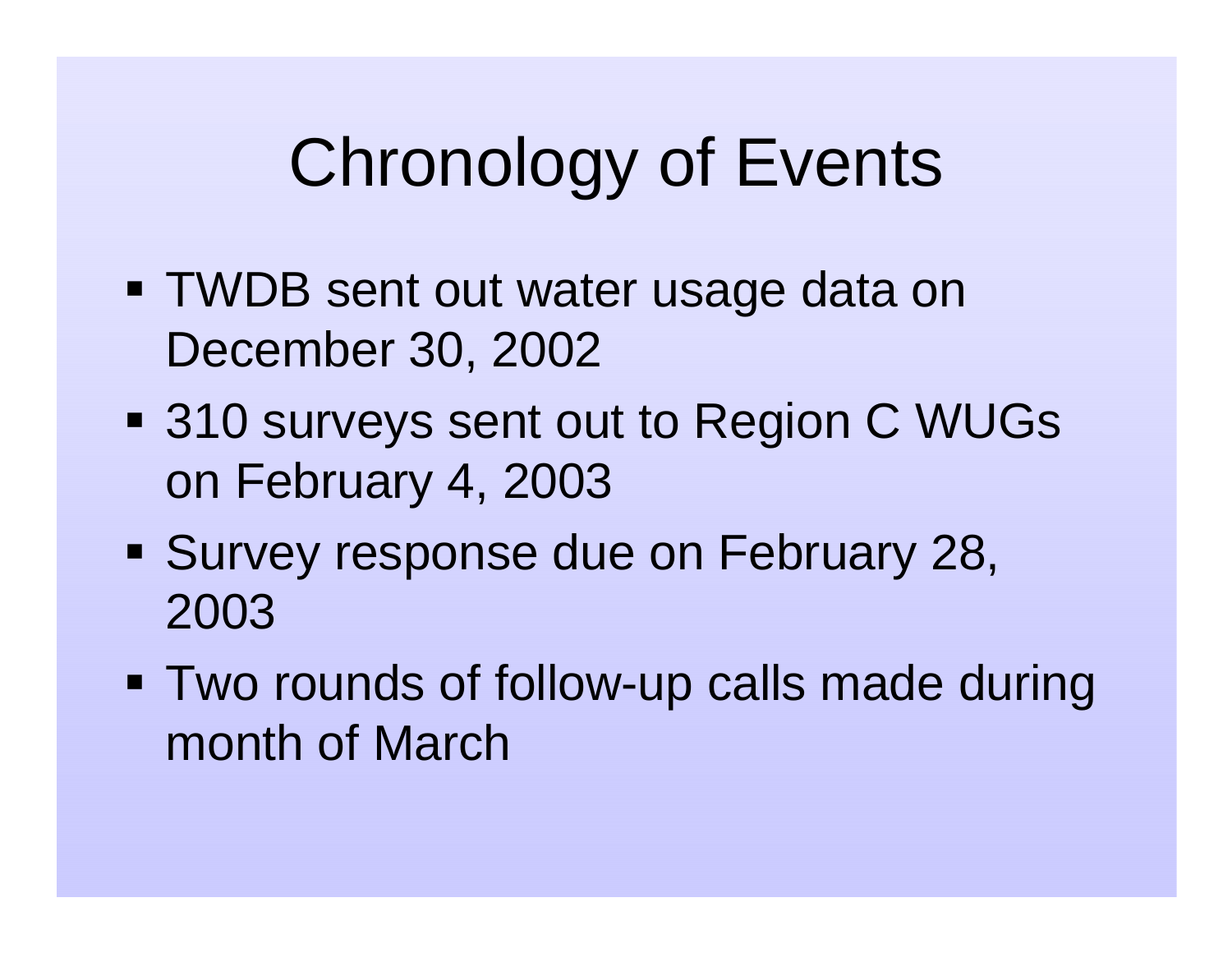### **Region C Water Use Survey Response Statistics**

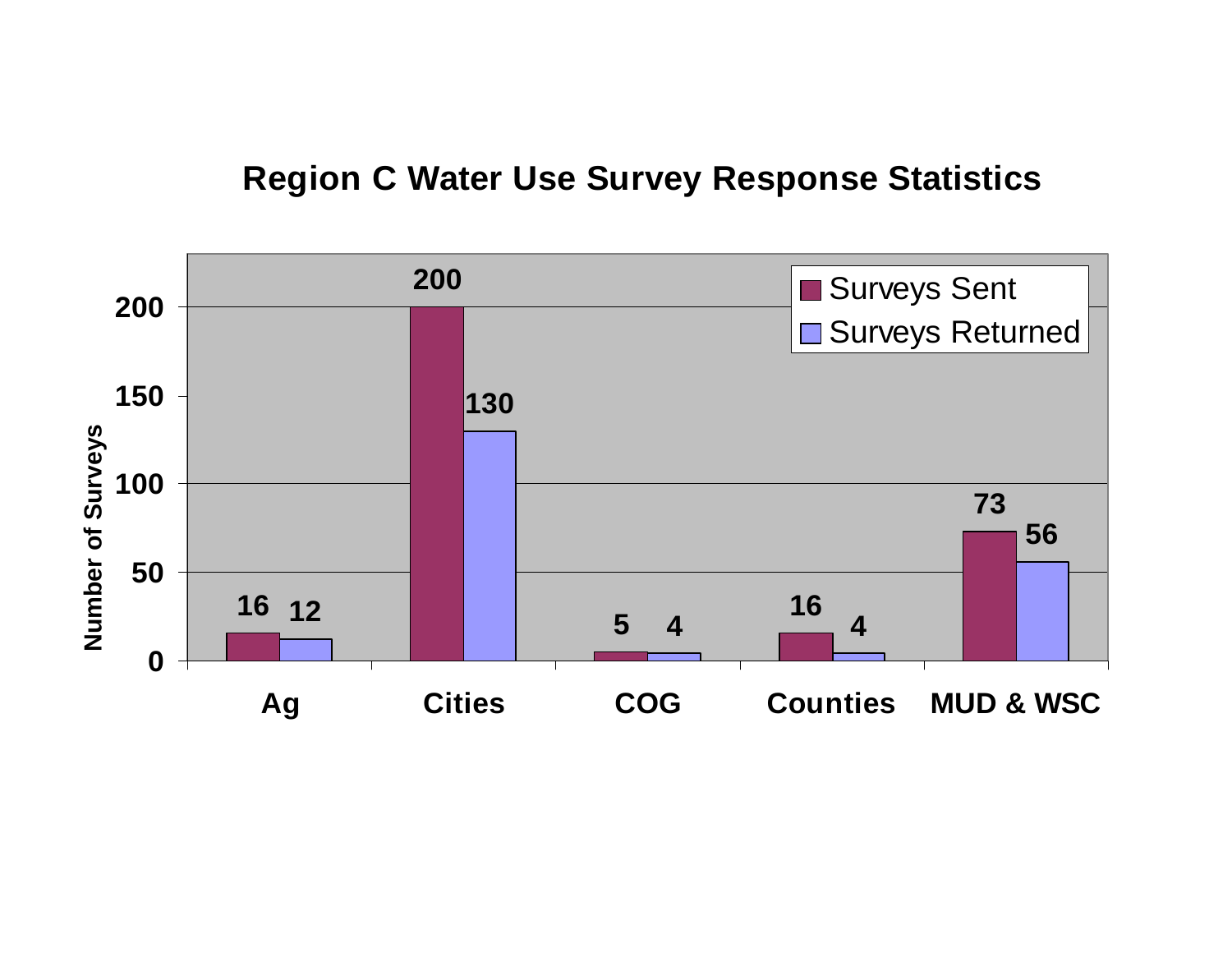## Region C Water Use Survey Responses

- **310 Entity Surveys Mailed Out**
- 66% Responded to Survey ≻65% Agreed with TWDB Projections ≻17% Commented TWDB Projections Low ≻3% Commented TWDB Projections High -14% No Comment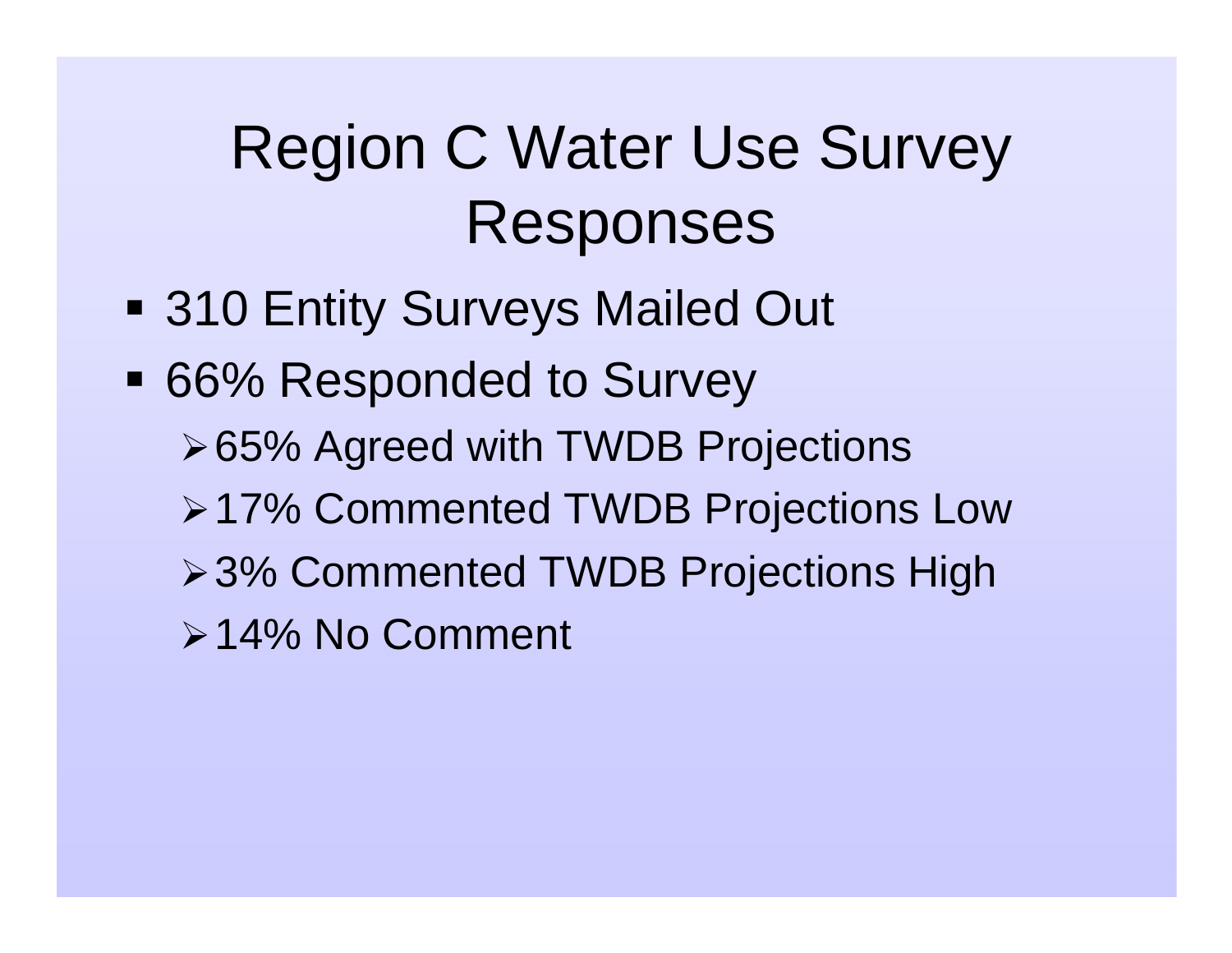## Consultant's Initial Comments on Water Use Data

- Methodology behind TWDB water use data
	- Used 2000 as the base year for municipal use
	- **Applied a plumbing fixture reduction in** each decade after the base year
- Methodology does not fit all Region C Water User Groups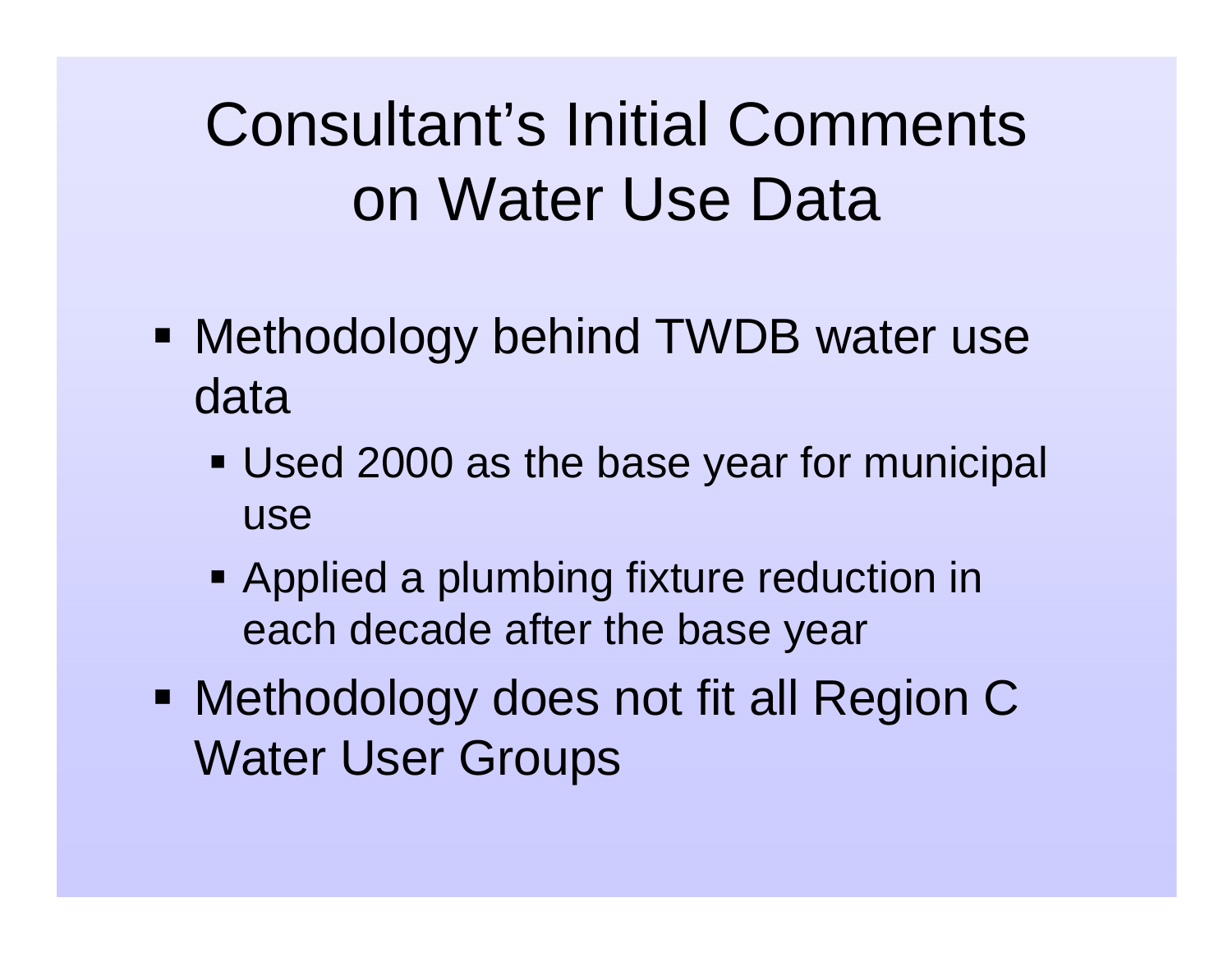## Examples of Differences Between TWDB Projections and Region C **Conditions**

- Data error (1998, 1999, 2000)
- Ξ Year 2000 not highest historical GPCD
- **- Increasing water usage trend**
- No historical data available
- **Minimum water use**
- **City survey data inconsistent**
- **Increasing per capita with future rapid** growth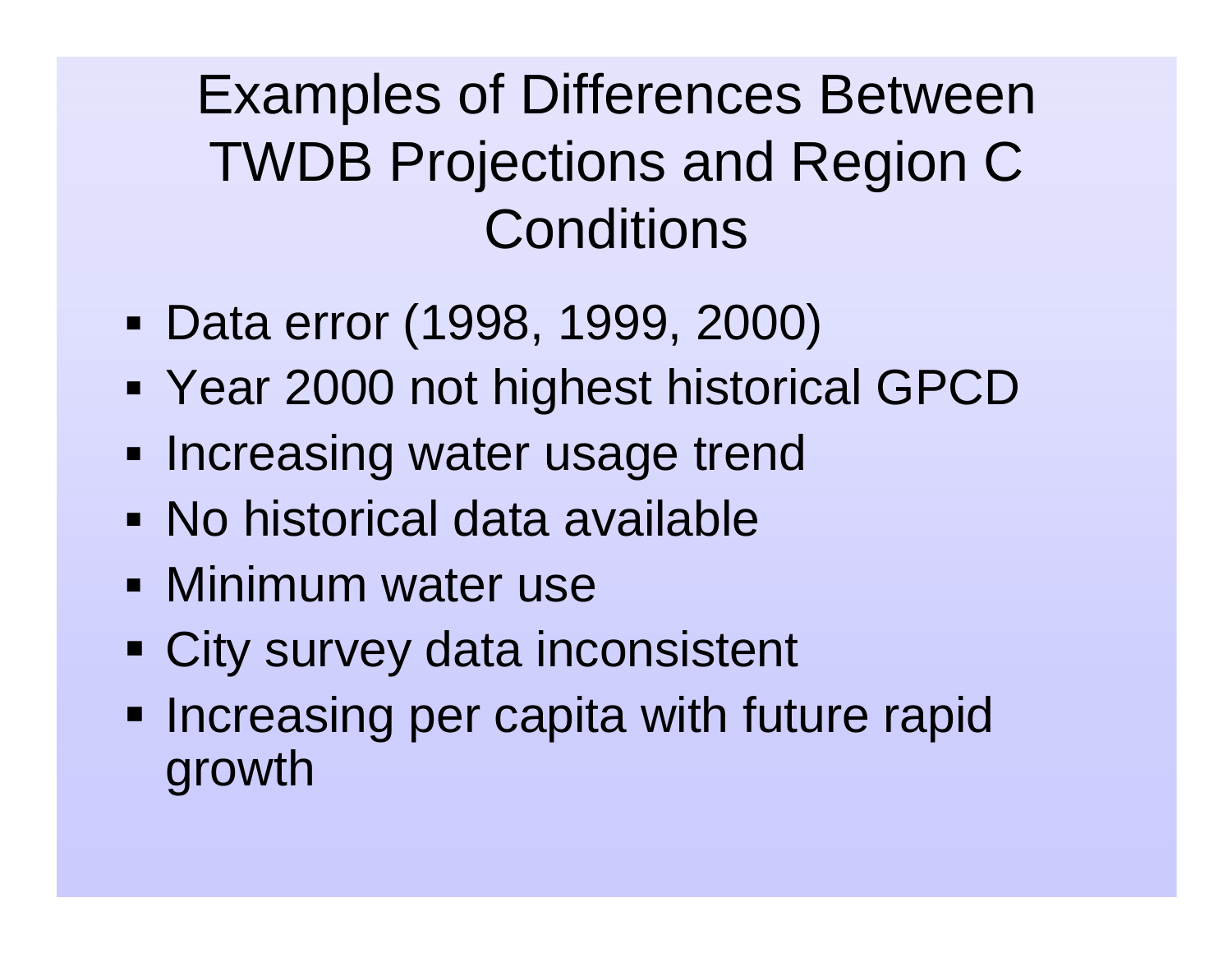## Water Use Comparison Graphs Data Error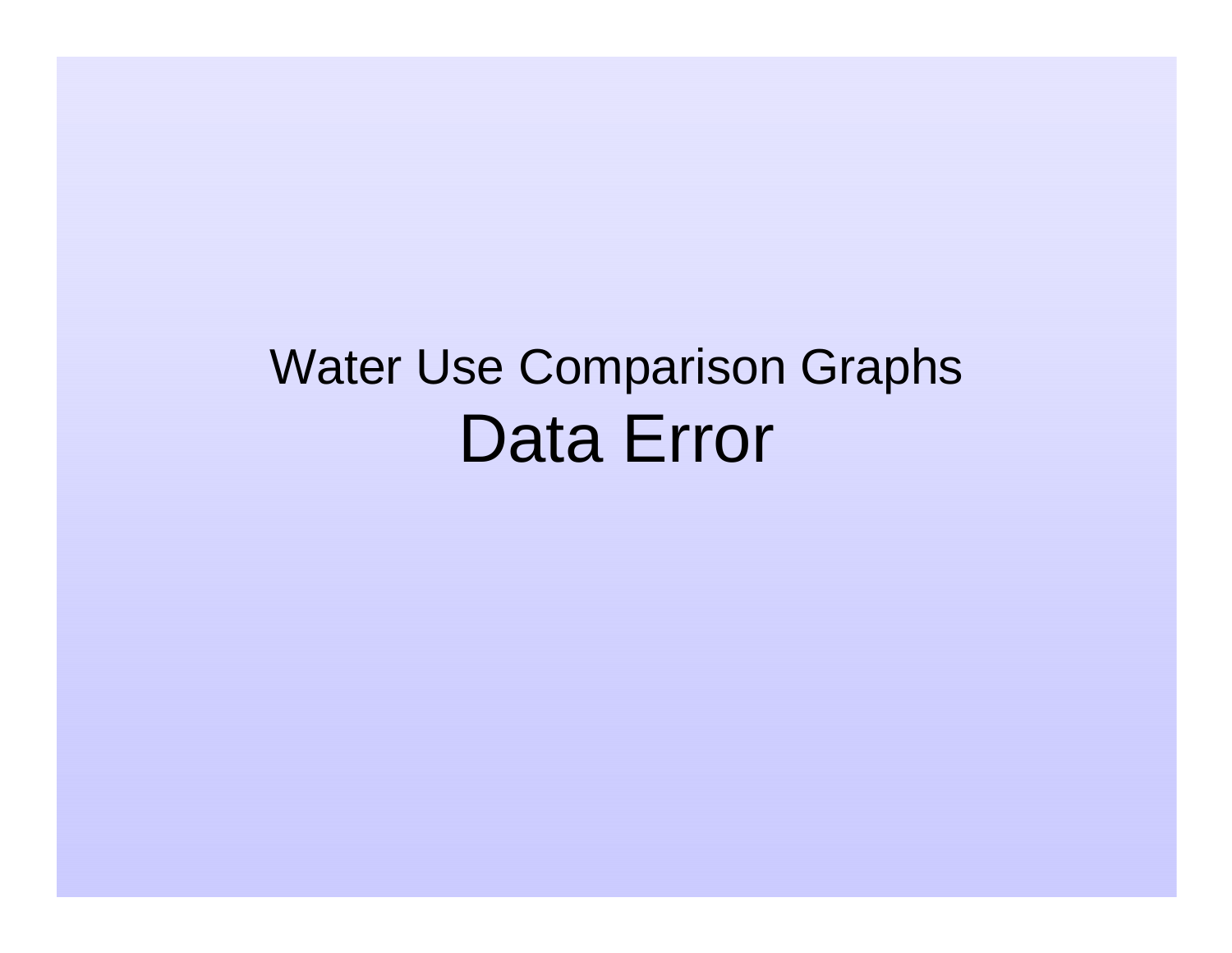#### **Grand Prairie**

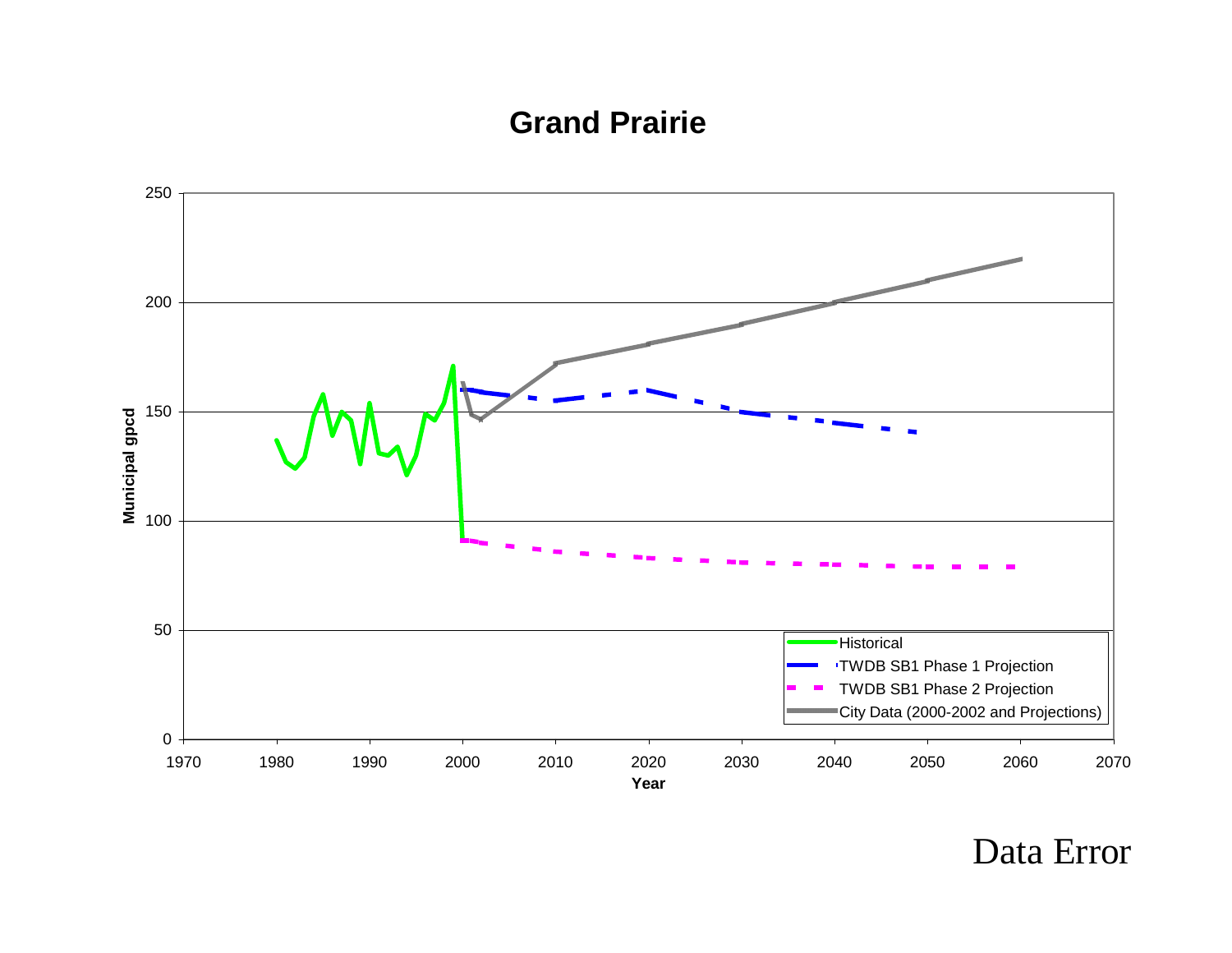#### **Dallas**

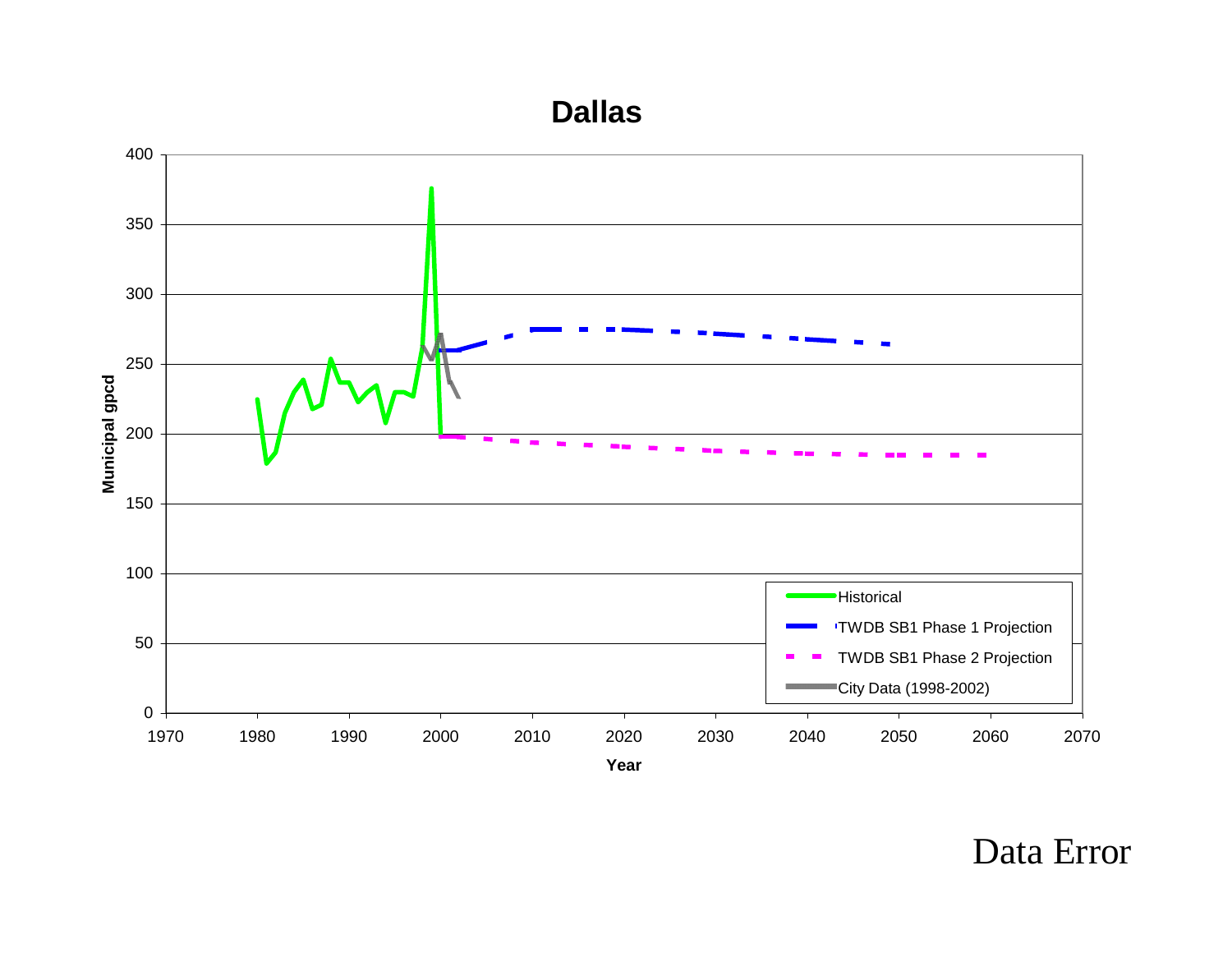#### **Denison**

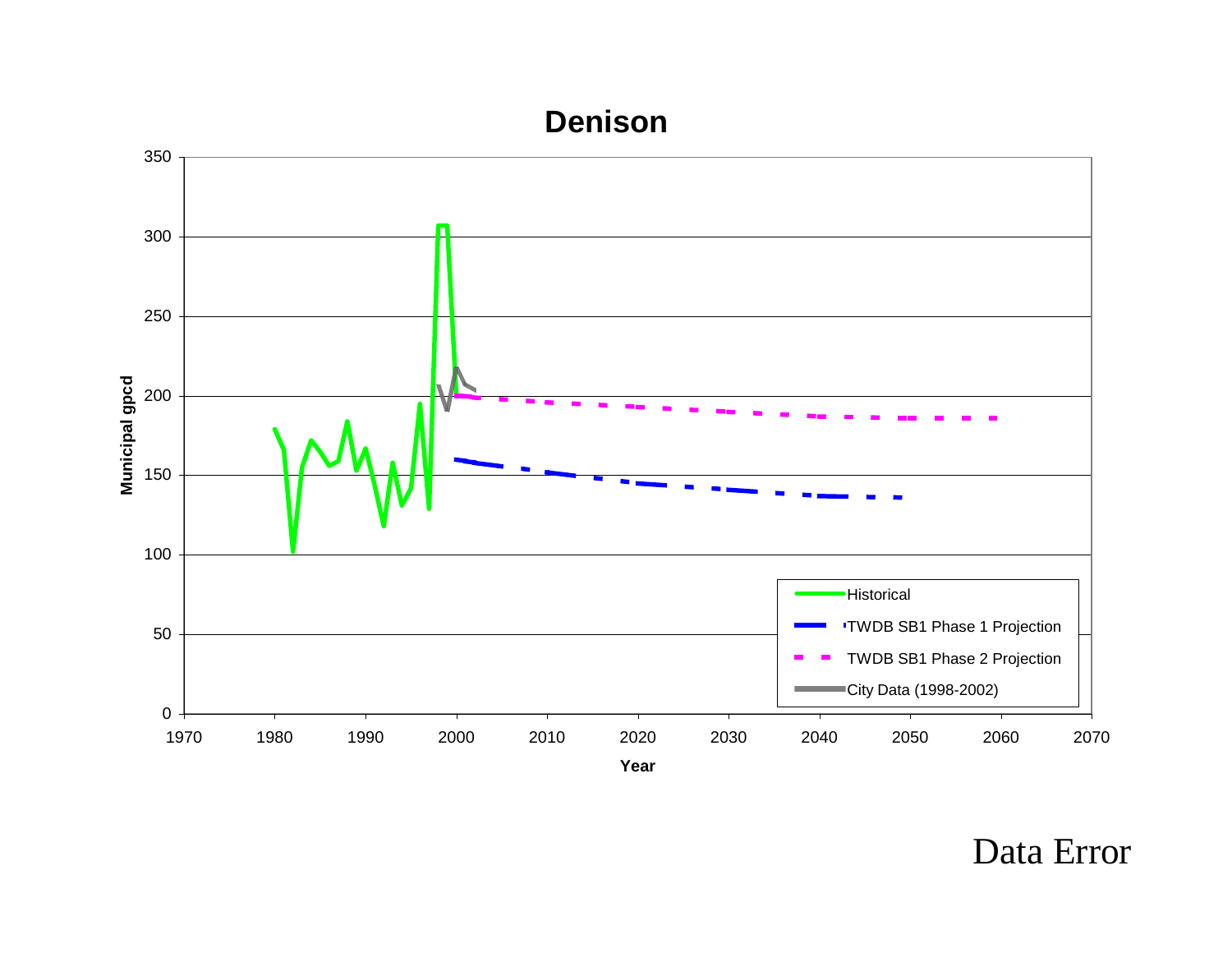#### **Flower Mound**

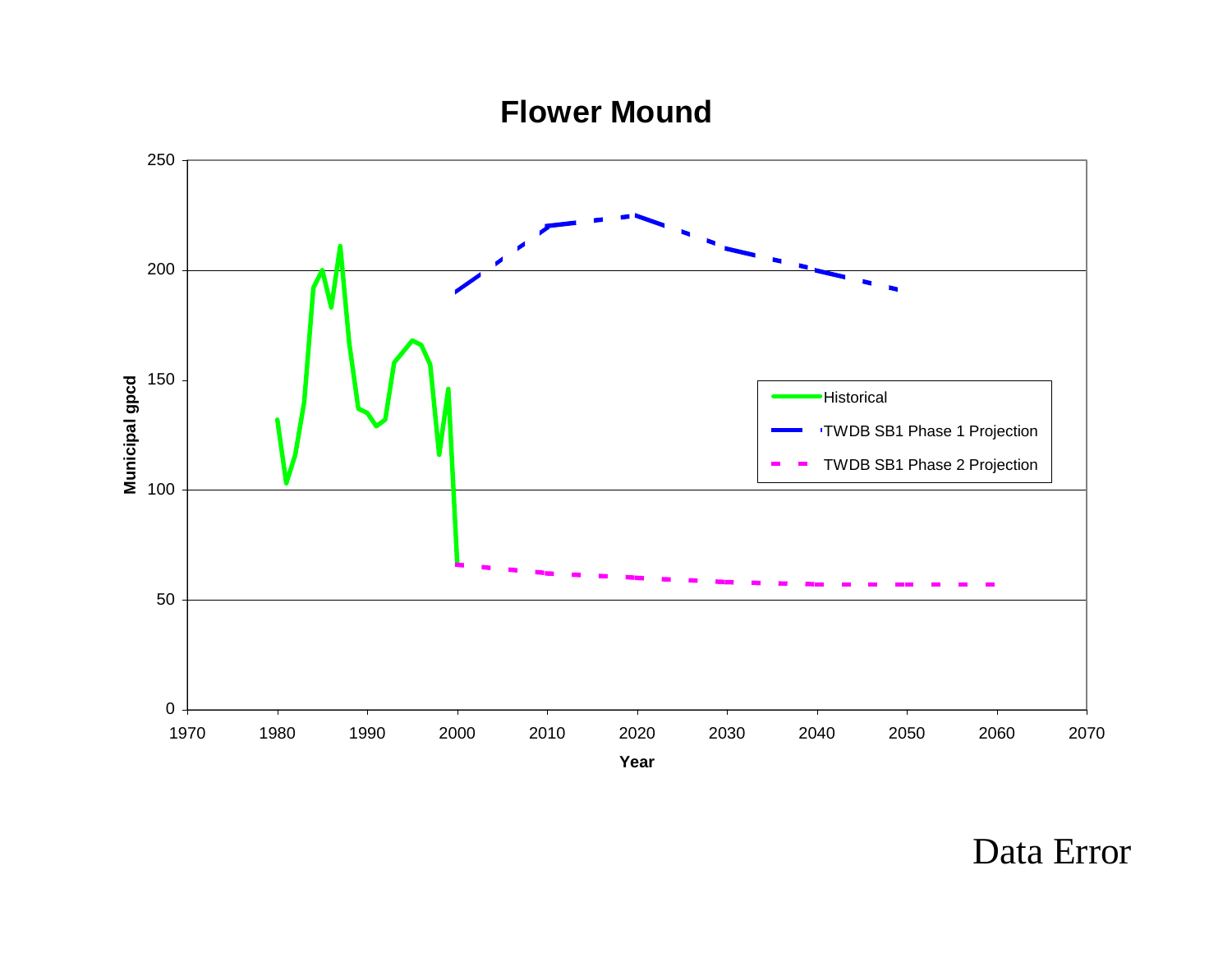### **New Hope**

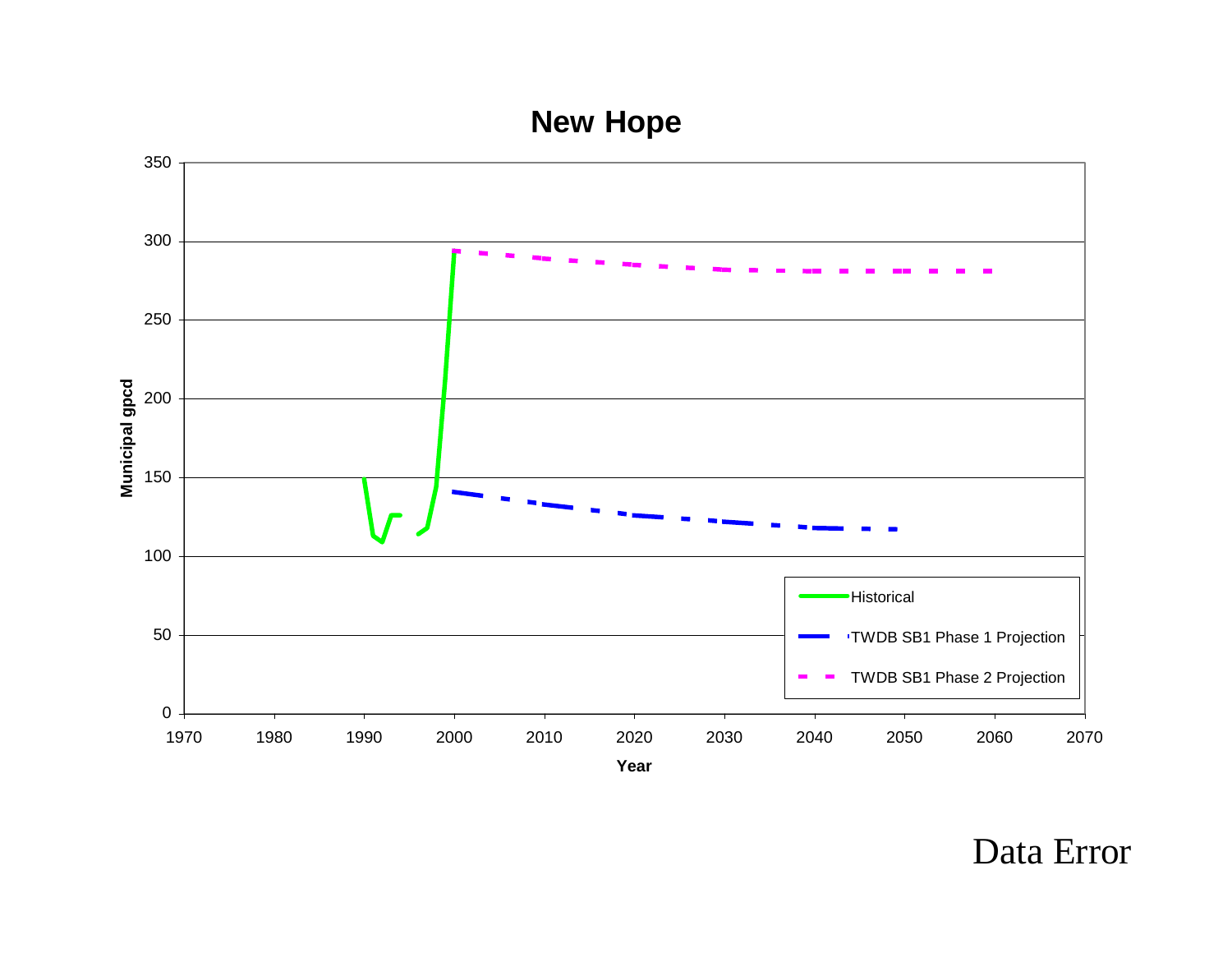#### **Kerens**

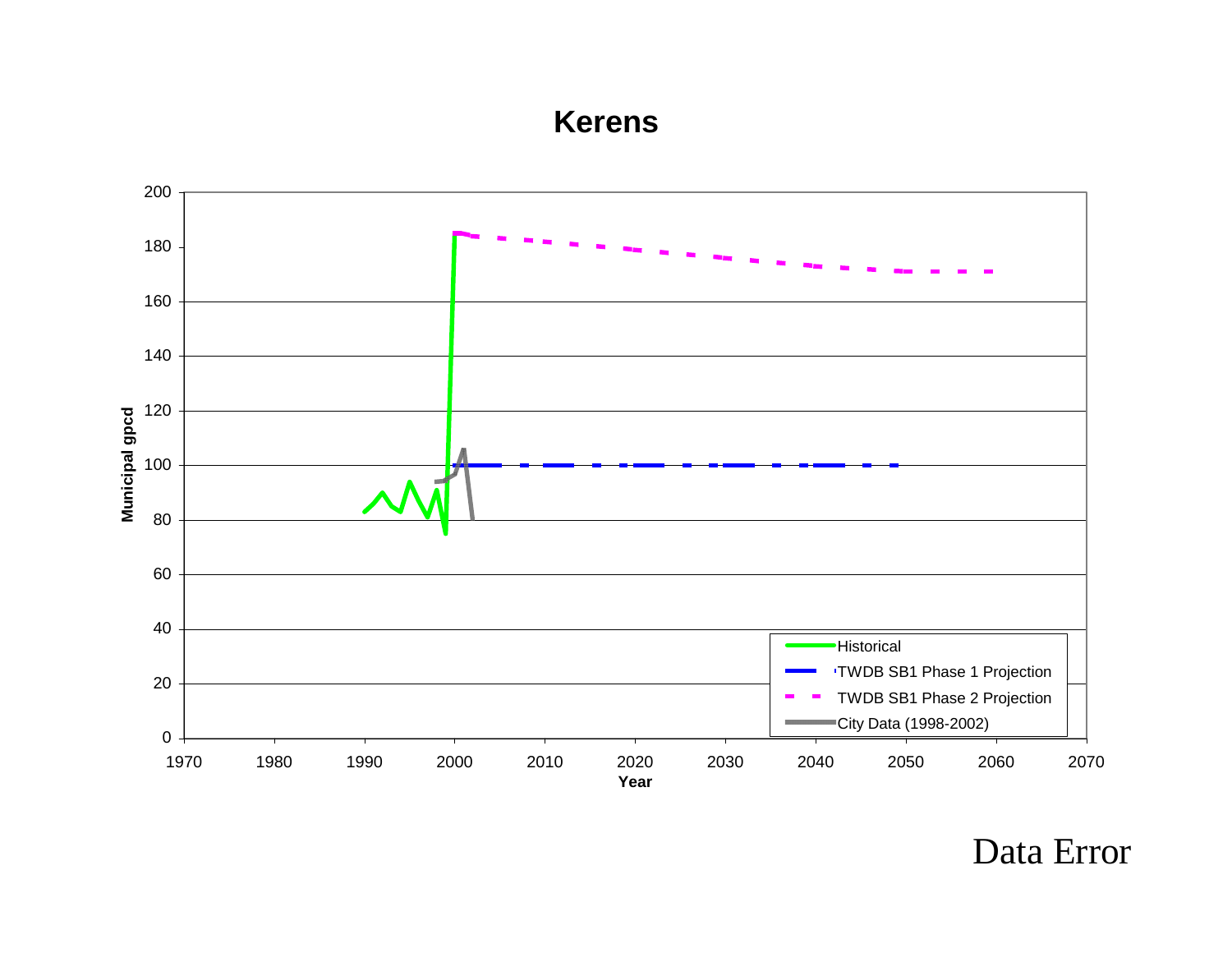Water Use Comparison Graphs Year 2000 Not Highest Historical GPCD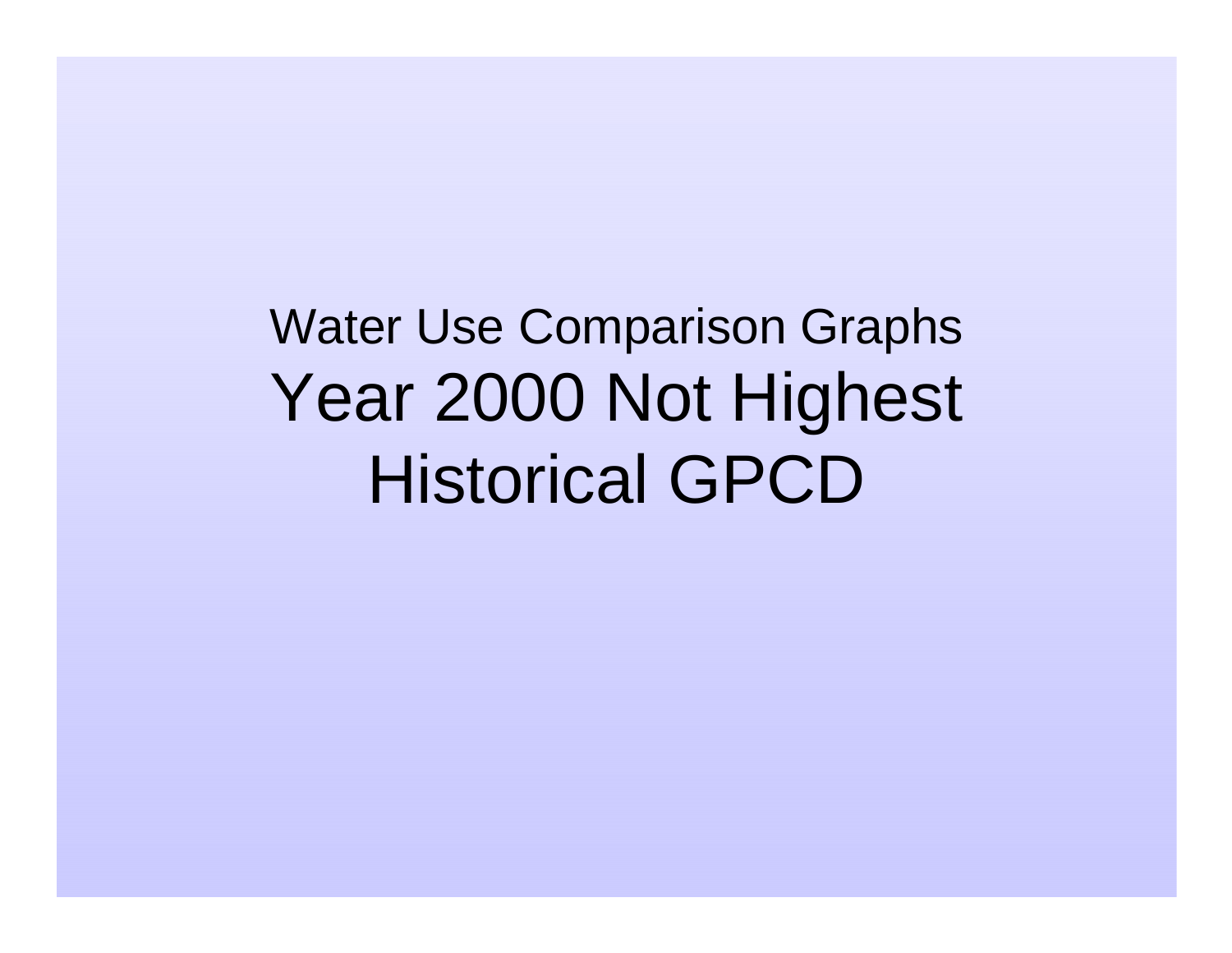#### **Addison**

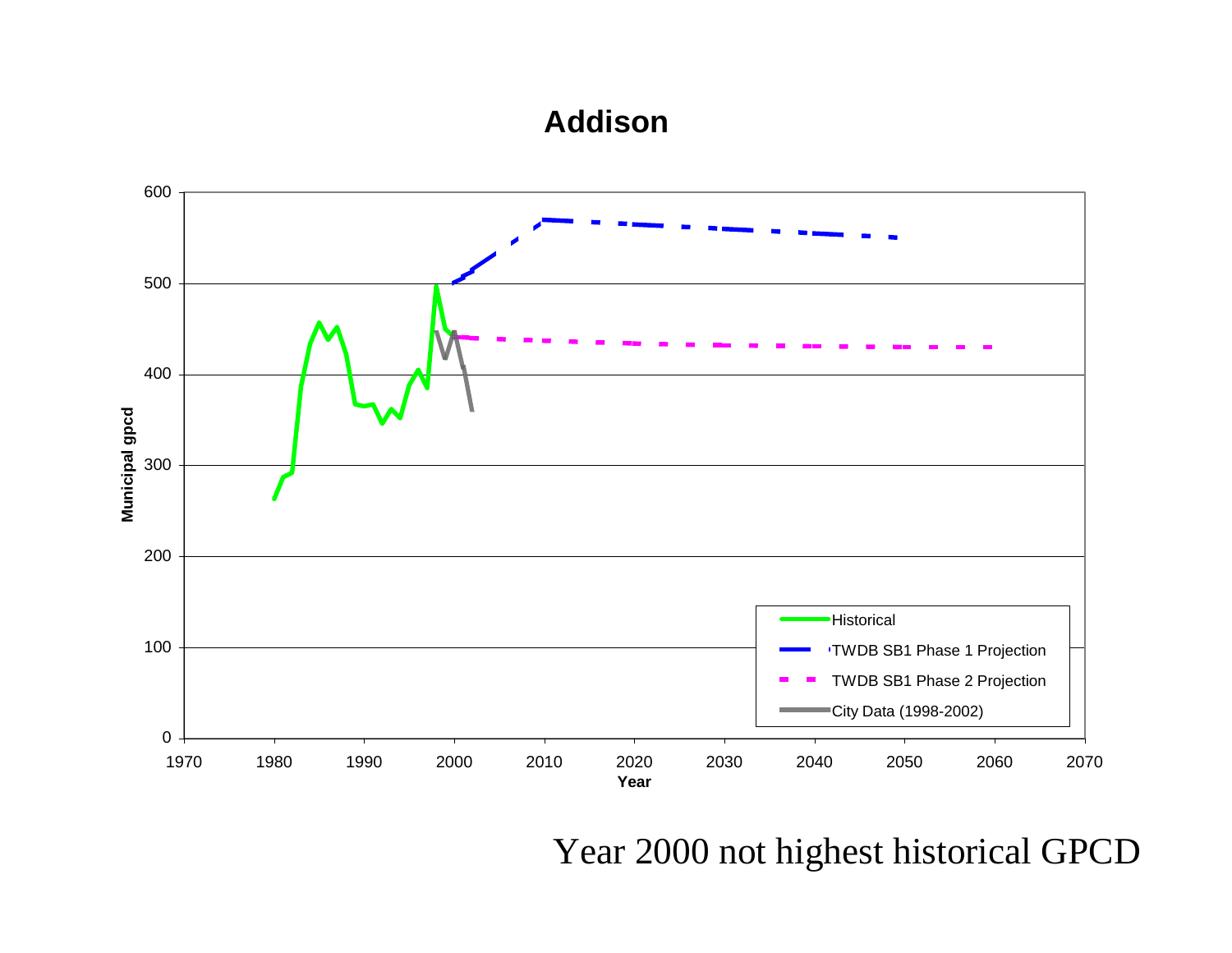#### **Bonham**

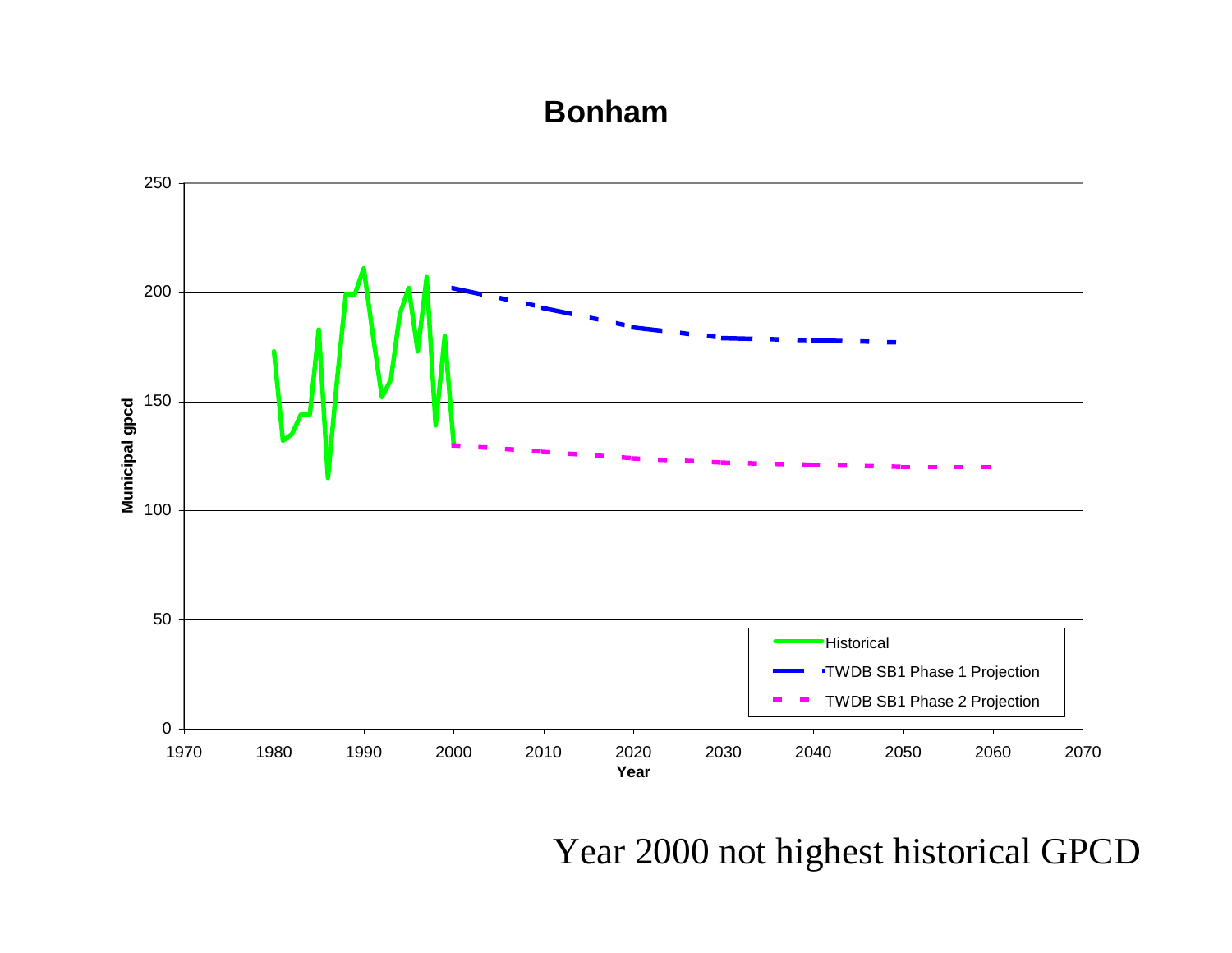#### **Hutchins**

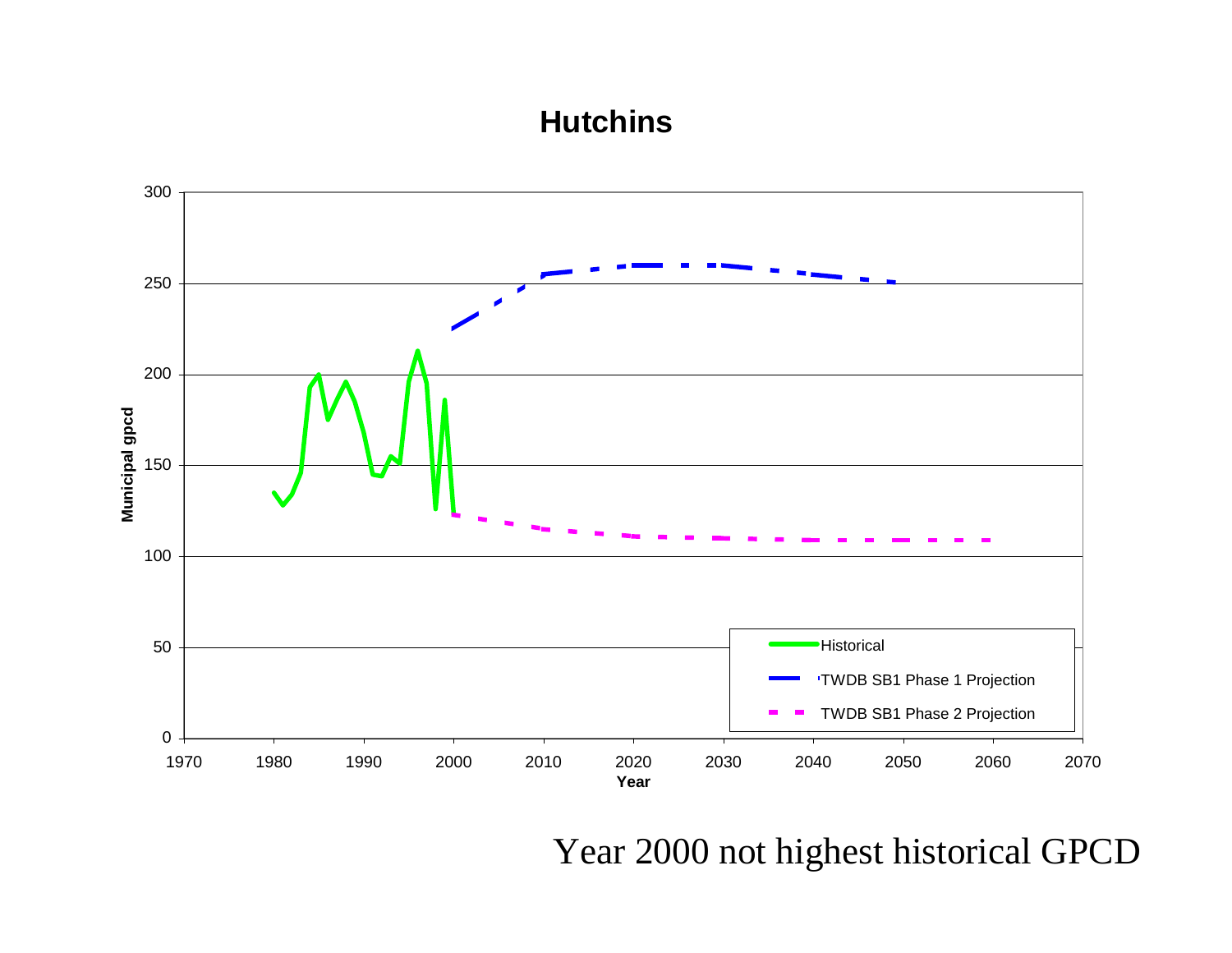#### **Mansfield**

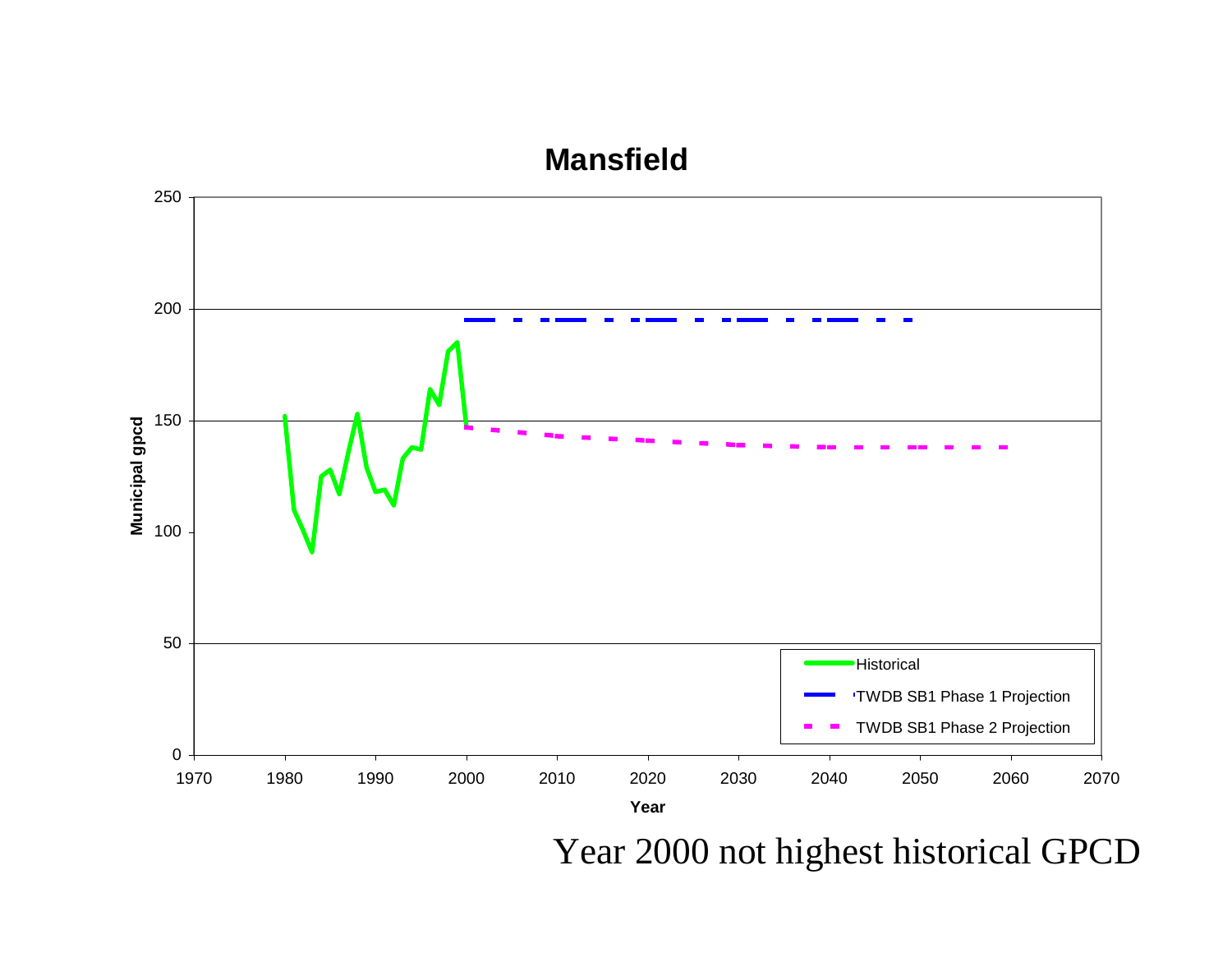## Water Use Comparison Graphs Increasing Water Usage **Trend**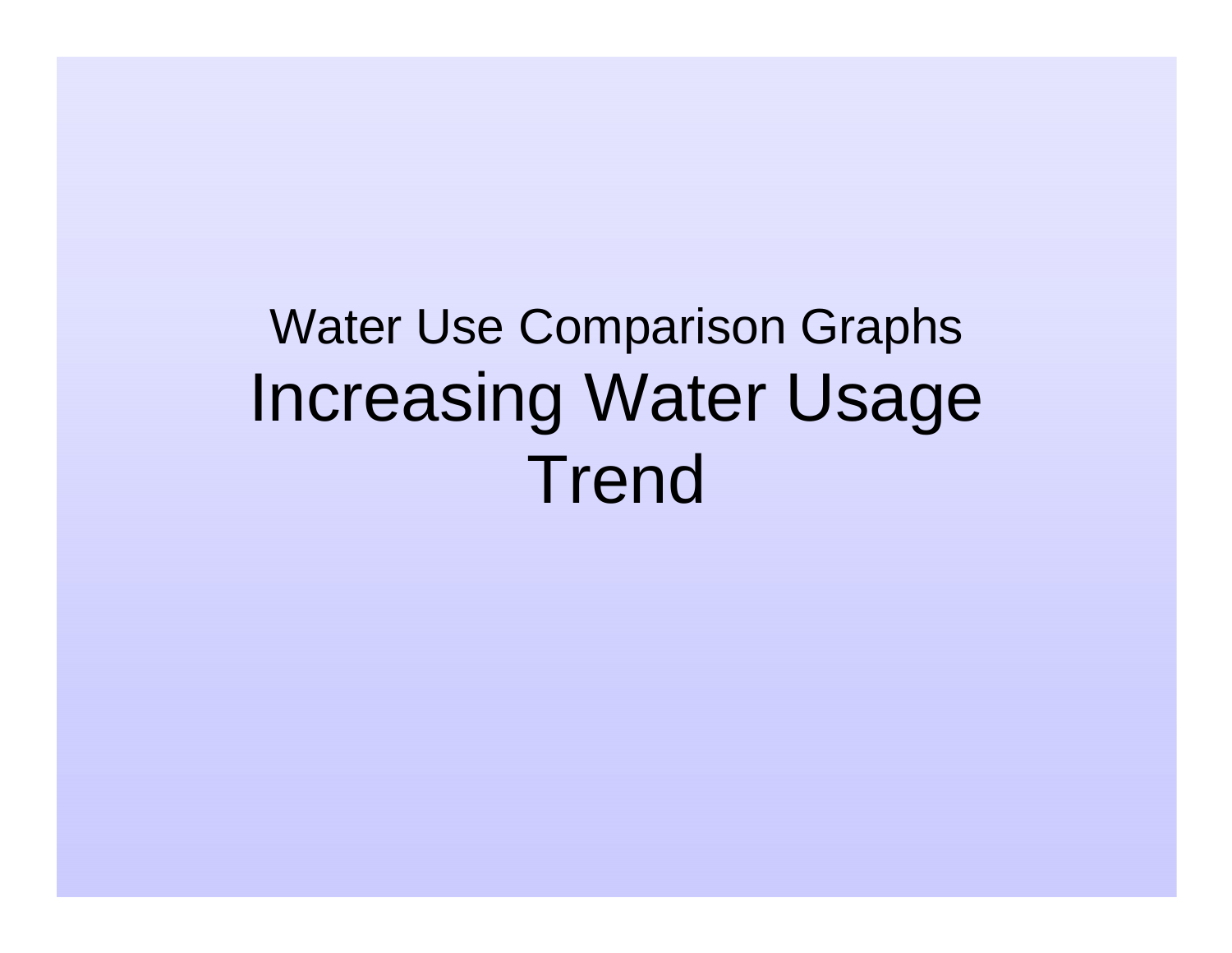#### **Eustace**

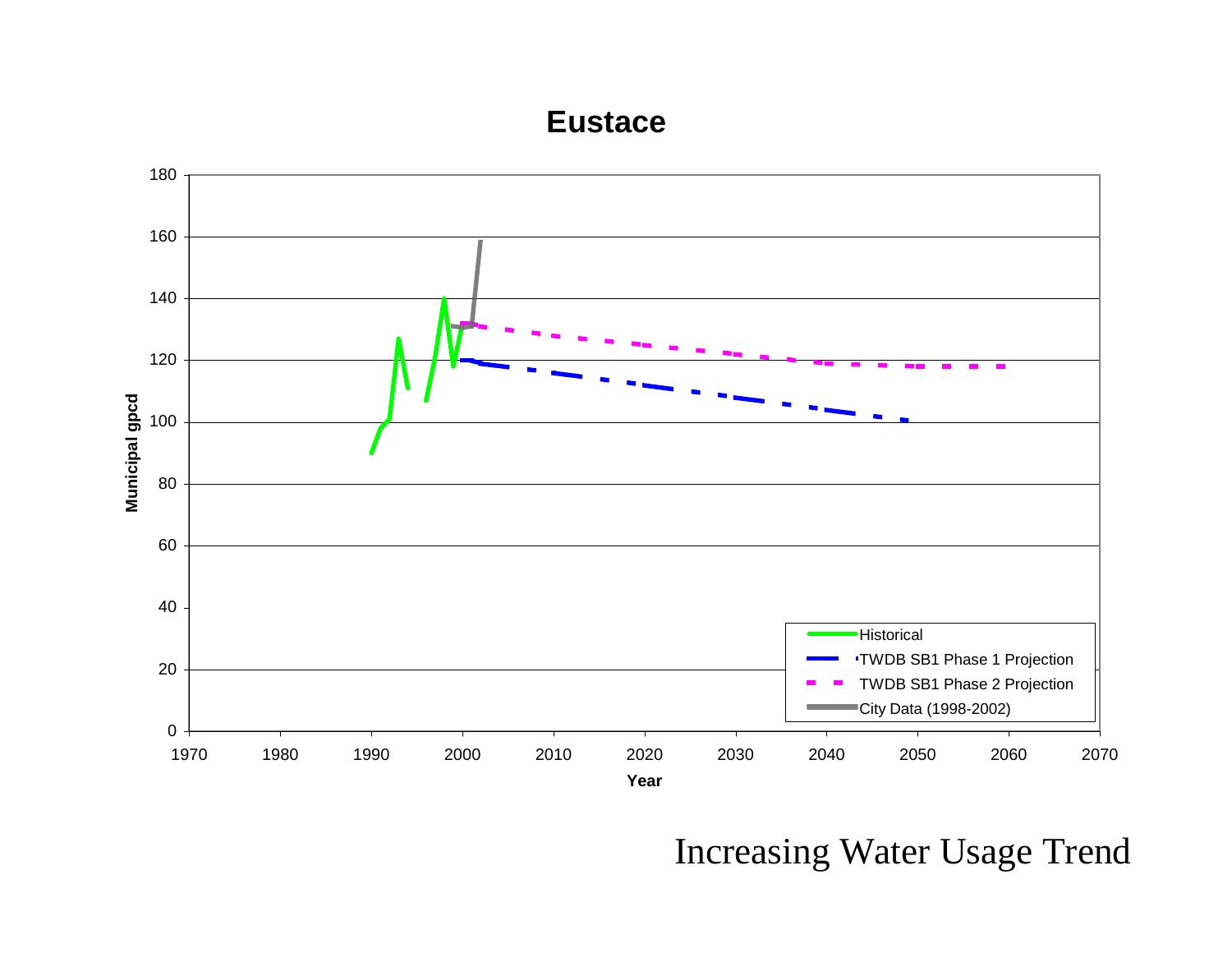### **Grapevine**

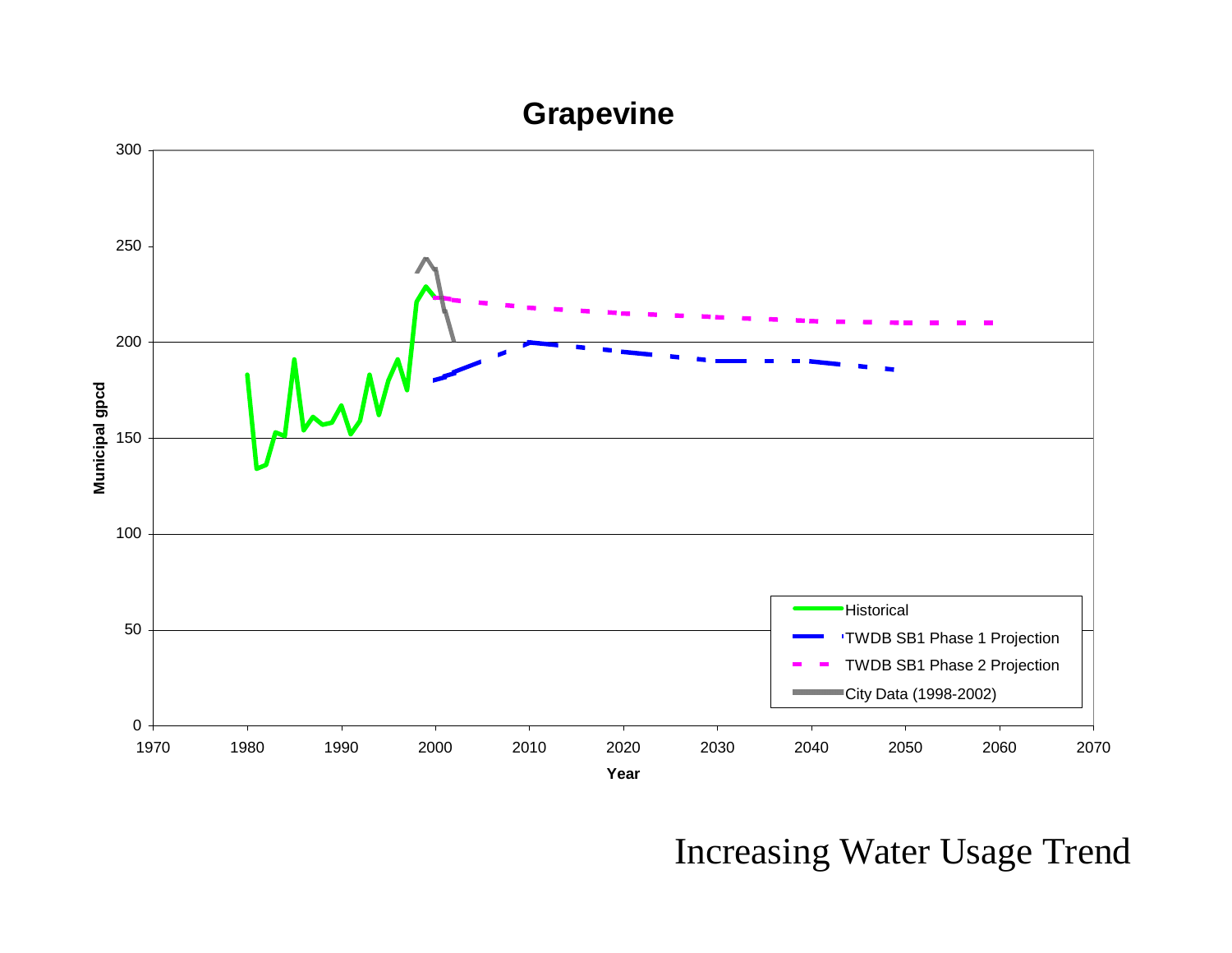### **Irving**

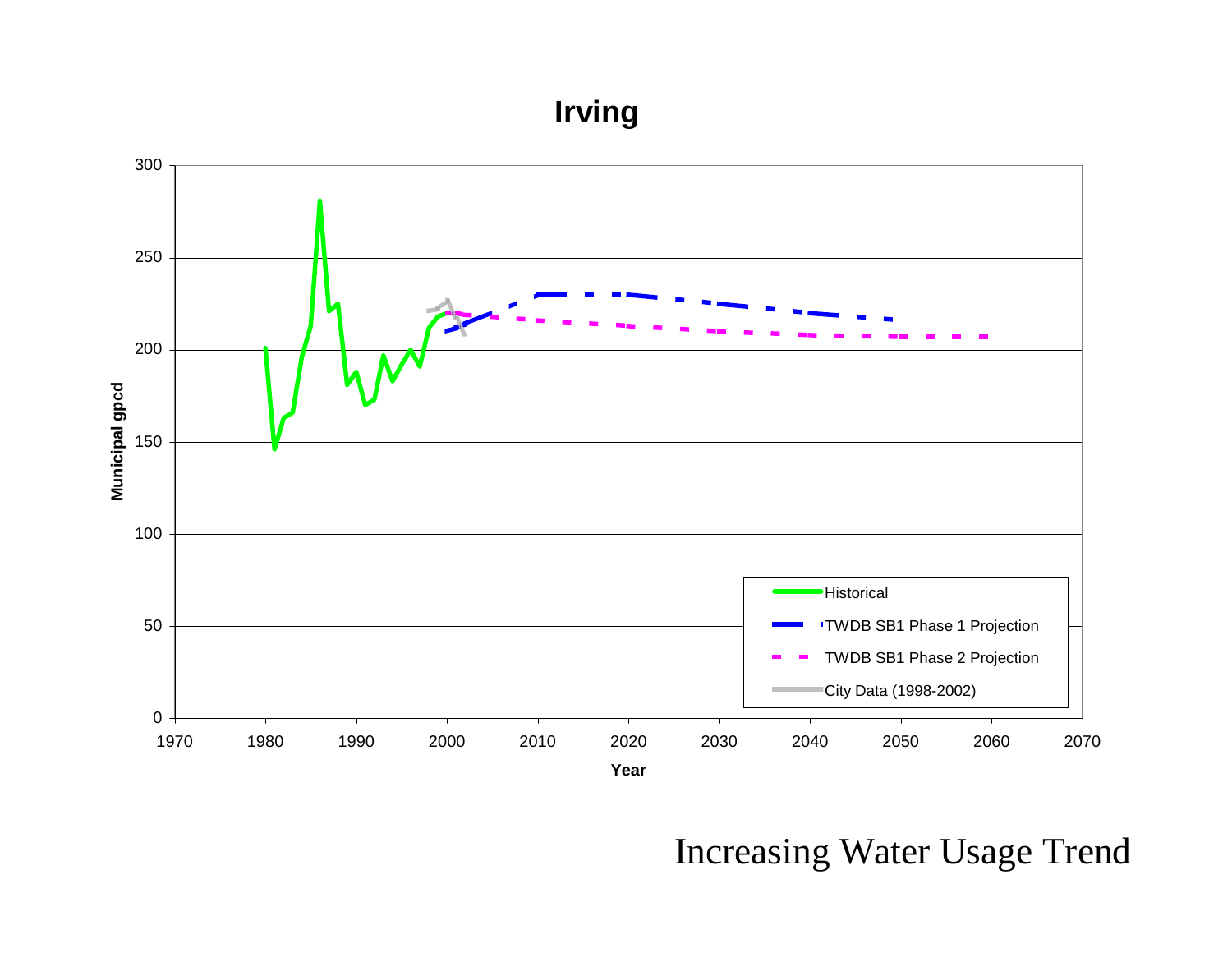### **Prosper**

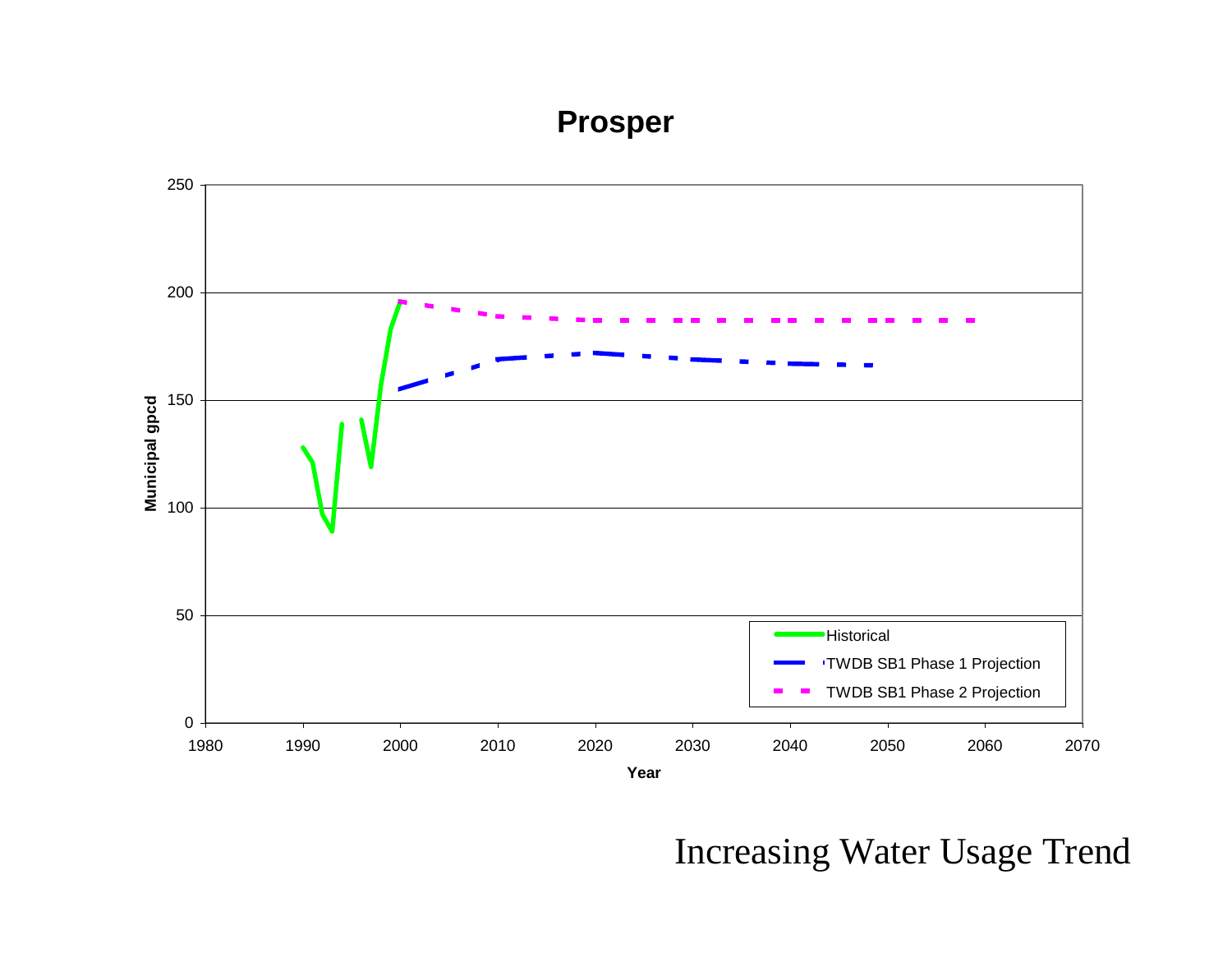#### **Allen**

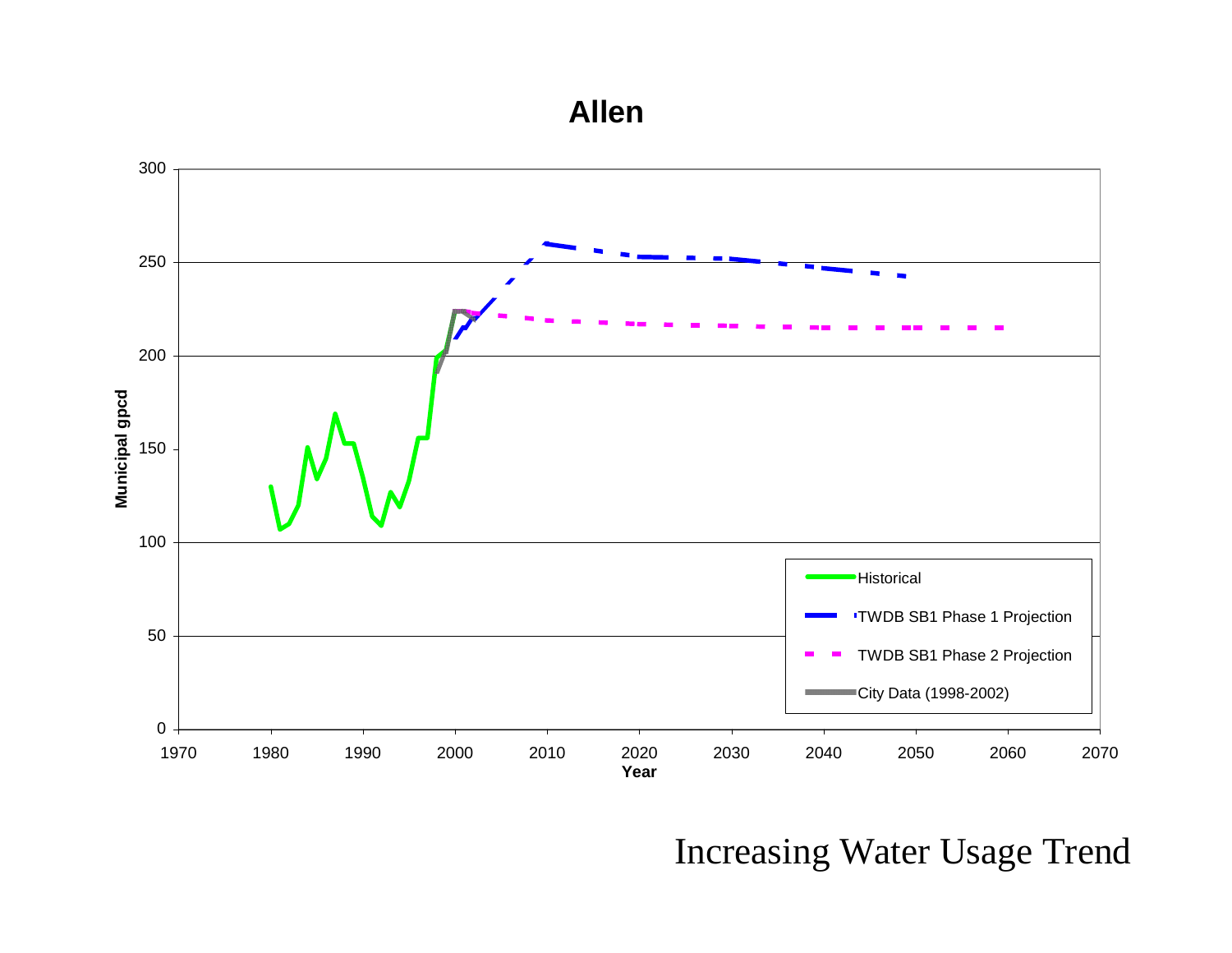## Water Use Comparison Graphs No Historical Data Available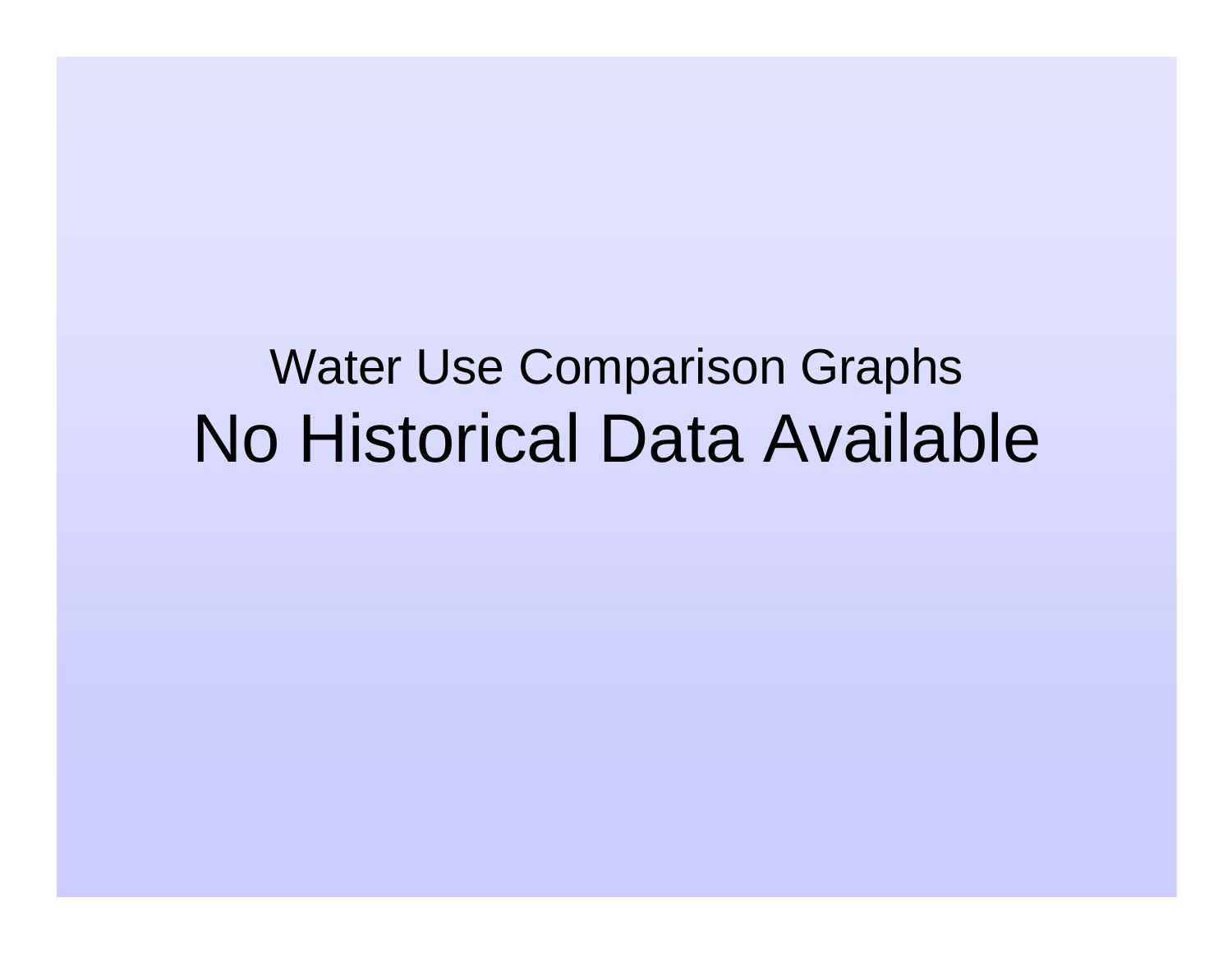

No Historical TWDB Data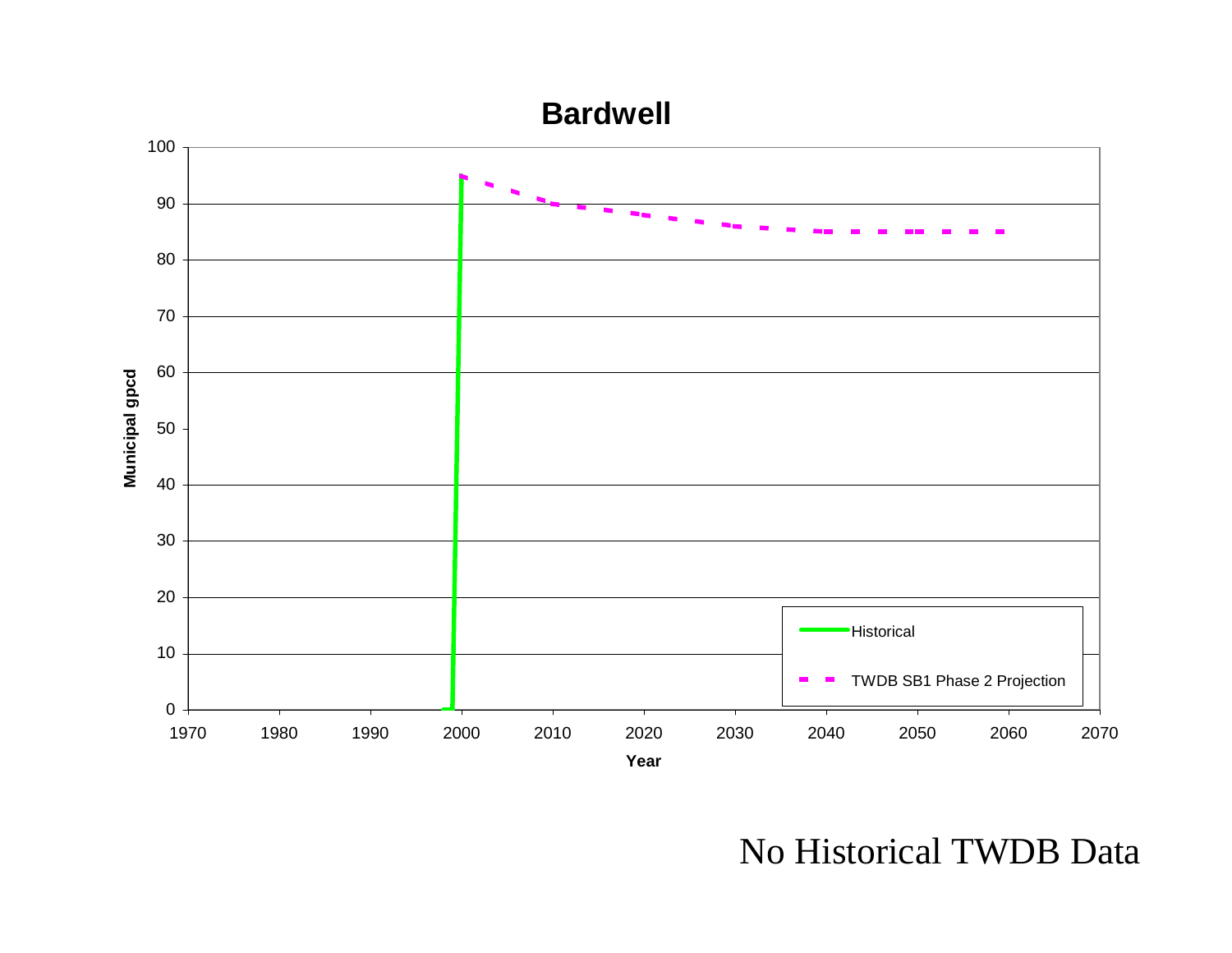#### **Cross Roads**



No Historical TWDB Data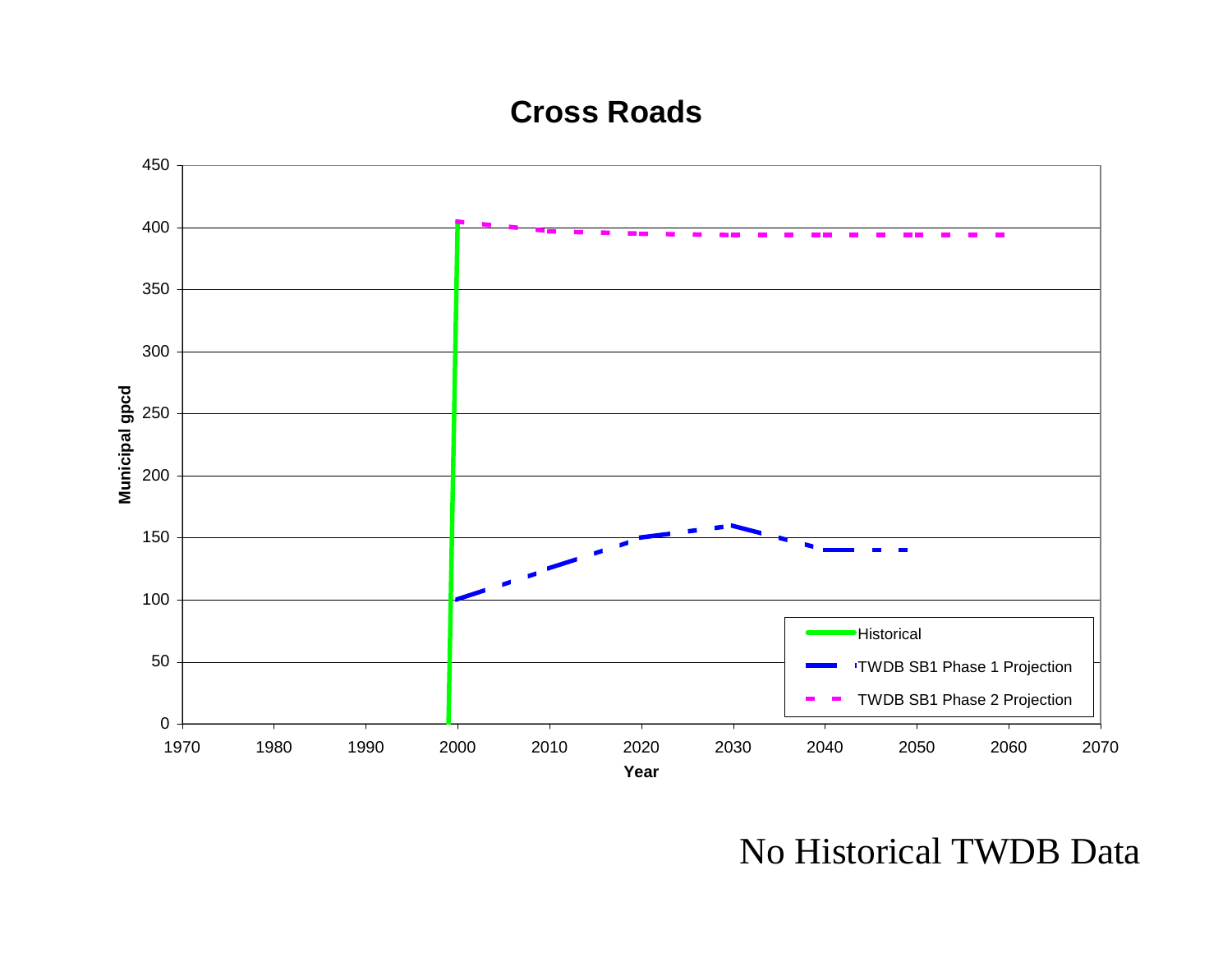### **Hackberry**



No Historical TWDB Data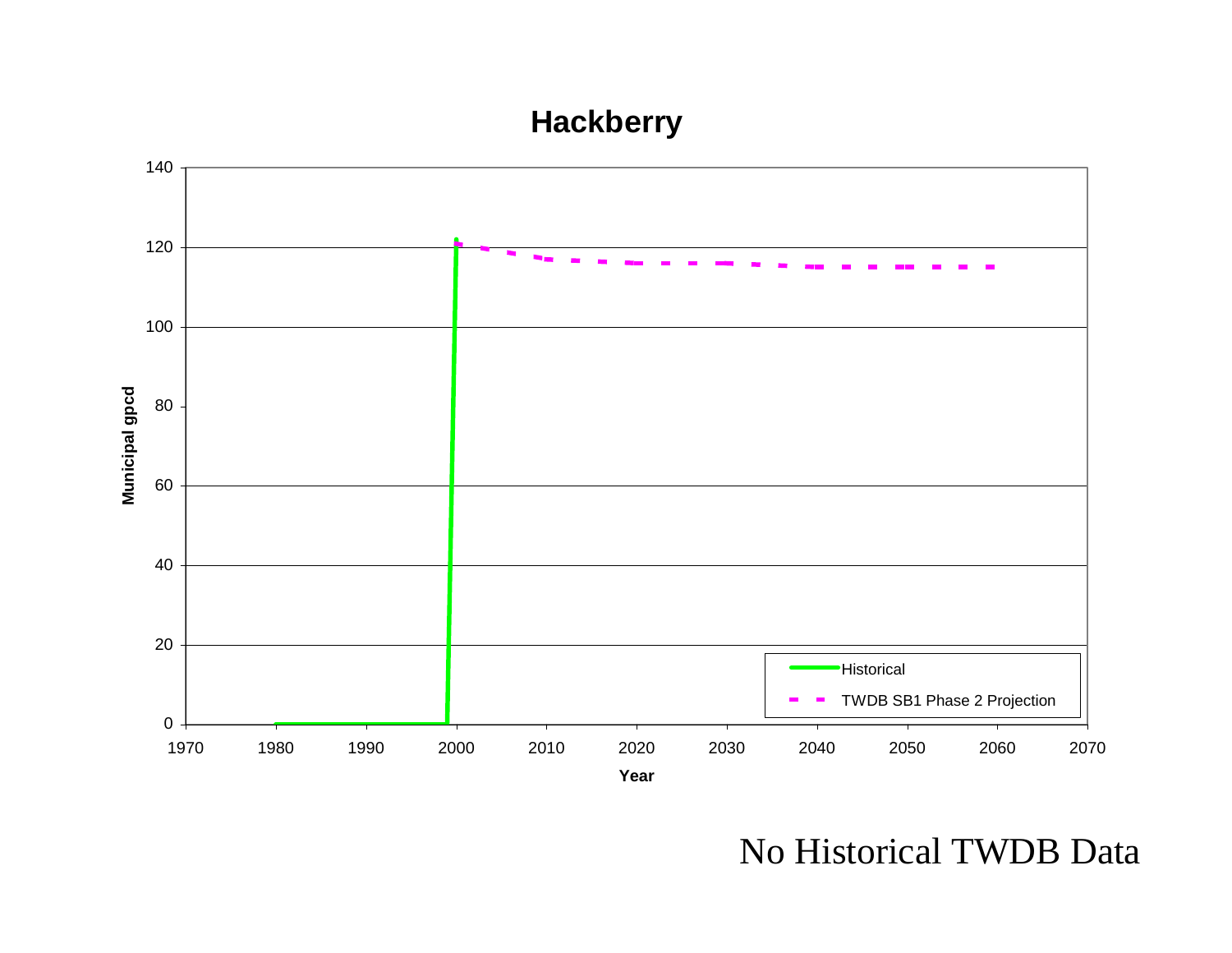## Water Use Comparison Graphs Minimum Water Use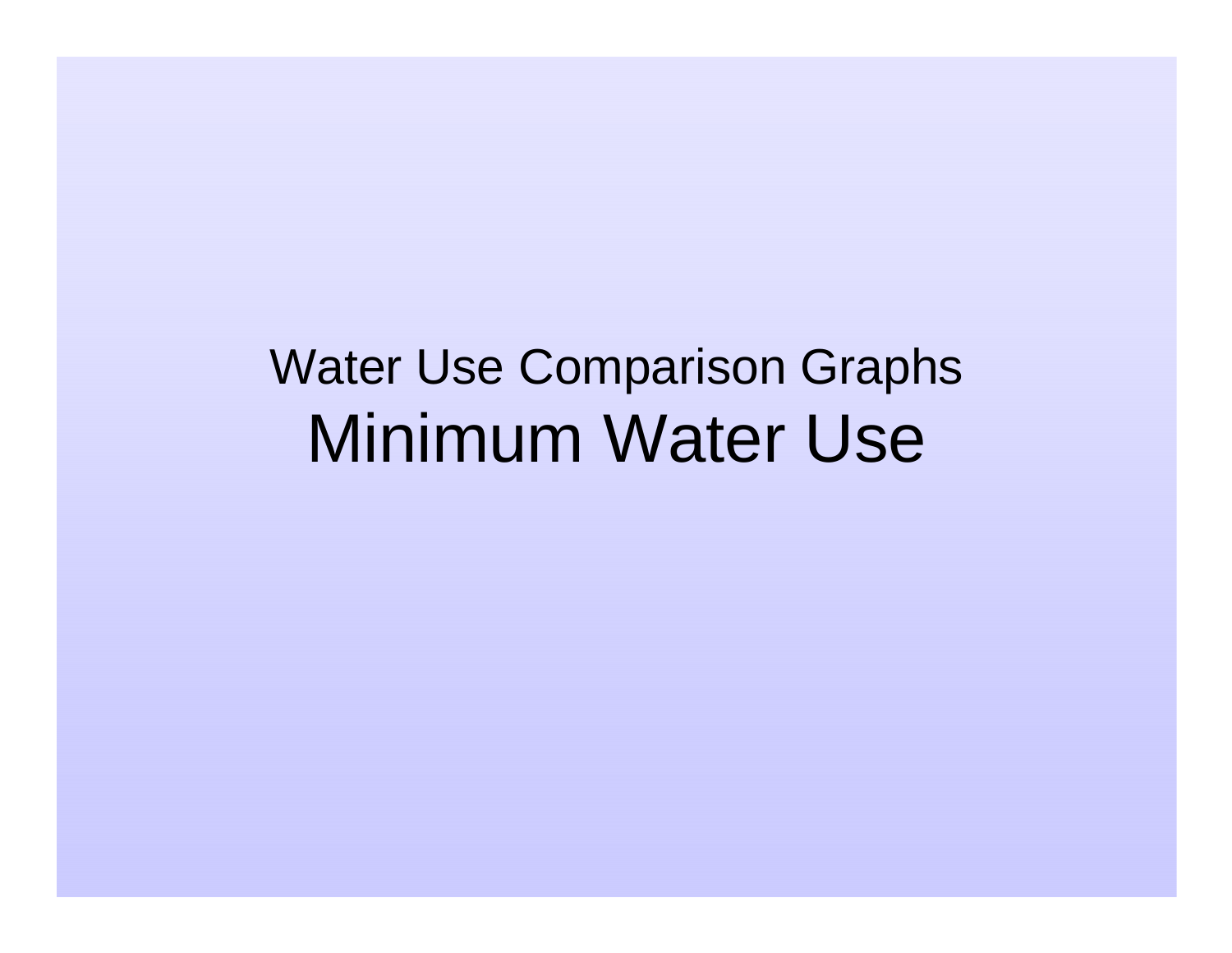#### **Combine**



Minimum 110 GPCD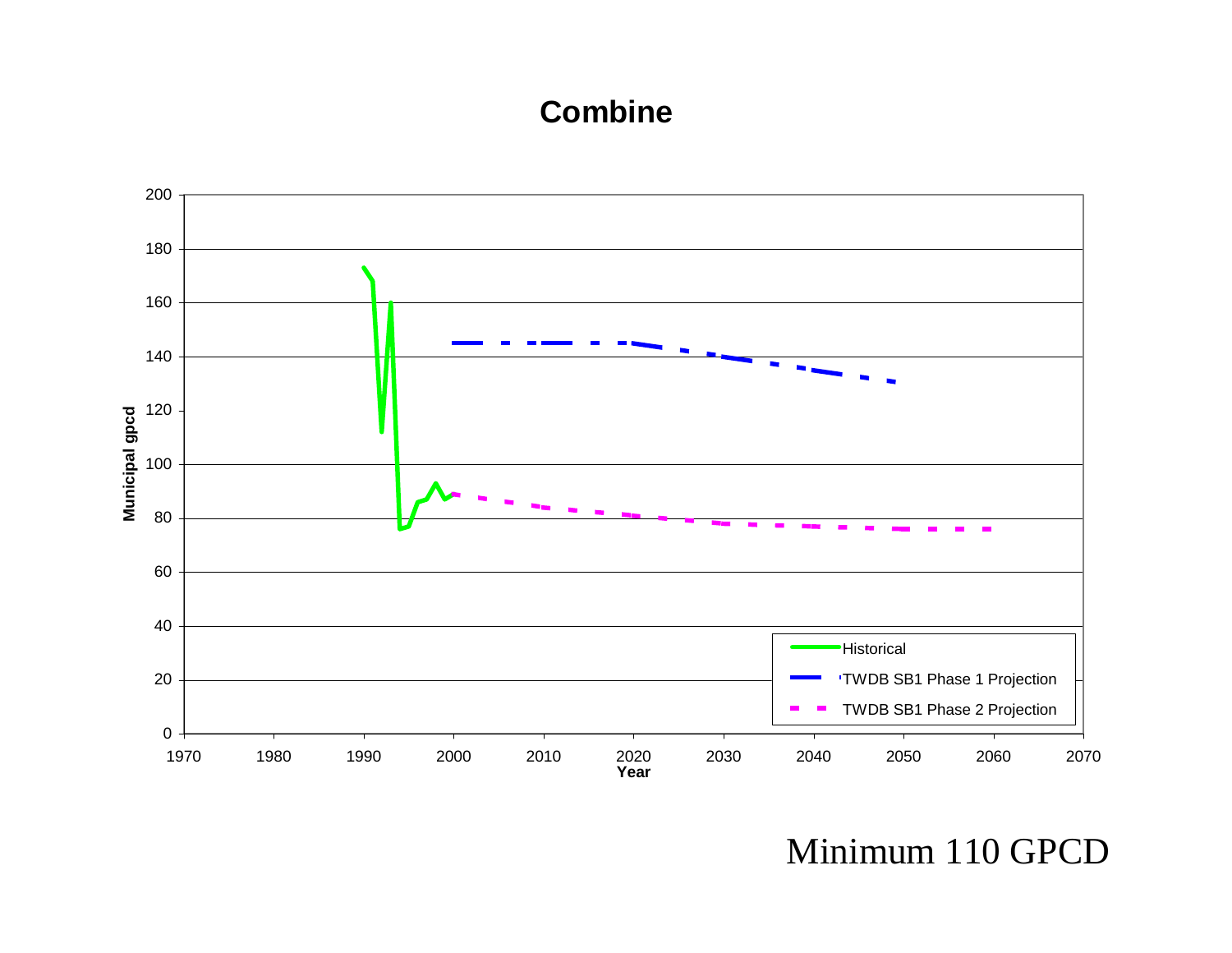#### **Forest Hill**



Minimum 110 GPCD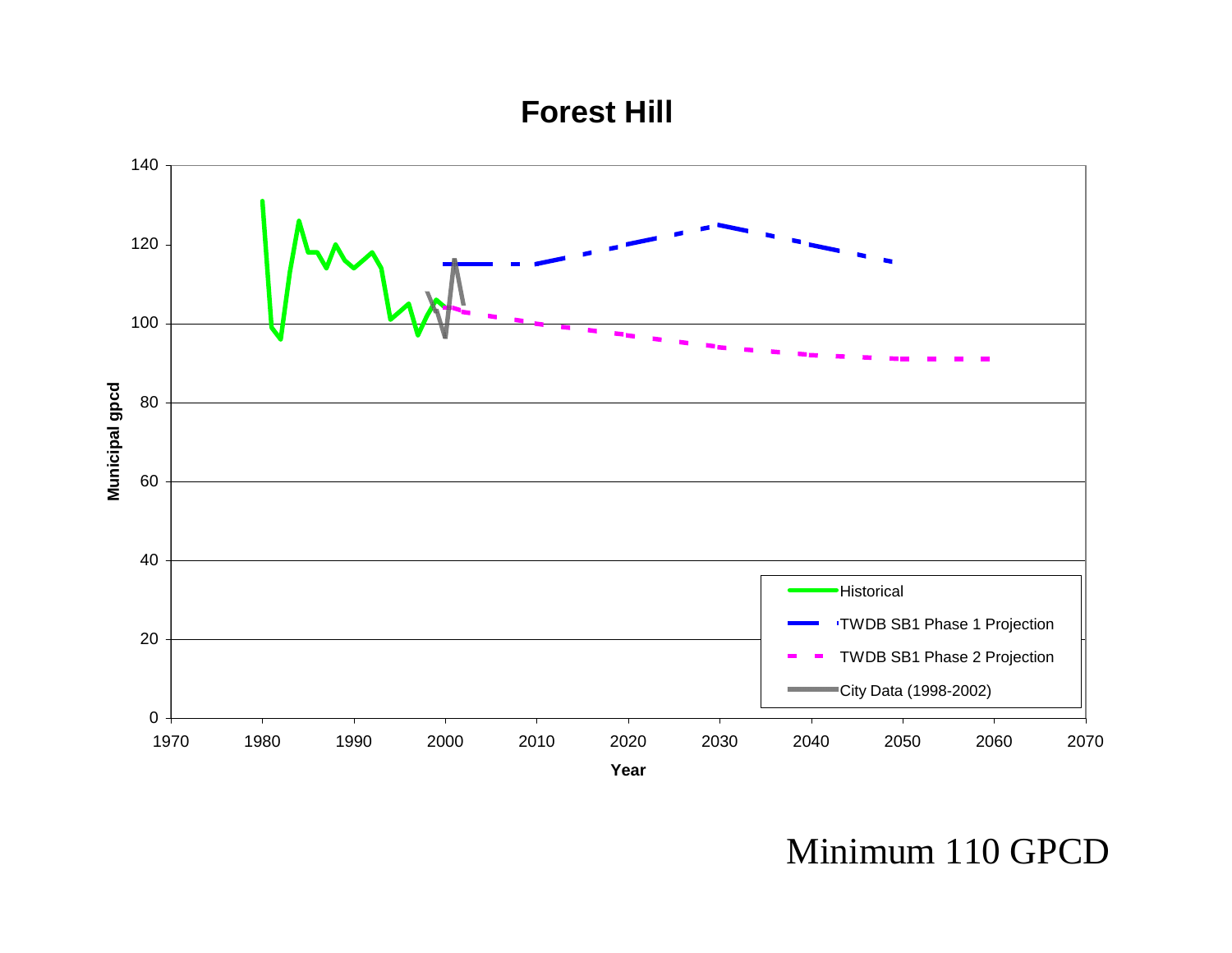**Italy**



Minimum 110 GPCD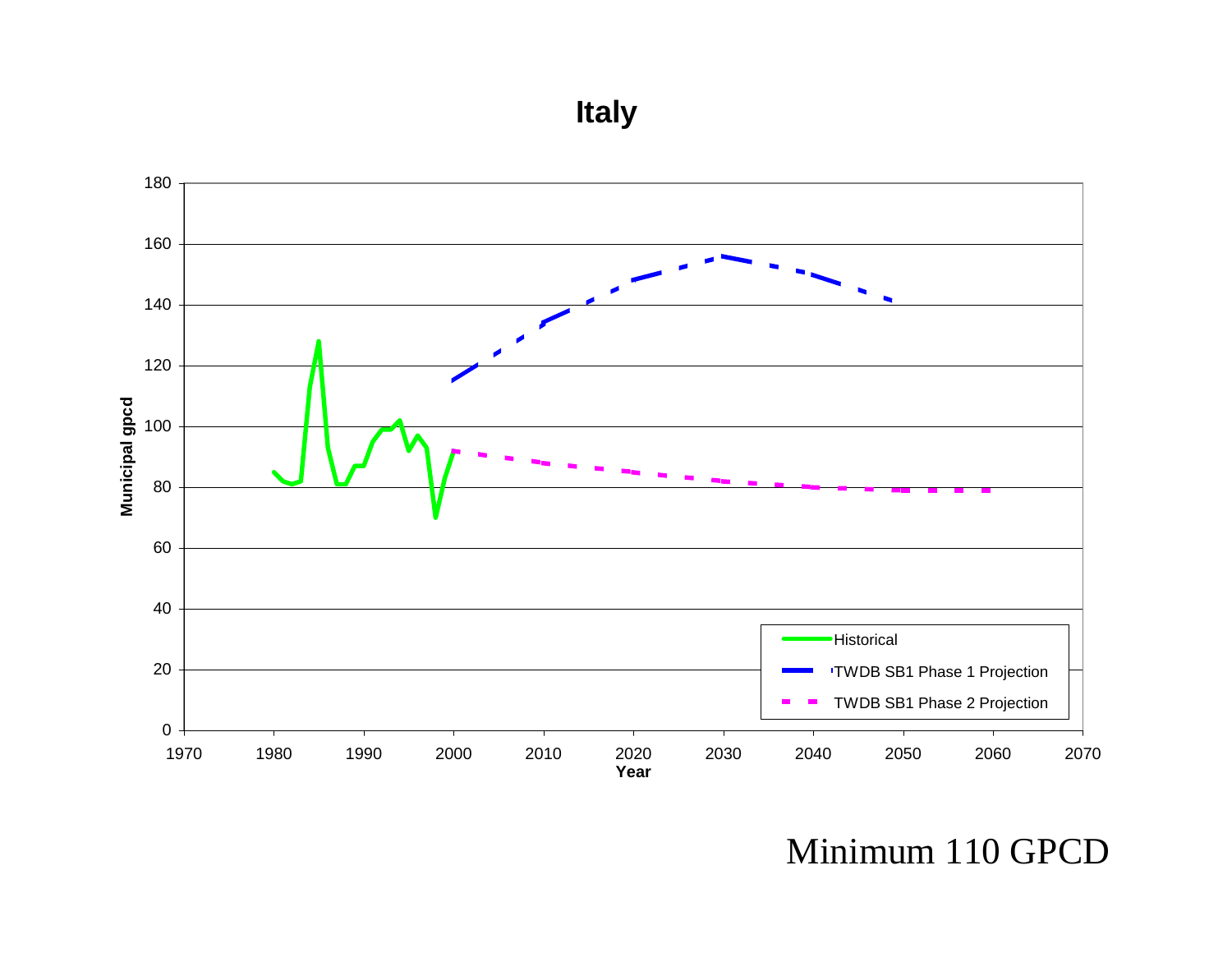

#### **Westworth Village**

#### Minimum 110 GPCD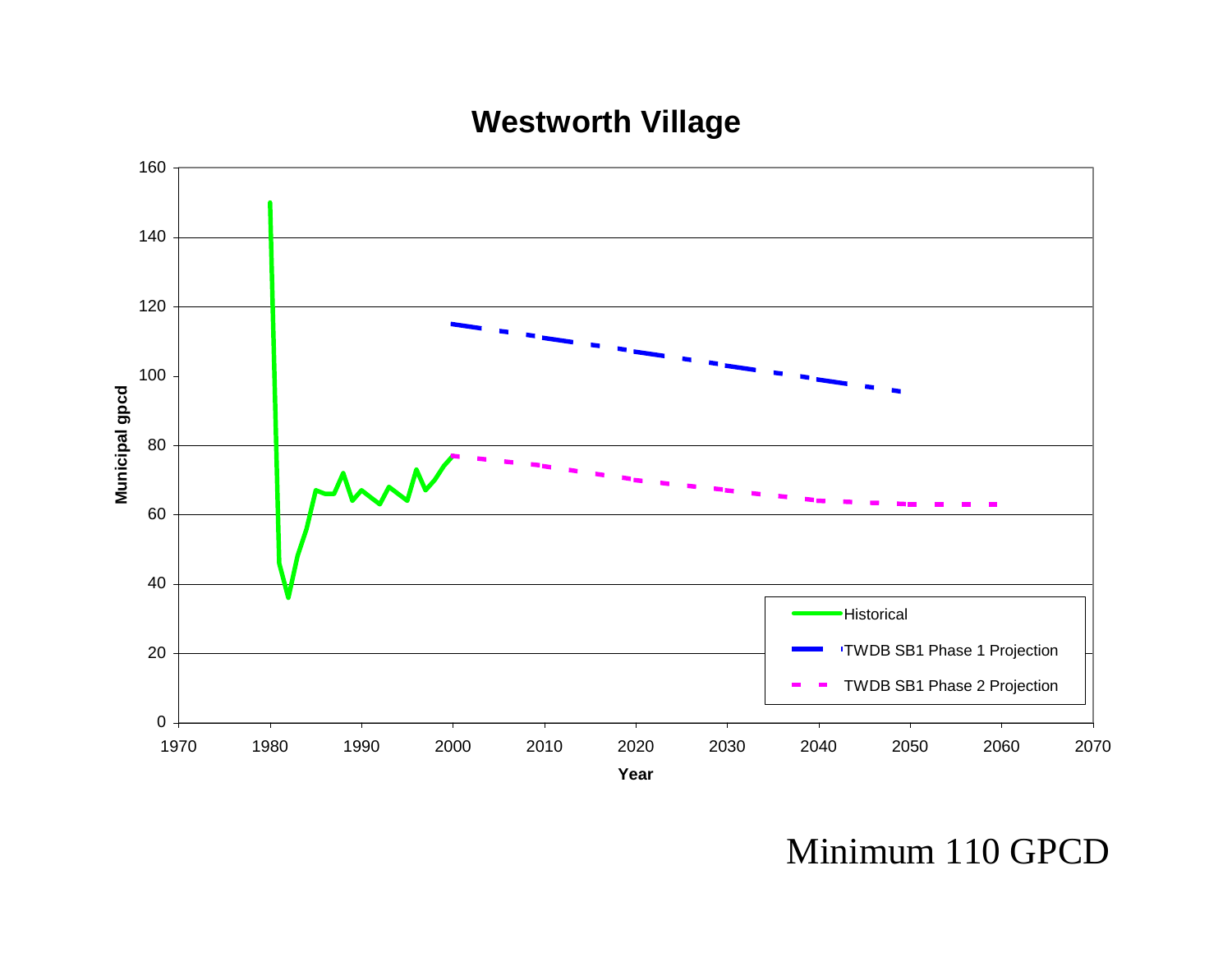### Water Use Comparison Graphs City Survey Data Inconsistent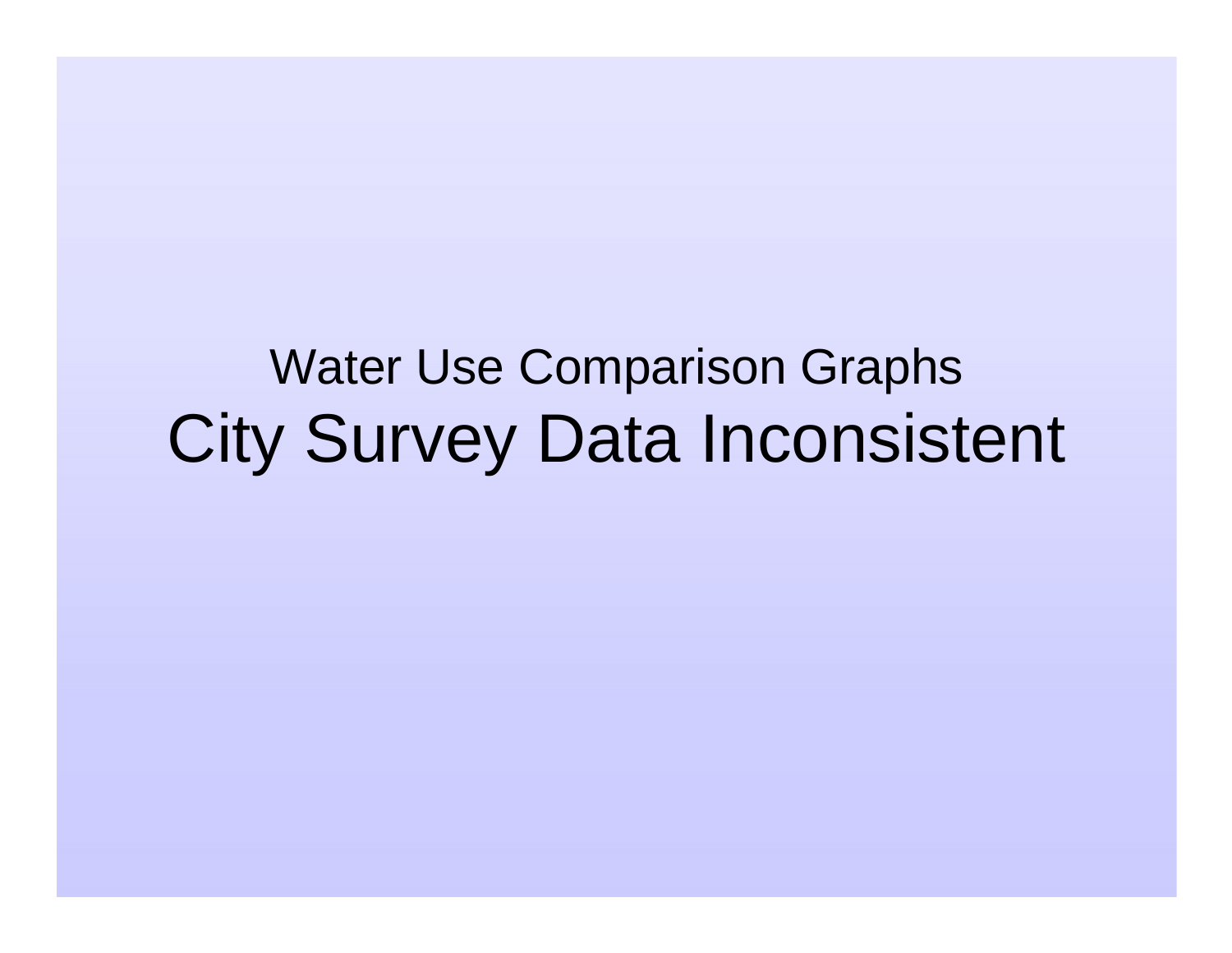#### **Forney**



City Survey Data Inconsistent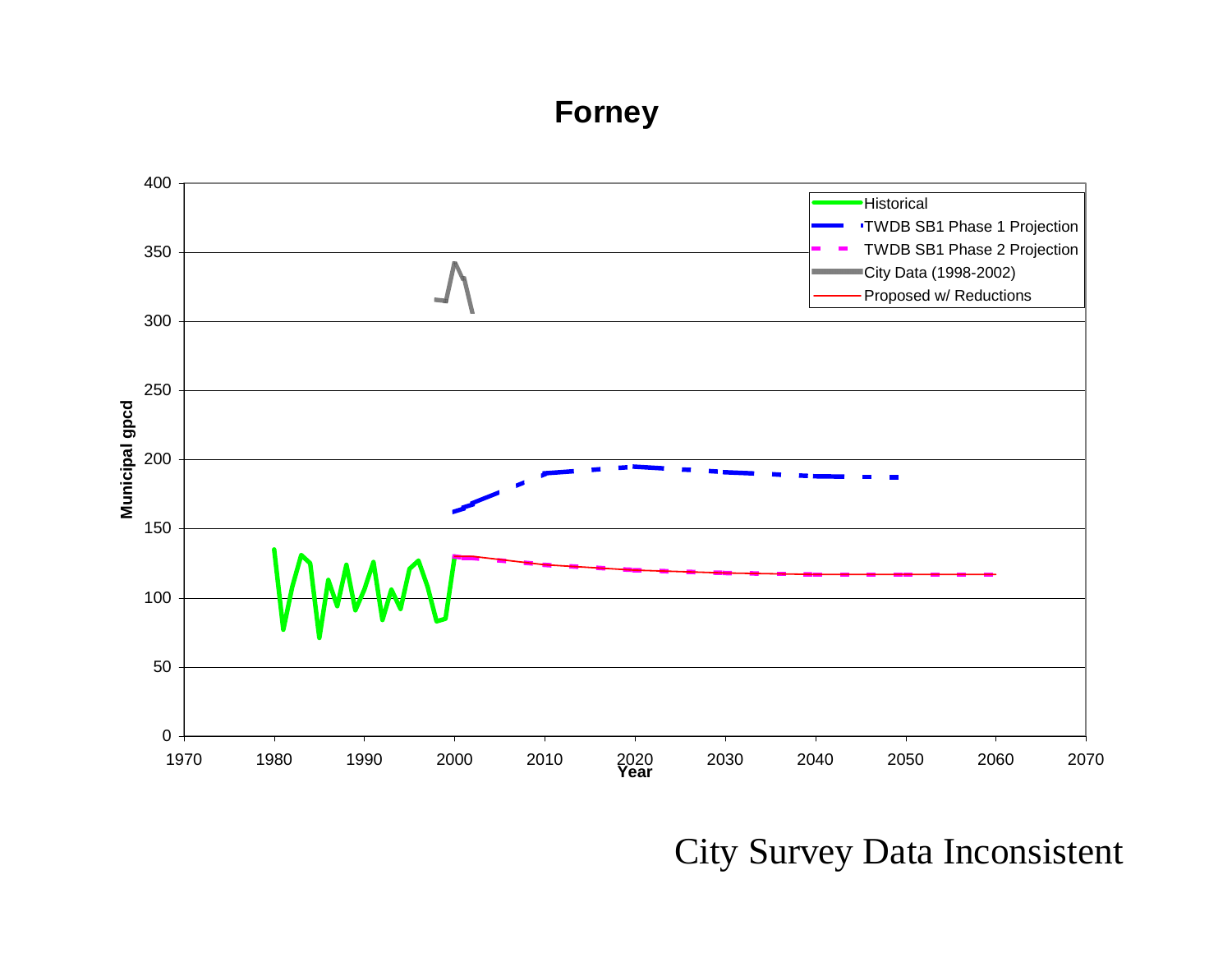#### **Royse City**



#### City Survey Data Inconsistent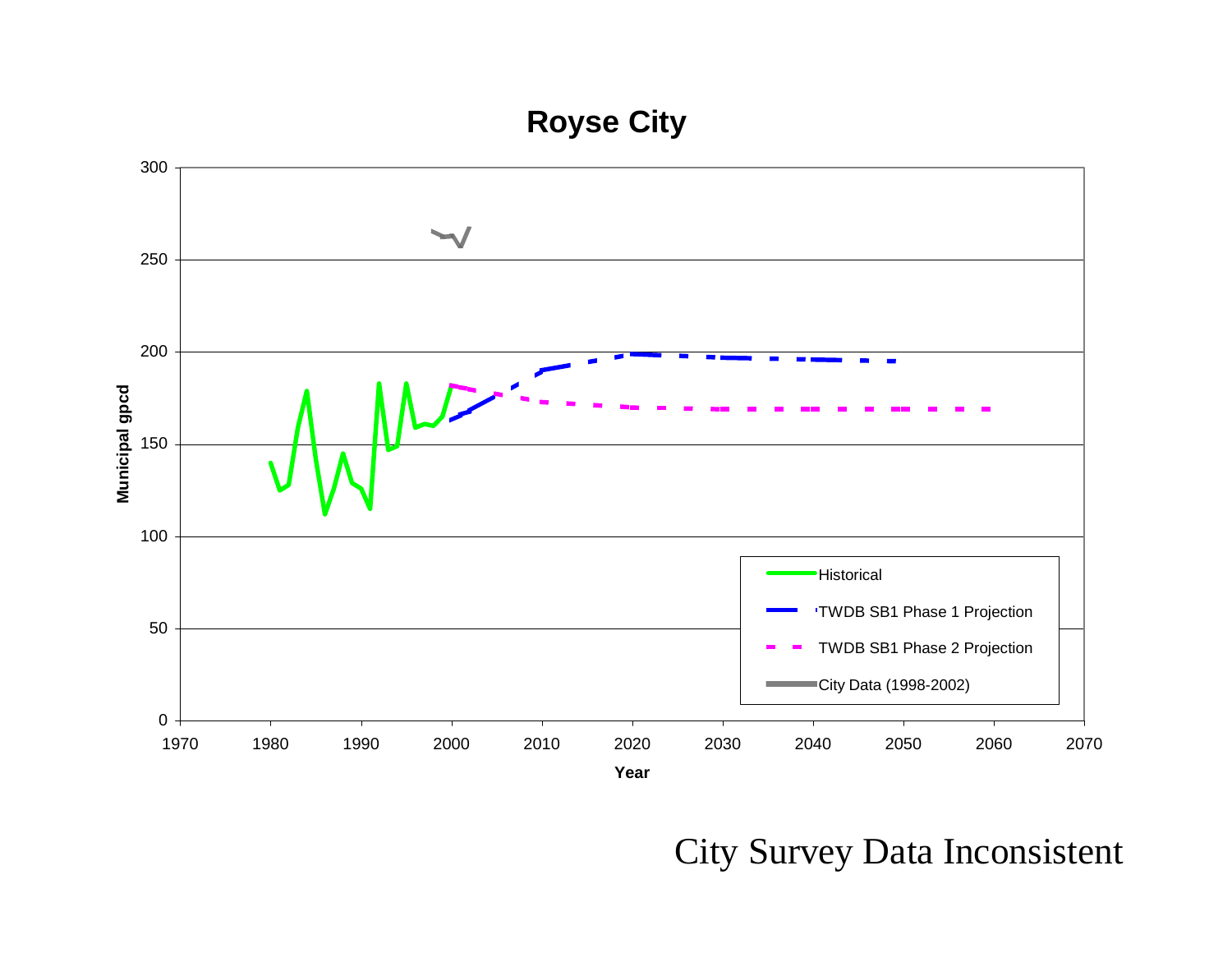#### **Blue Ridge**



#### City Survey Data Inconsistent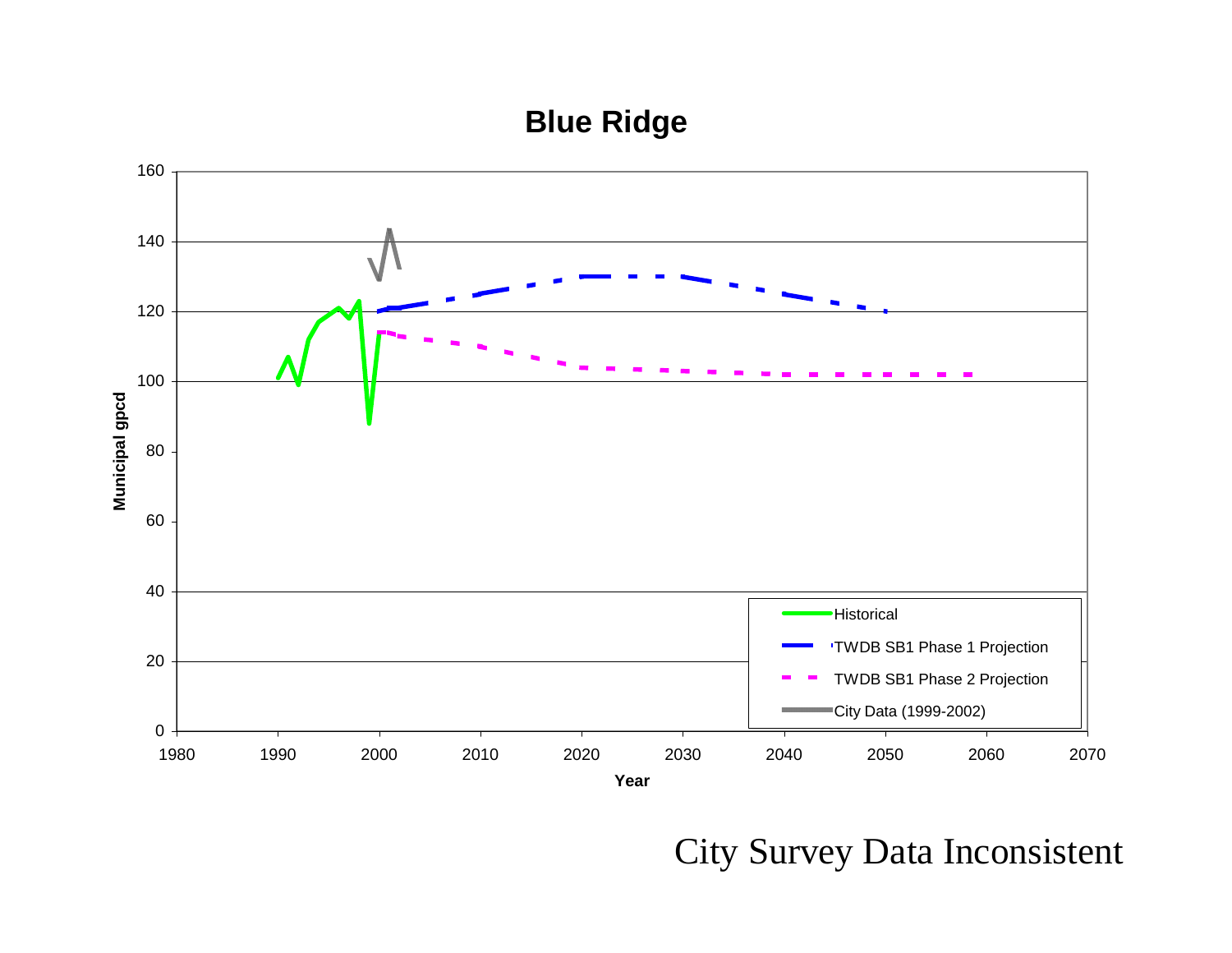### Water Use Comparison Graphs Recommend City Projections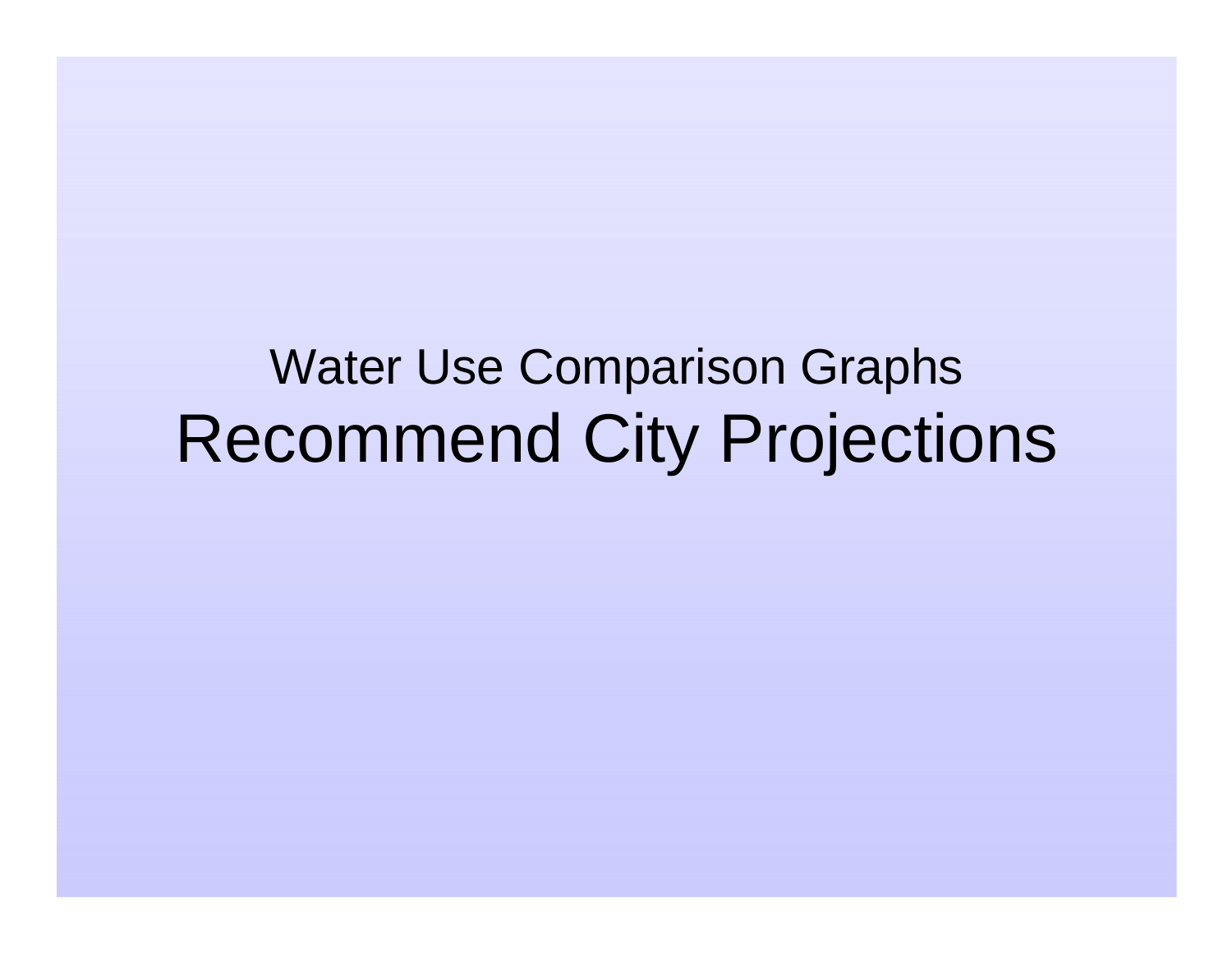#### **Athens**



City Projections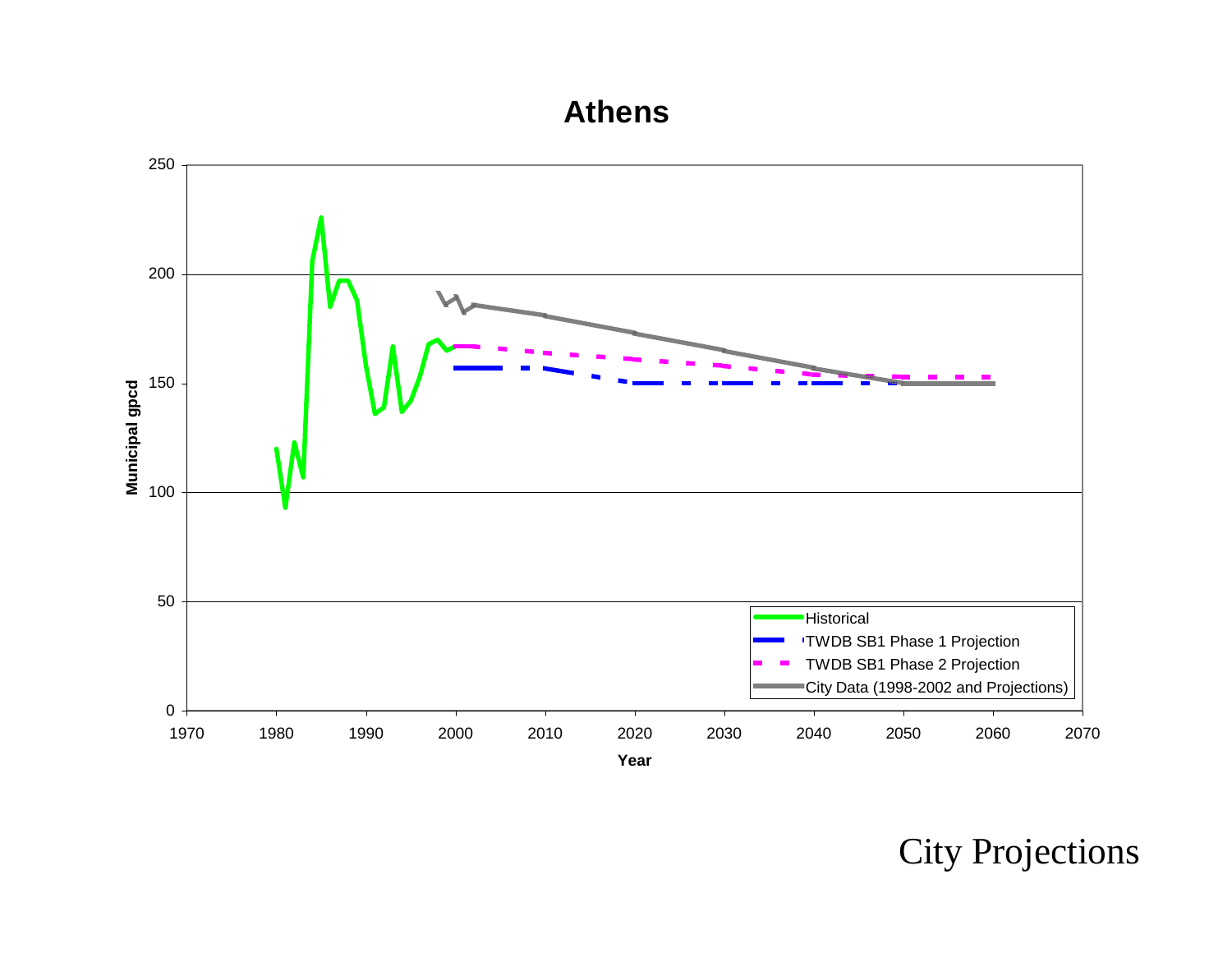## What Next

- Obtain TWDB Water Use Data
	- – Compare to City Use Data Obtained From **Survey**
	- –Resolve Discrepancies
	- Confirm or Resolve Data Errors
- Prepare Recommendations For Region C Comments to Water Use Projections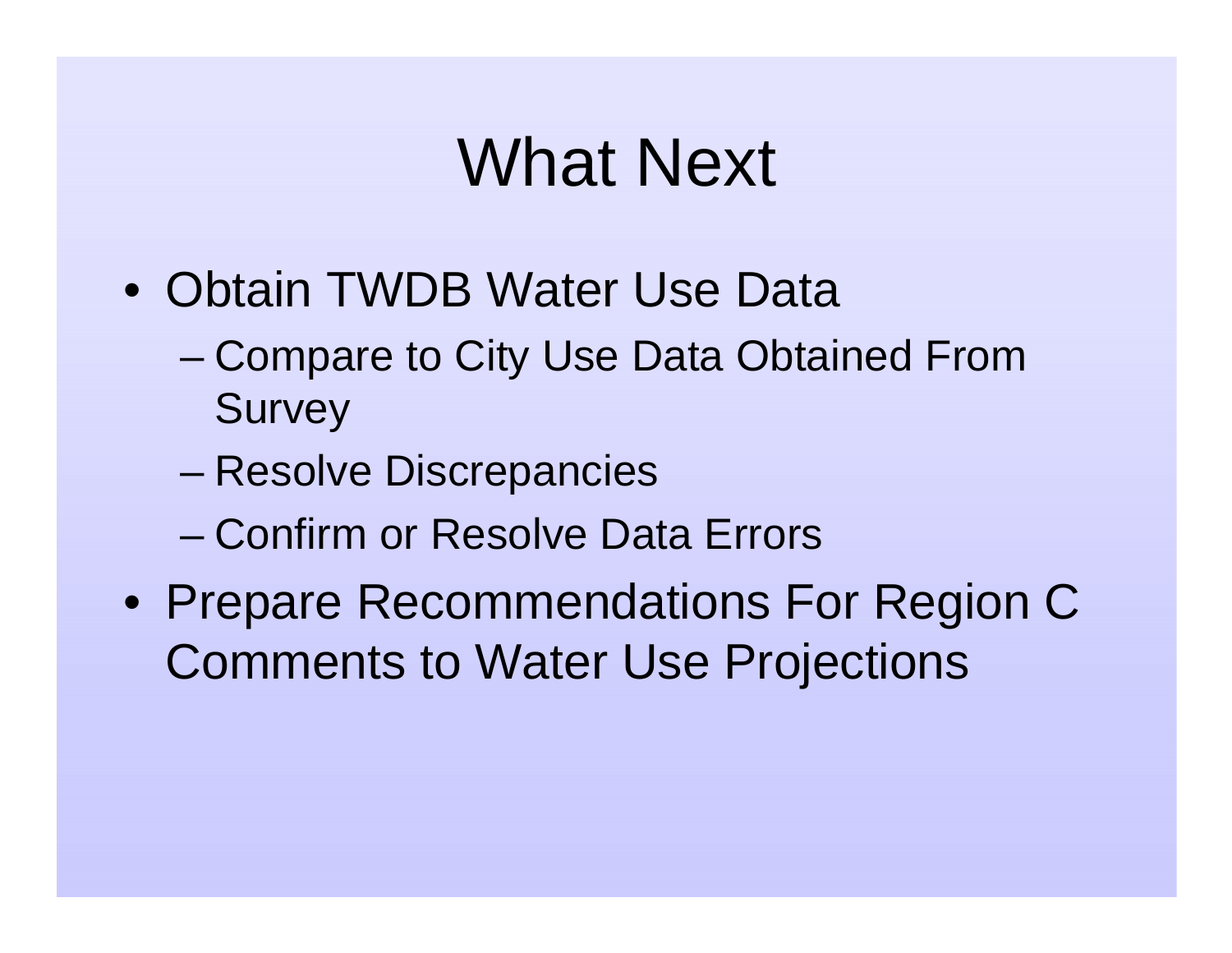## **Requested Amendments for Athens MWA & GTUA**

### Region C Water Planning Group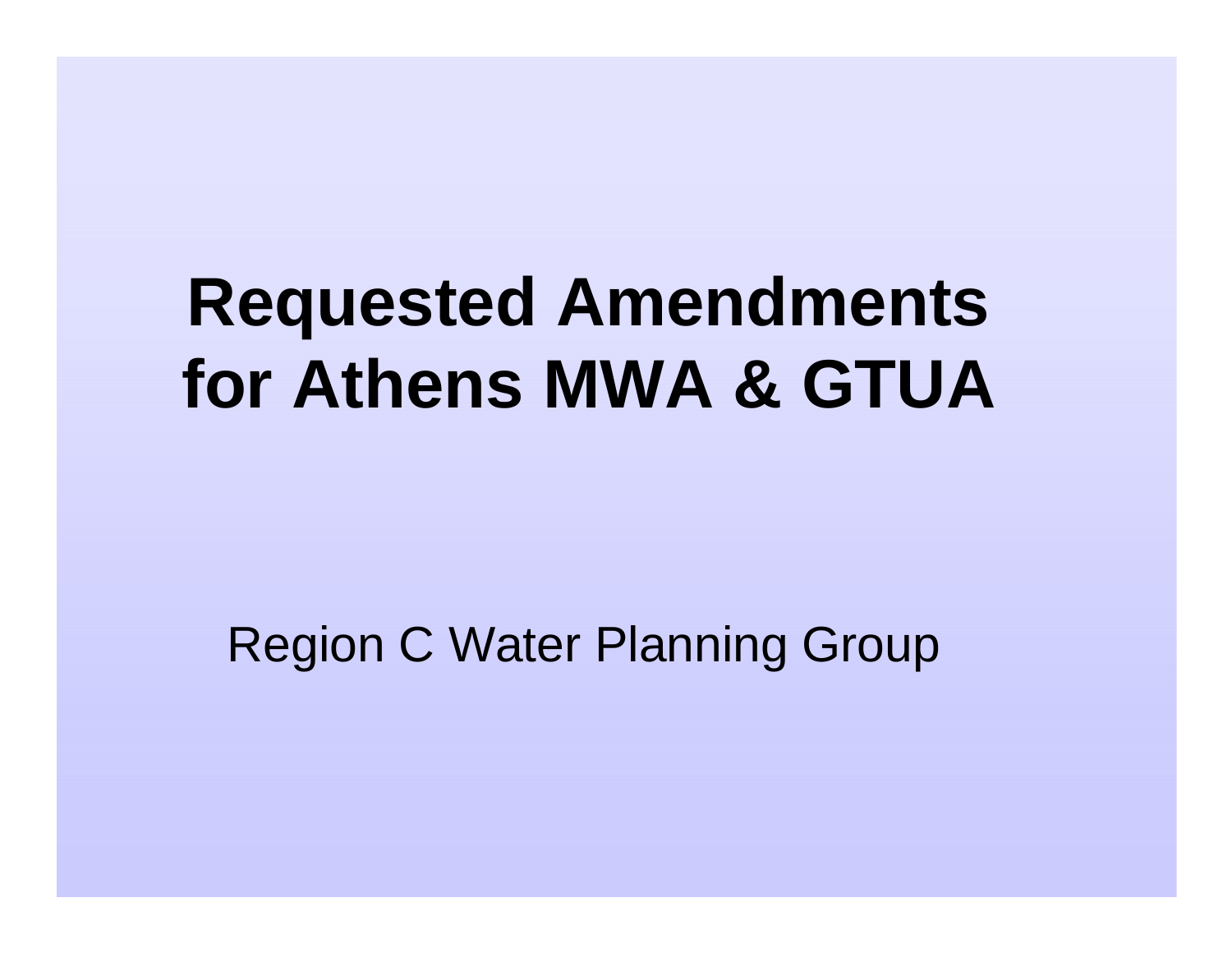## Requests for Amendments

- Athens Municipal Water Authority (MWA)
	- – Seeking new water management strategy for reuse project not included in the 2001 Region C Water Plan
	- Seeking a second new water management strategy to potentially buy TXU's Forest Grove Reservoir or purchase water from them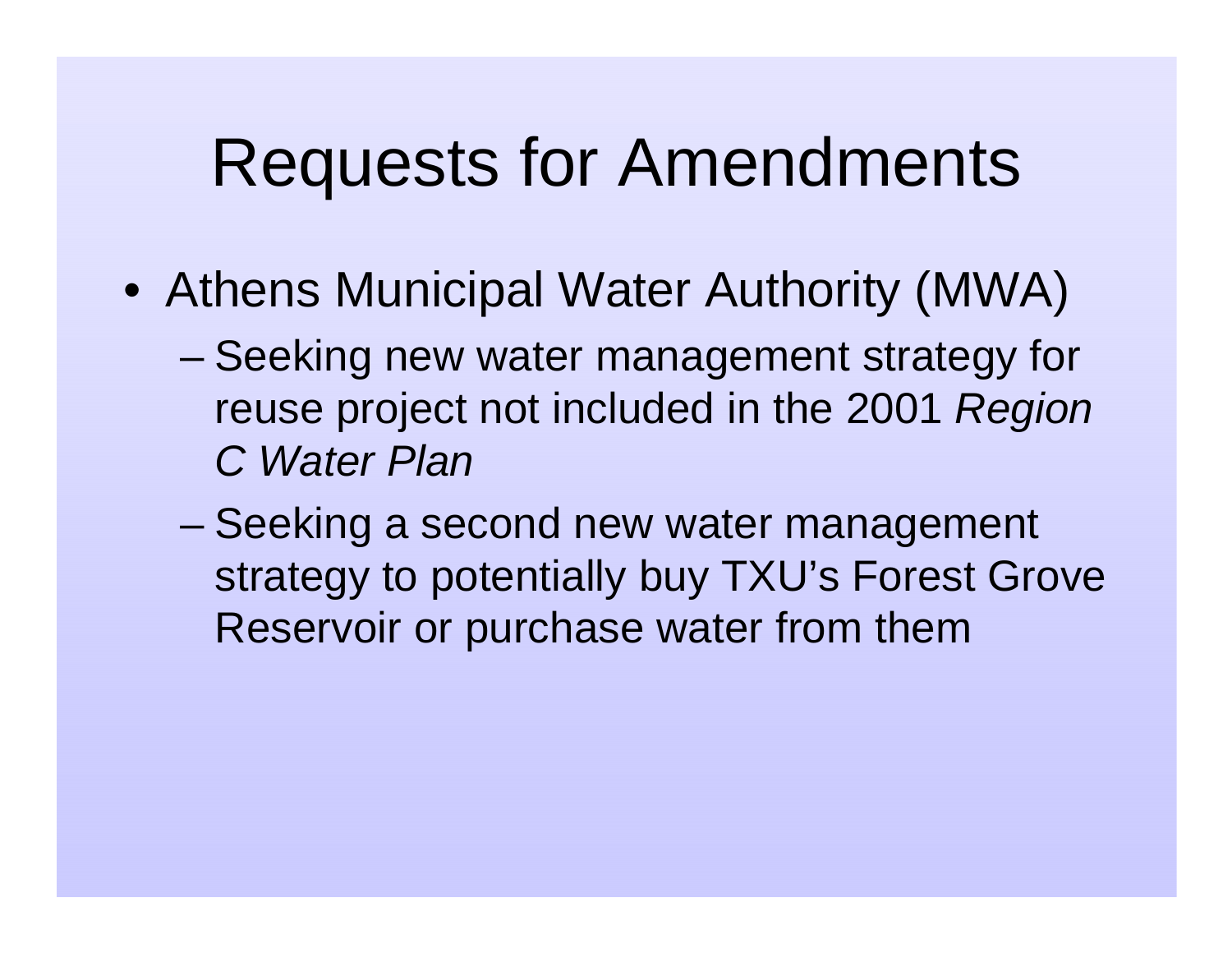### Requests for Amendments

- Greater Texoma Utility Authority (GTUA)
	- – Seeking new water management strategy to include Anna as a participant in a pipeline extending from Sherman to Van Alstyne, Melissa, Howe and Anna. Anna was not shown to get surface water in the 2001 Region C Water Plan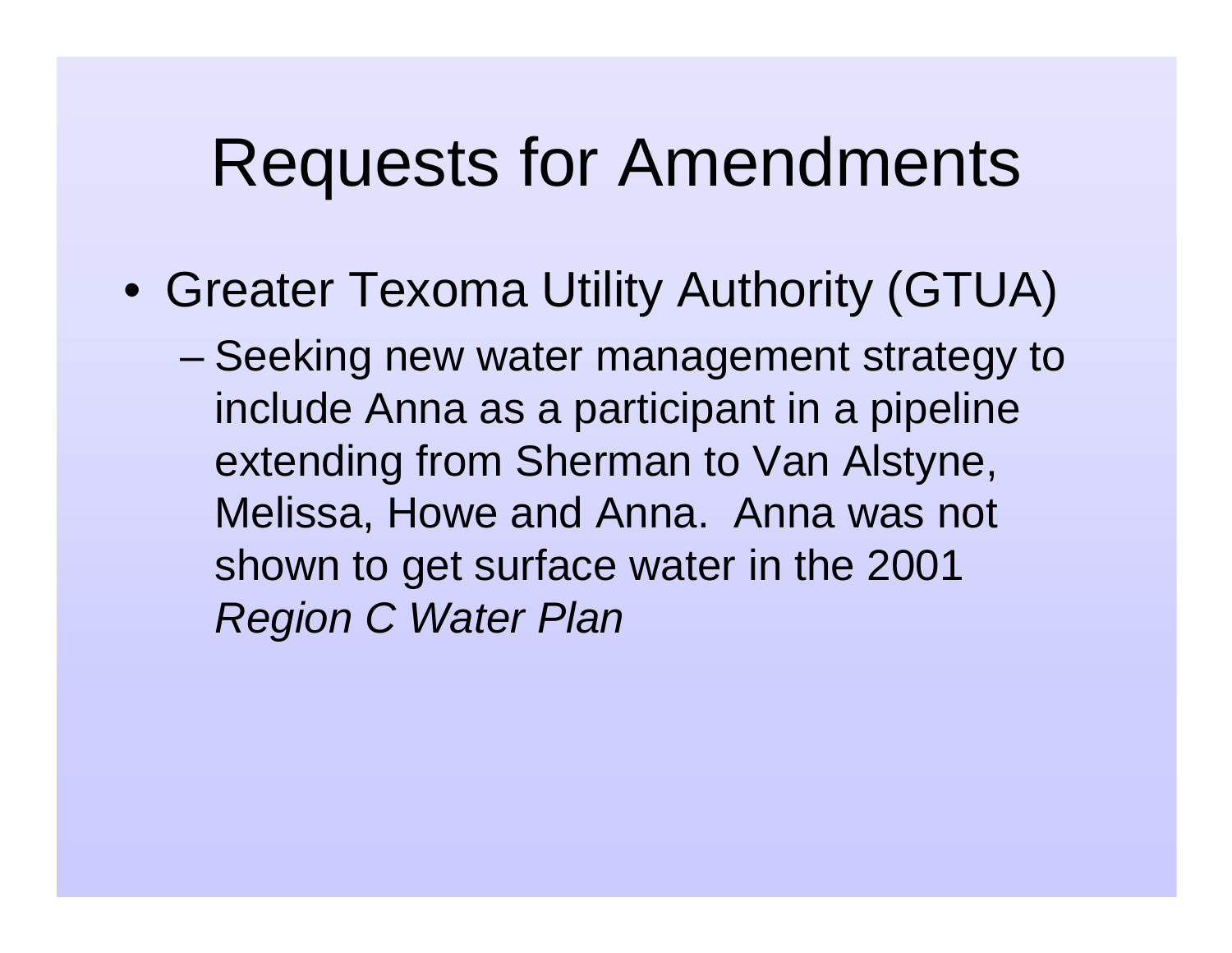## Requests for Amendments

• The entities are seeking TCEQ permits and/or TWDB funding and have been told that their requested projects are not consistent with the 2001 Region C Water Plan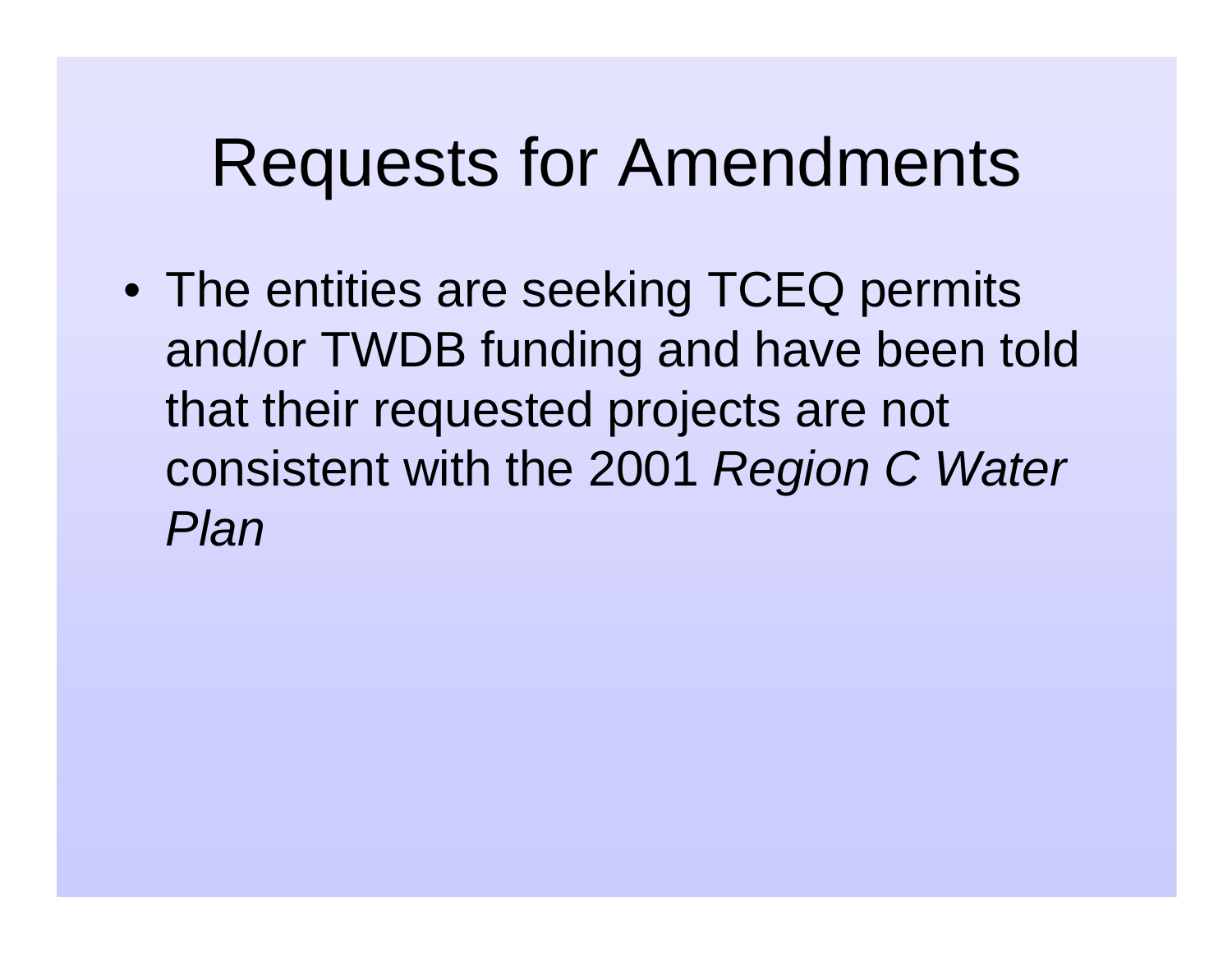### Procedure to Amend Plan

- Post notice of a public hearing 30 days in advance of the meeting with a detailed explanation of the amendment(s) – the specific language in the amendment
- Host a public hearing and take public comments at that meeting
- RWPG may vote at the end of the public meeting or allow time for written comments to be submitted before voting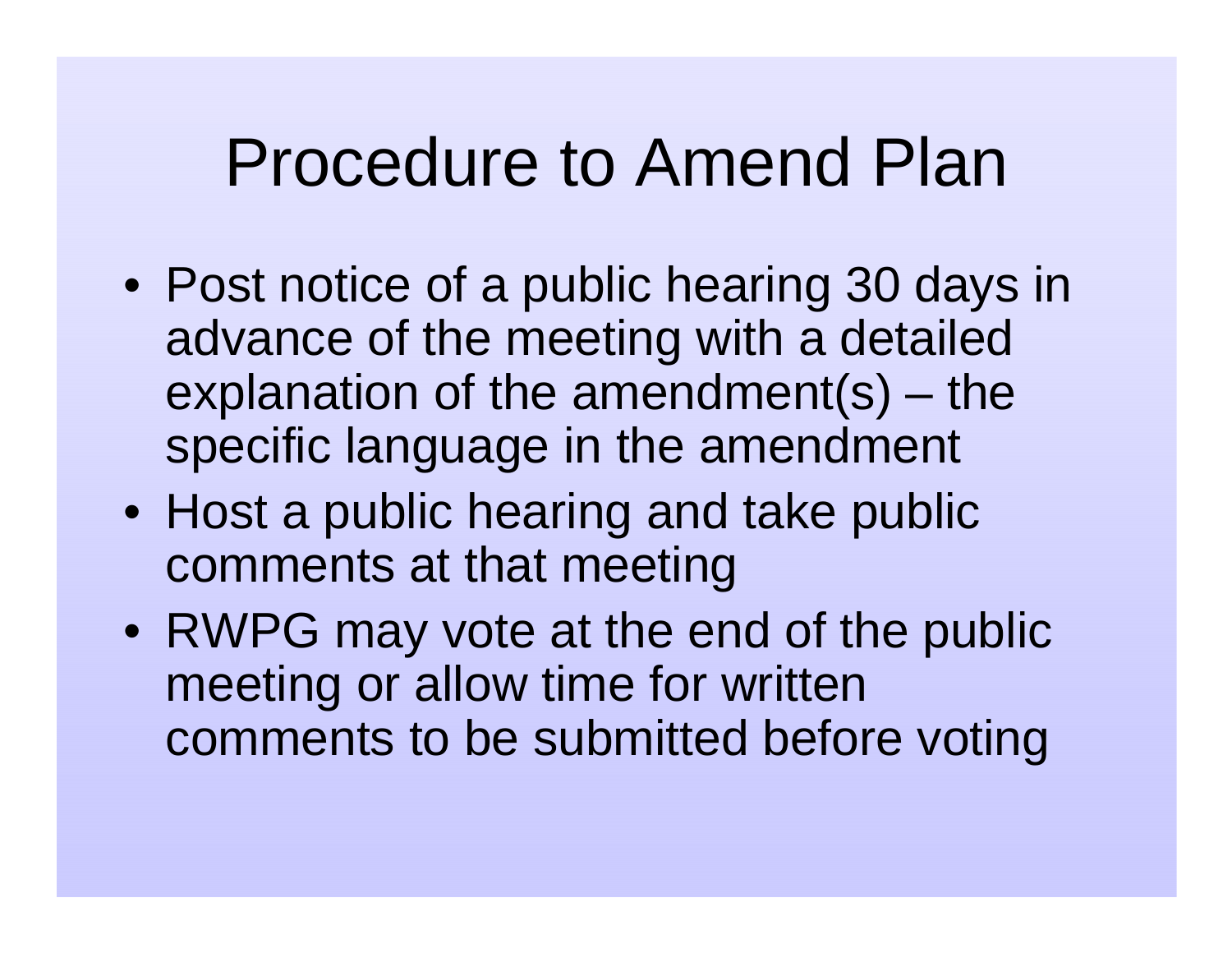## Procedure to Amend Plan

- Date for amendment hearing?
- See handout for details about the amendment process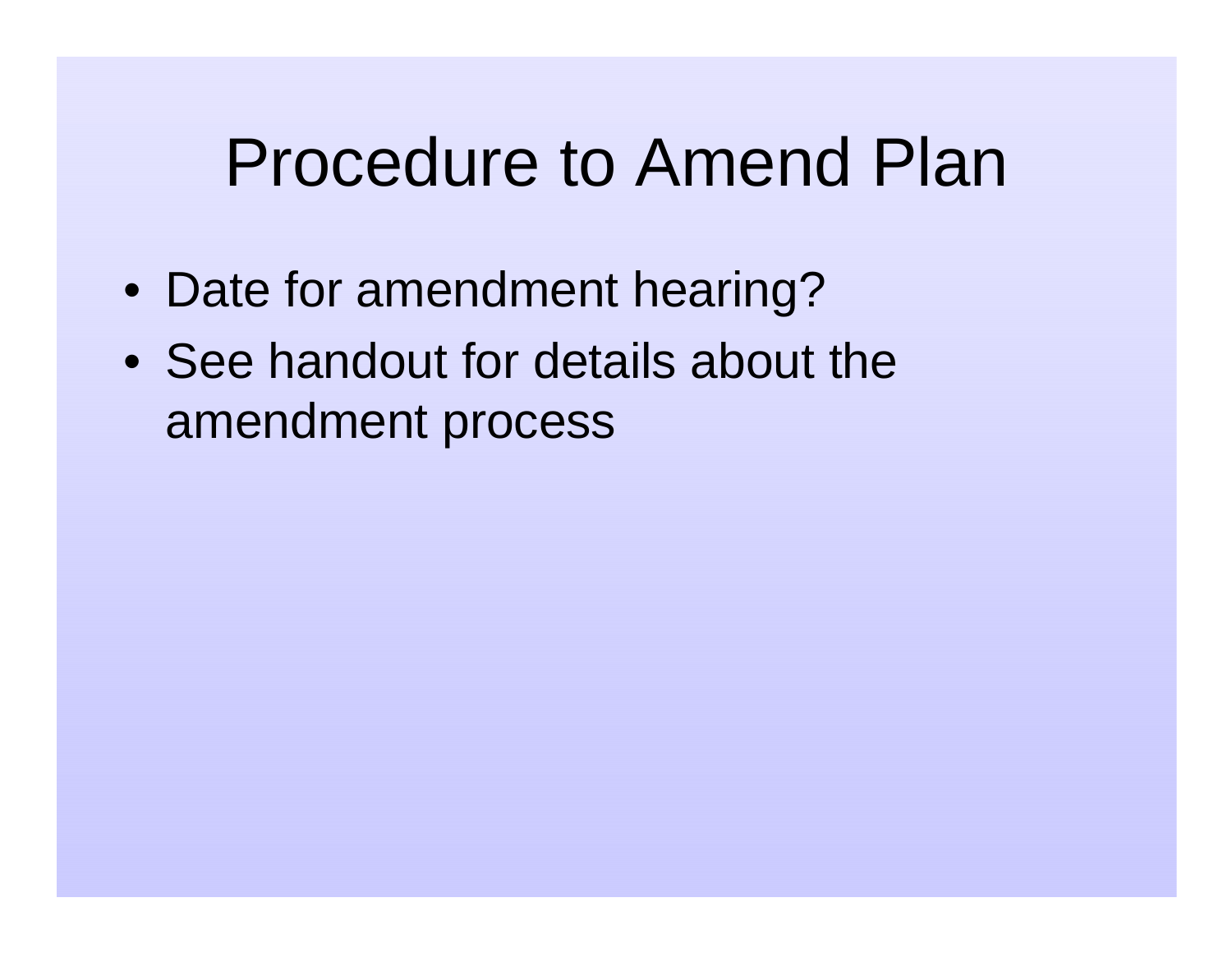## **Wholesale Water Providers**

Region C Water Planning Group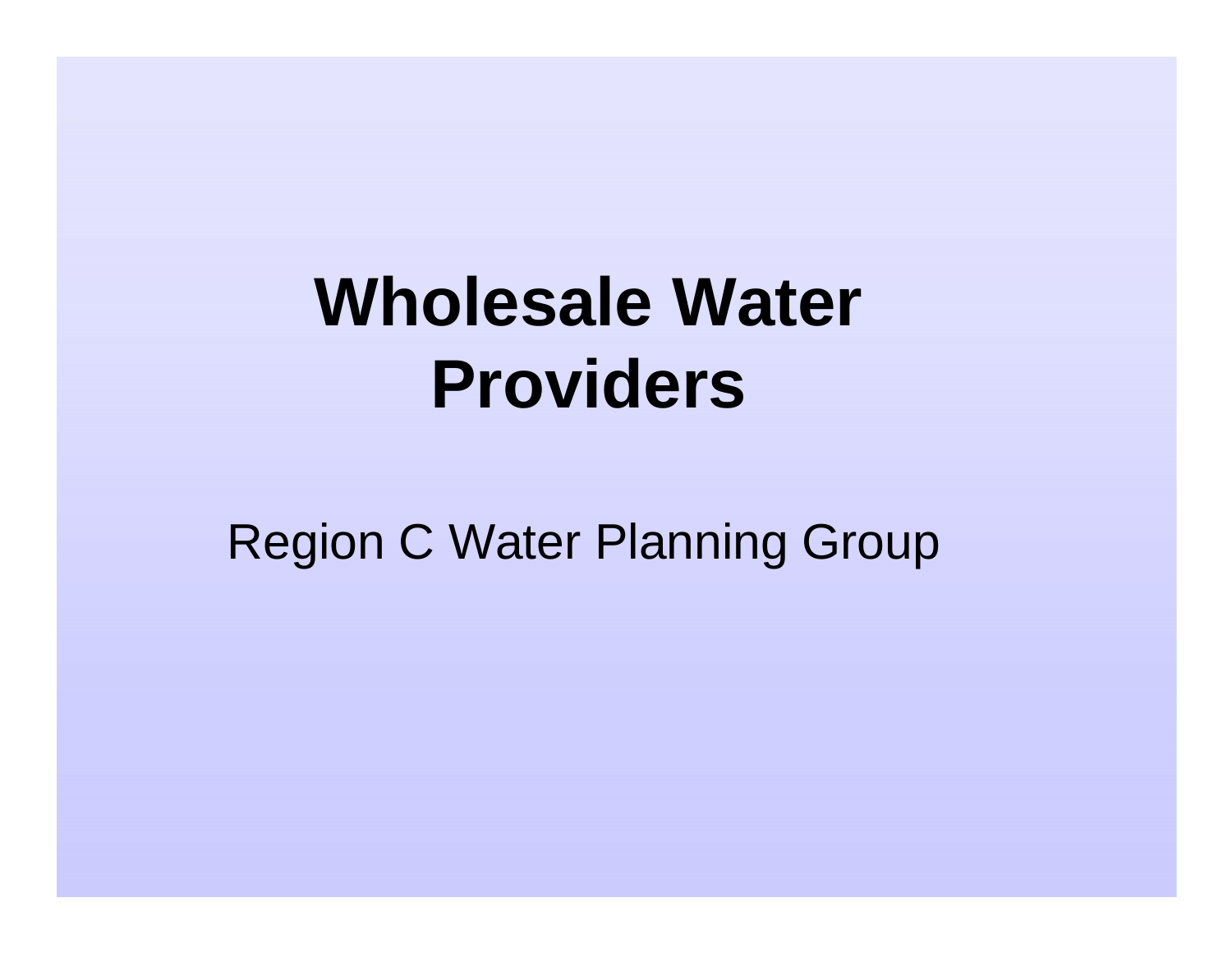## Wholesale Water Providers

- See handout listing wholesale water providers for Region C
- Submitted to TWDB on March 1, 2003
- Additional wholesale water providers may be added as we move through the planning process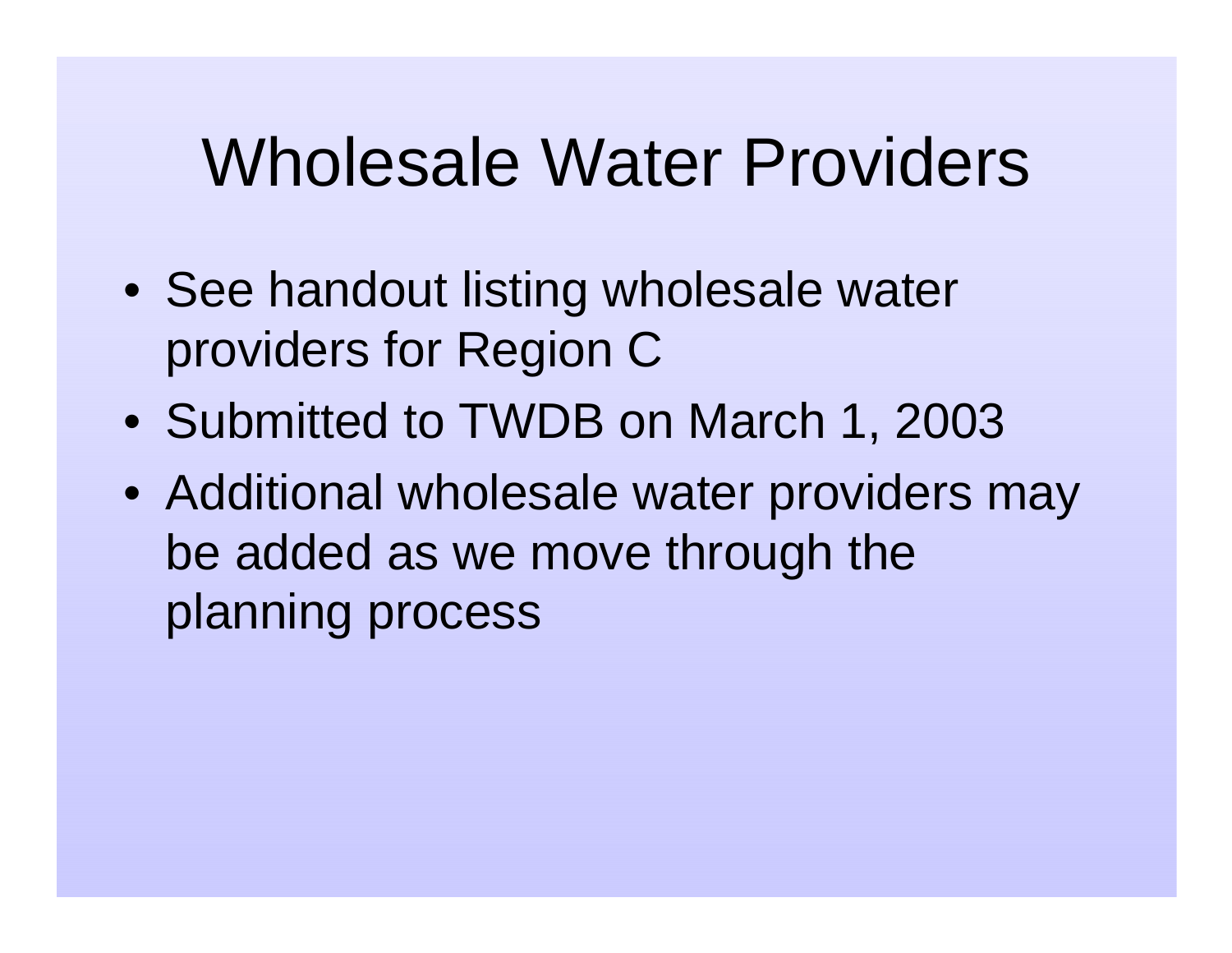# **Water Supply Schematic**

Region C Water Planning Group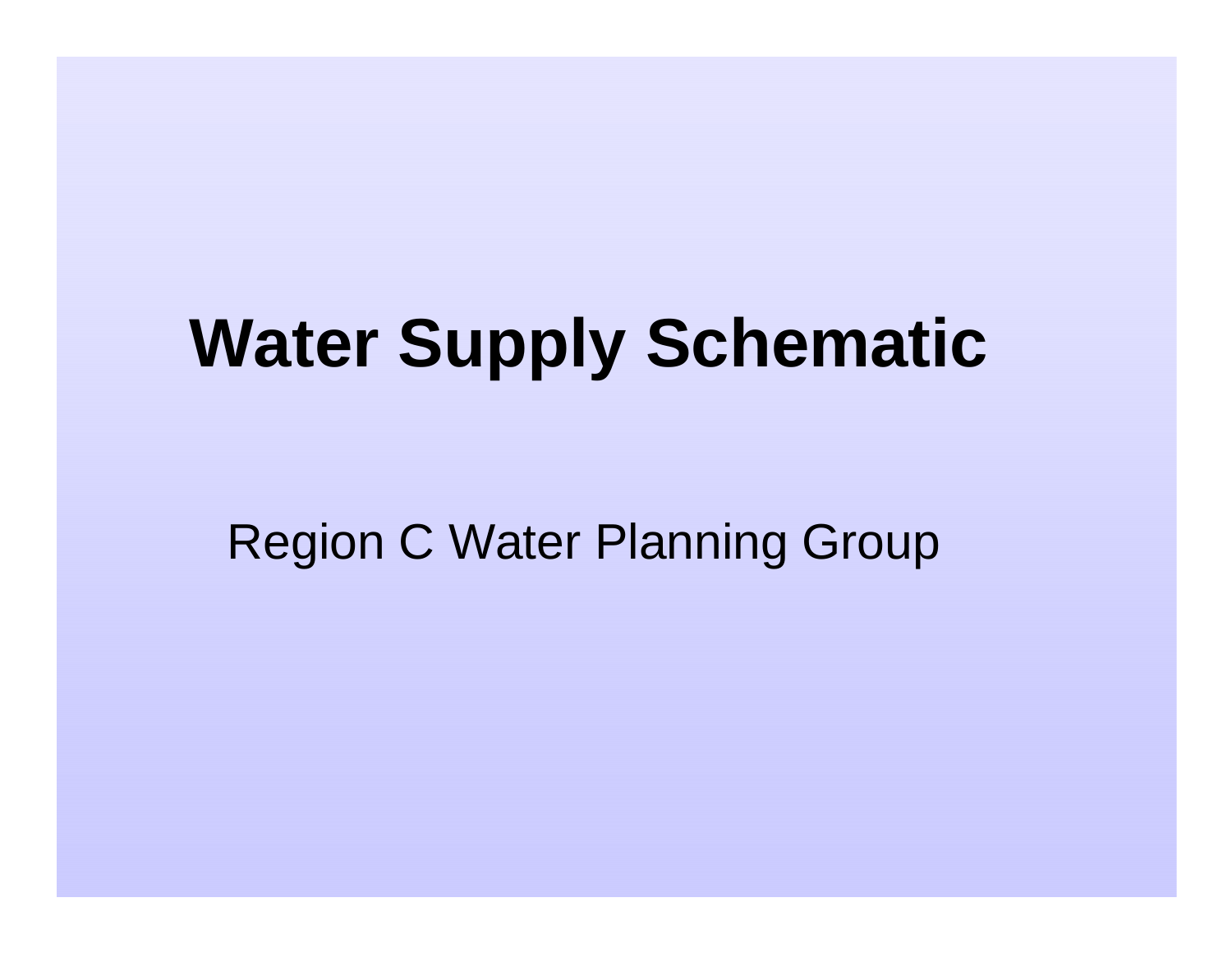## **Potential Water Management Strategies**

Region C Water Planning Group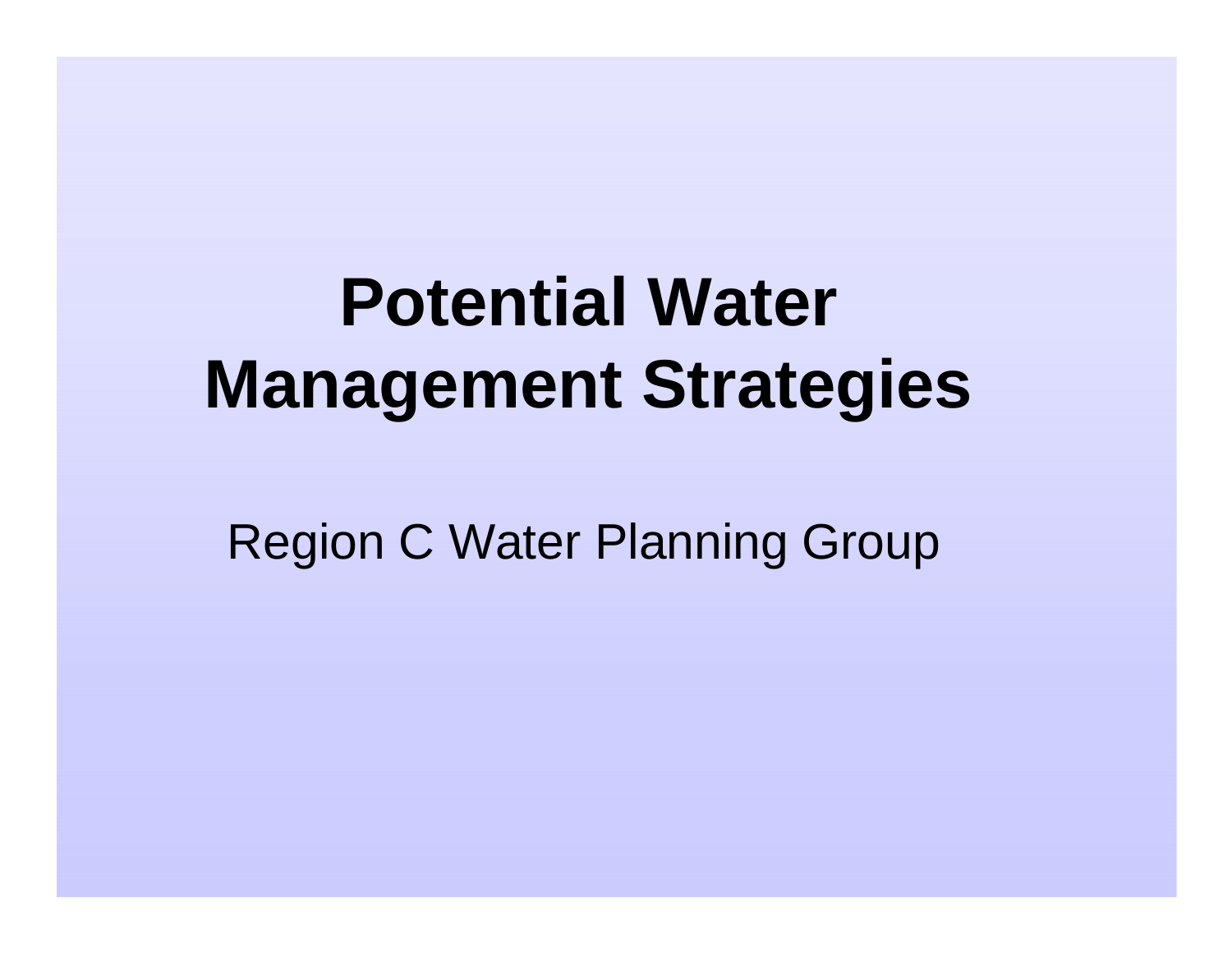## Water Conservation Practices

- Recommended in 2001 Region C Water Plan
	- –No specific projects were recommended.
- Other alternatives in 2001 *Region C Water Plan* 
	- None listed
- New possibilities
	- –Single-family toilet retrofit
	- –Single-family showerheads and aerators
	- Single-family clothes washer rebate
	- Single-family irrigation audit for high users
	- Single-family rainwater harvesting
	- Single-family rain barrels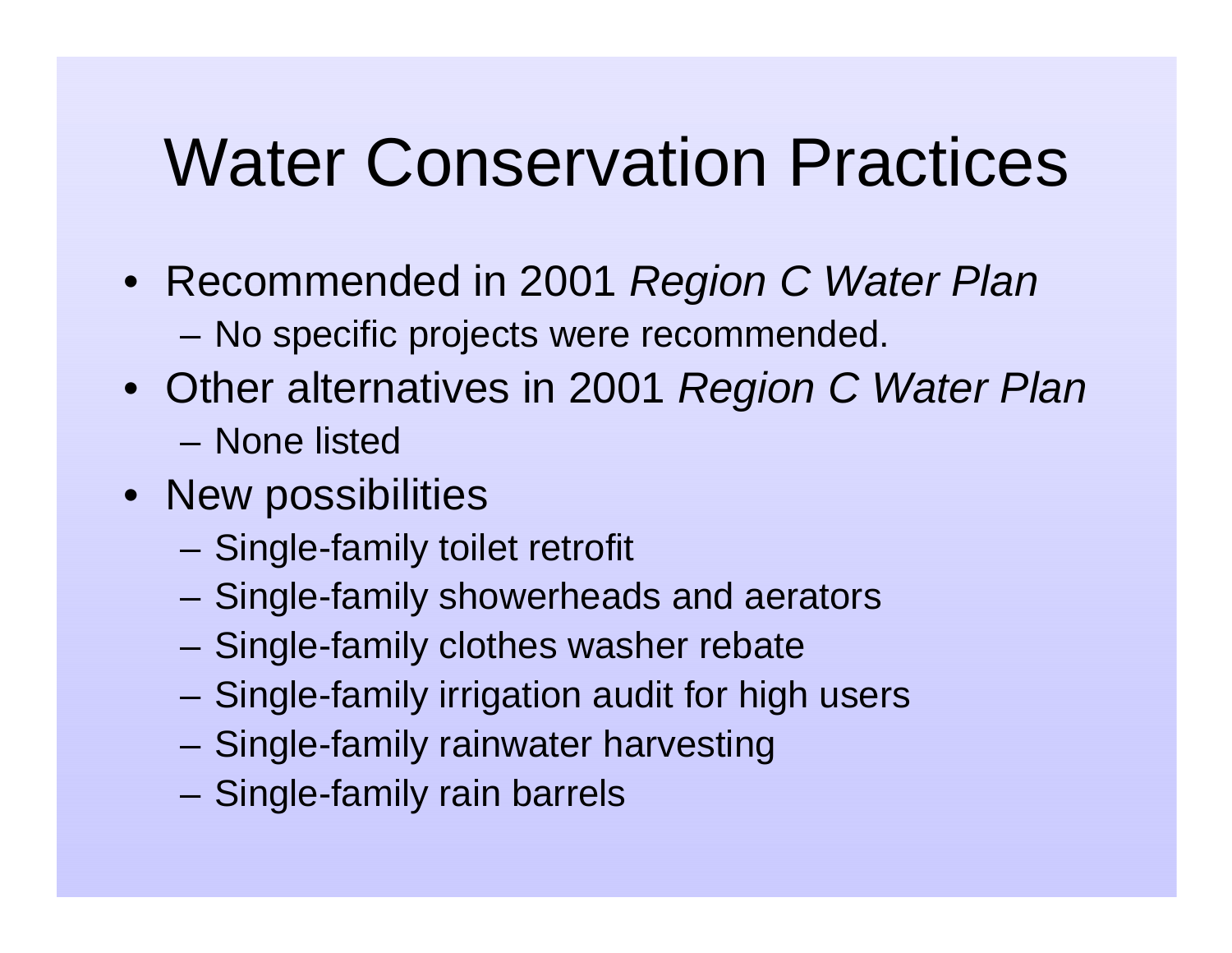## Water Conservation Practices

- New possibilities (continued)
	- –Multi-family toilet retrofit
	- –Multi-family showerheads and aerators
	- Multi-family clothes washer rebate
	- Multifamily irrigation audit
	- Multifamily rainwater harvesting
	- Commercial toilet retrofit
	- –Coin-operated clothes washer rebate
	- –Irrigation audit
	- Commercial general rebate
	- Commercial rainwater harvesting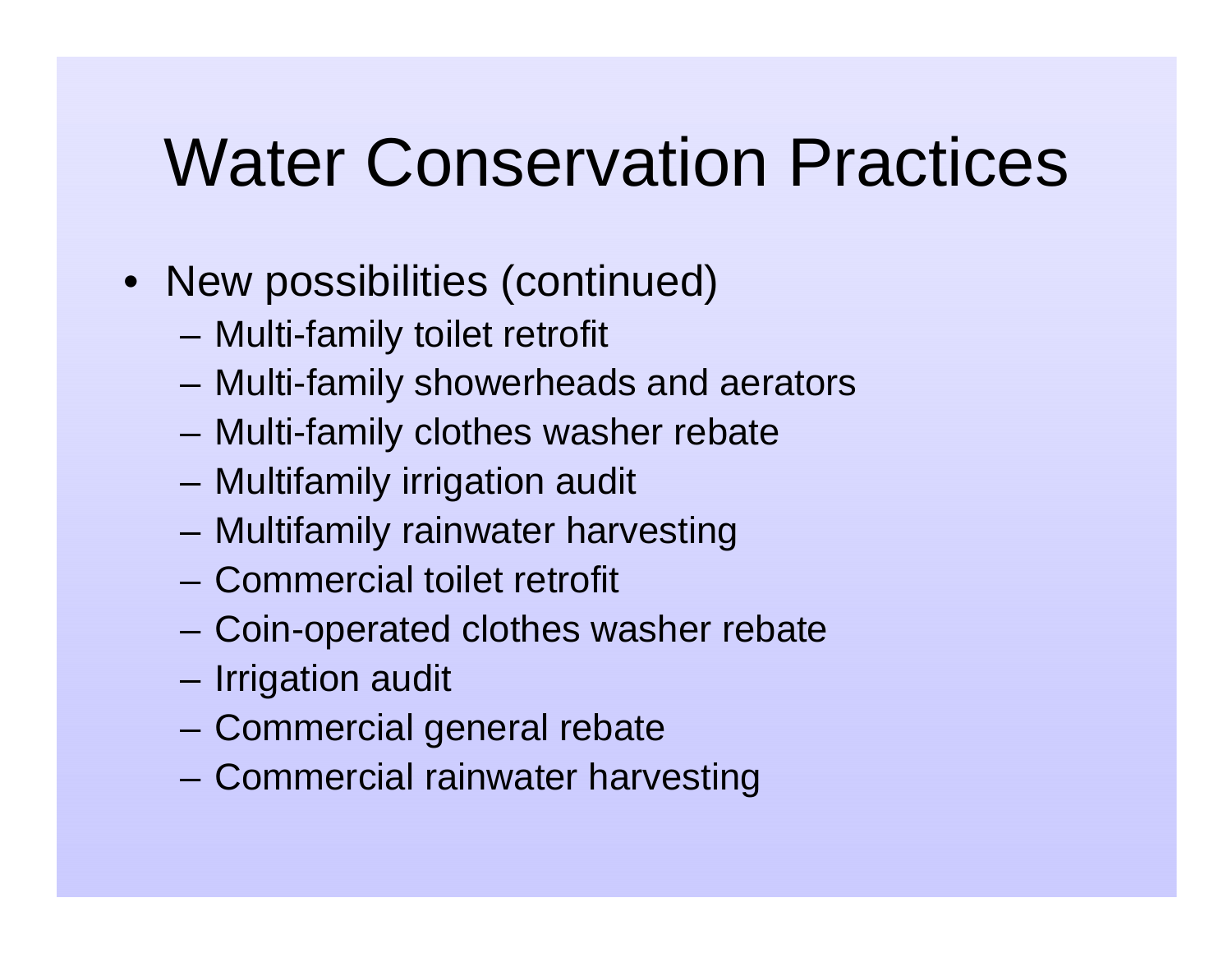## Drought Management Measures

- Recommended in 2001 *Region C Water* Plan
	- –Not used as a supply
- Other alternatives in 2001 Region C Water Plan
	- None listed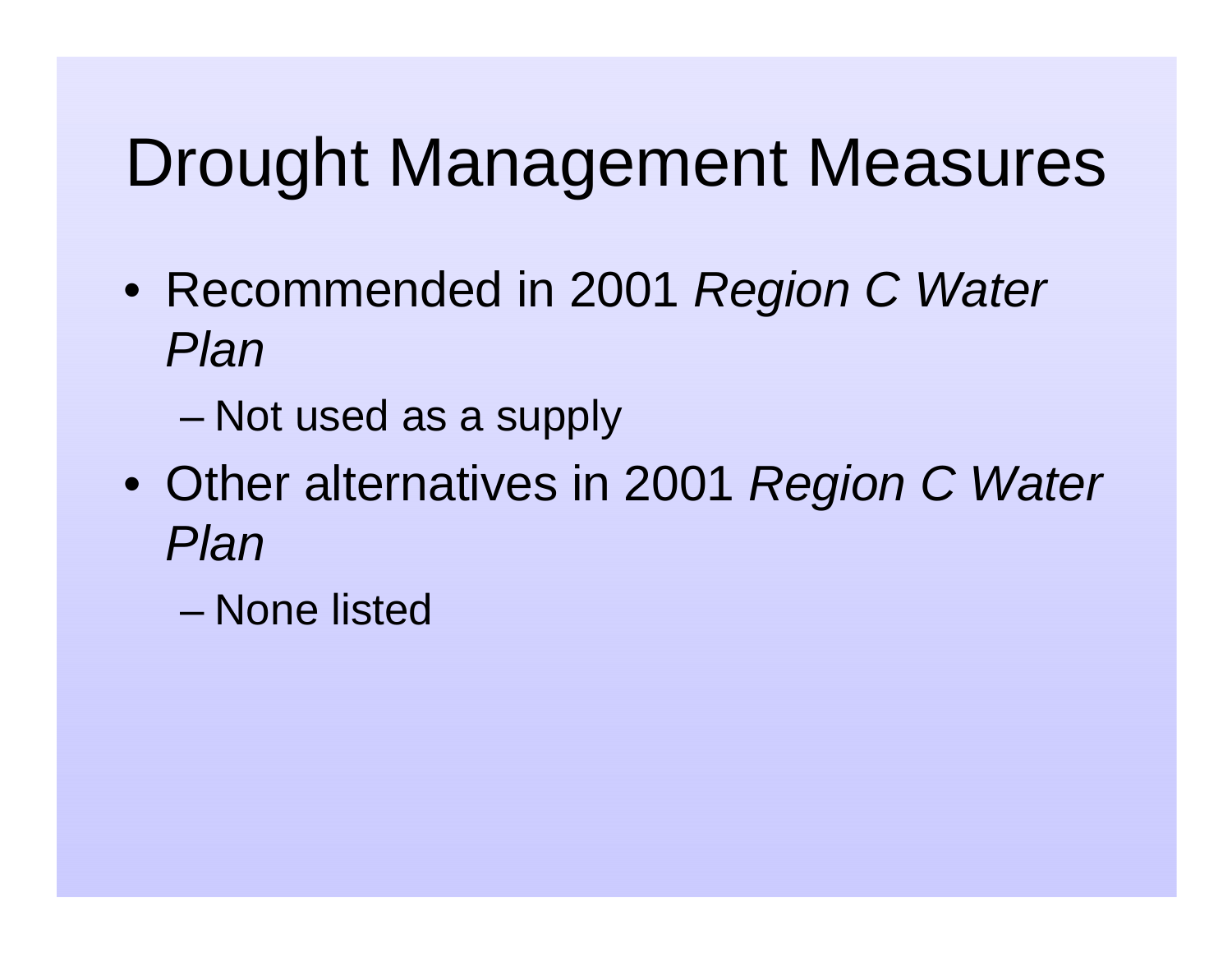## Reuse of Wastewater

• Recommended in 2001 Region C Water Plan

| <b>SB1 Phase 1 Recommendations</b><br>(Greater than $10,000 \text{ AF/Y}$ ) | <b>Amount of Water in 2050</b><br>(Acre-Feet per Year) |
|-----------------------------------------------------------------------------|--------------------------------------------------------|
| <b>TRWD</b> indirect reuse from Trinity River (Cedar                        |                                                        |
| Creek/Richland-Chambers)                                                    | 115,500                                                |
| DWU indirect reuse (Lake Ray Hubbard)                                       | 68,300                                                 |
| TRA indirect reuse from effluent (Joe Pool Lake,                            |                                                        |
| Dallas County Other).                                                       | 28,000                                                 |
| TRA direct reuse from effluent (Ellis County, Ellis                         |                                                        |
| County Steam Electric).                                                     | 20,000                                                 |
| TRA indirect reuse from effluent (Grapevine Lake,                           |                                                        |
| Dallas County Other).                                                       | 16,000                                                 |
| City of Garland direct reuse                                                | 15,694                                                 |
| UTRWD indirect reuse of Lake Chapman                                        | 13,900                                                 |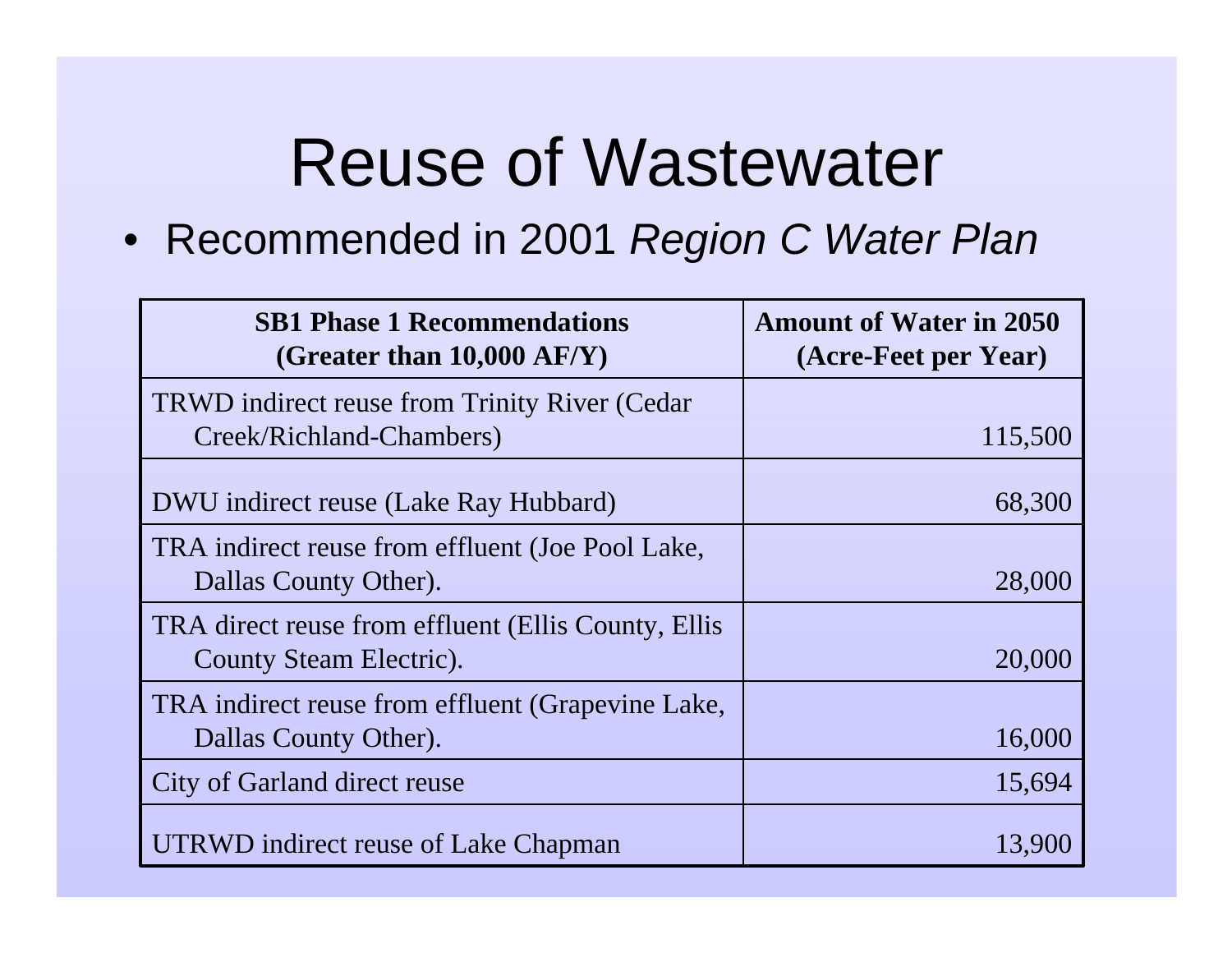## Reuse of Wastewater

- Other alternatives in 2001 Region C Water Plan
	- –City of Irving reuse
- New possibilities
	- City of Grapevine reuse from Park Cities MUD
	- May see revised approaches & projects
	- –City of Athens reuse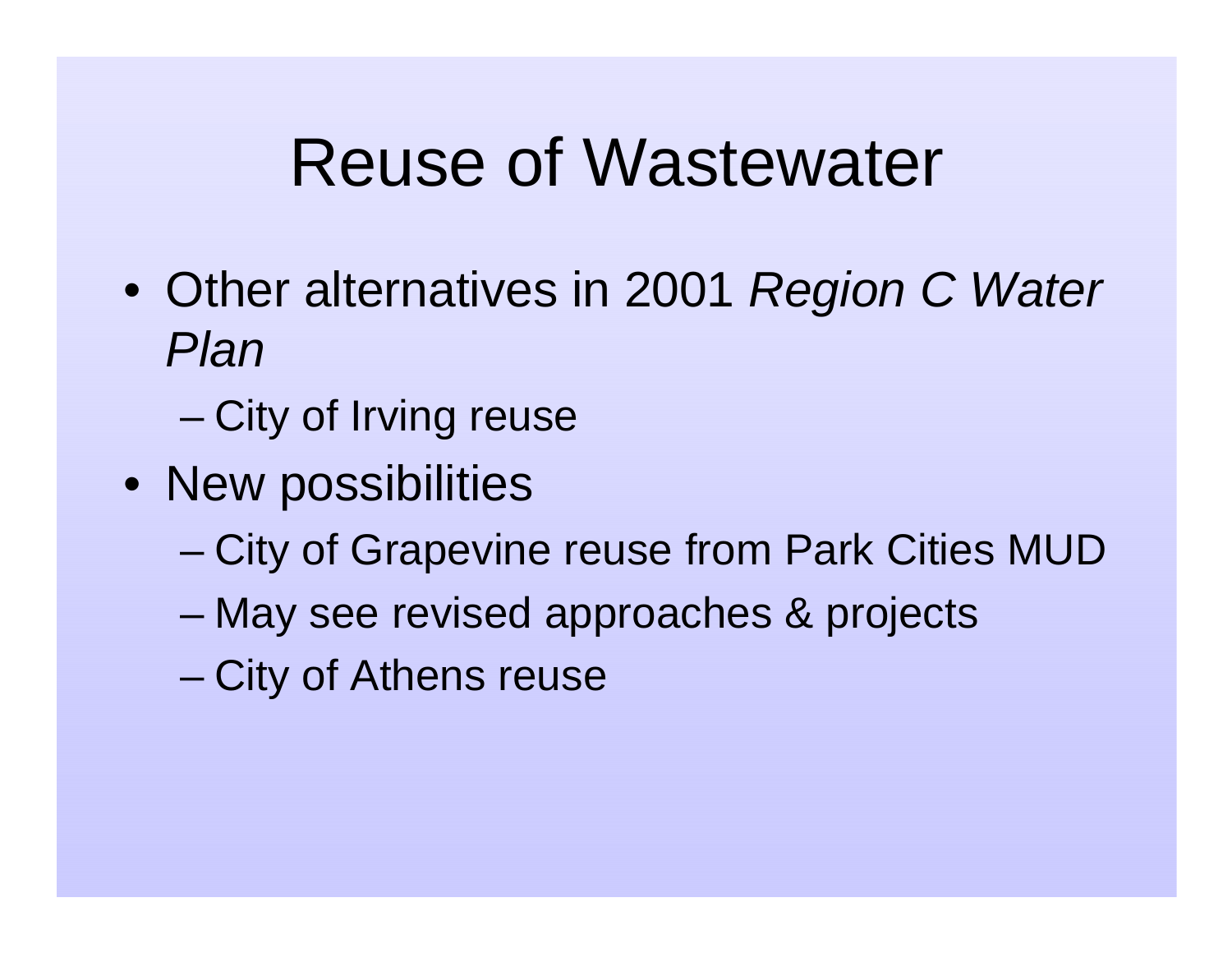## Expand Existing Supplies System Operations

- Recommended in 2001 *Region C Water* Plan
	- Dallas Water Utilities
- Other alternatives in 2001 Region C Water Plan
	- None listed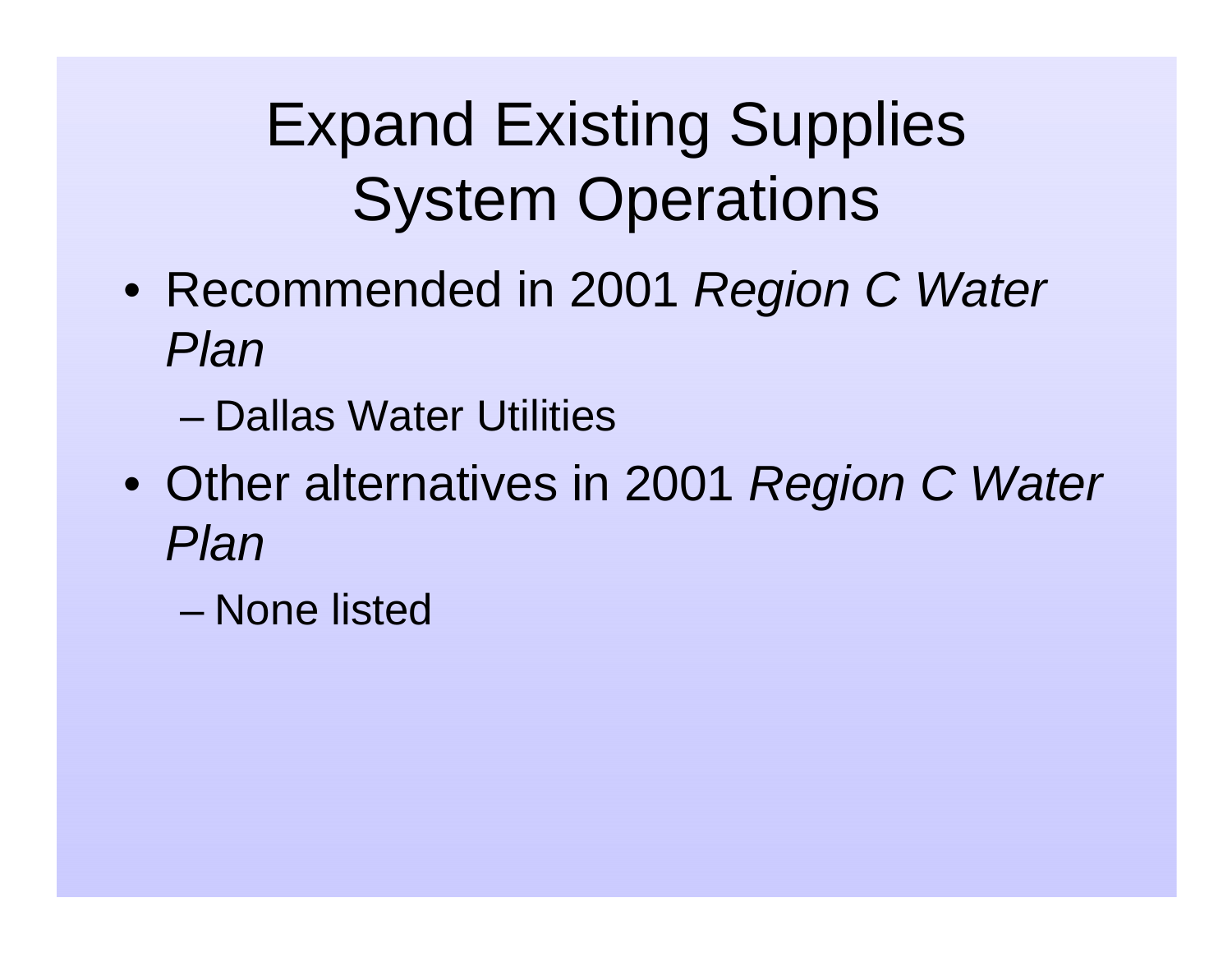• Recommended in 2001 Region C Water Plan

| <b>SB1 Phase 1 Recommendation</b>                         | <b>Amount of Water in</b><br>$2050$ $(AF/Y)$ |
|-----------------------------------------------------------|----------------------------------------------|
| <b>DWU Lake Fork connection</b>                           | 120,000                                      |
| TRWD Cedar Creek/Richland-Chambers pipeline expansion     | 110,000                                      |
| <b>DWU Lake Palestine connection</b>                      | 109,600                                      |
| Oklahoma water connection (TRWD & NTMWD)                  | 62,000                                       |
| City of Irving pipeline to Lake Chapman                   | 48,800                                       |
| <b>Fannin County Water Supply Project</b>                 | 24,155                                       |
| DWU additional temporary overdraft                        | 22,000                                       |
| Freestone County proposed power plant - Richland-Chambers |                                              |
| Reservoir                                                 | 15,715                                       |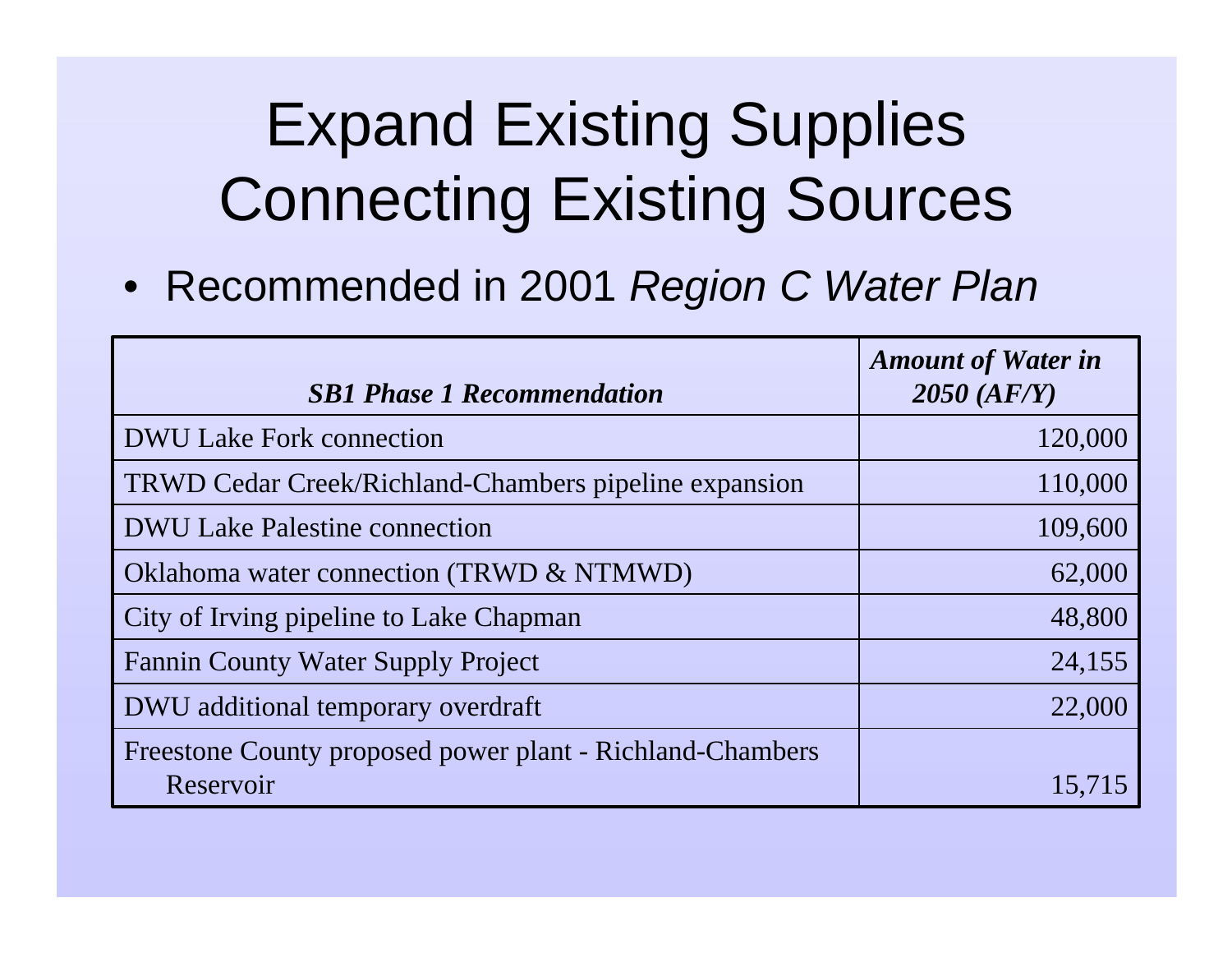| <b>SB1 Phase 1 Recommendation</b>                   | <b>Amount of Water in</b><br>$2050$ $(AF/Y)$ |
|-----------------------------------------------------|----------------------------------------------|
| TRA Ellis County water supply project               | 13,098                                       |
| Wise County proposed power plants - Lake Bridgeport | 11,200                                       |
| UTRWD pipeline to Lake Chapman                      | 10,900                                       |
| DWU extend Elm Fork term permit                     | 10,000                                       |
| NTMWD additional Lake Texoma                        | 10,000                                       |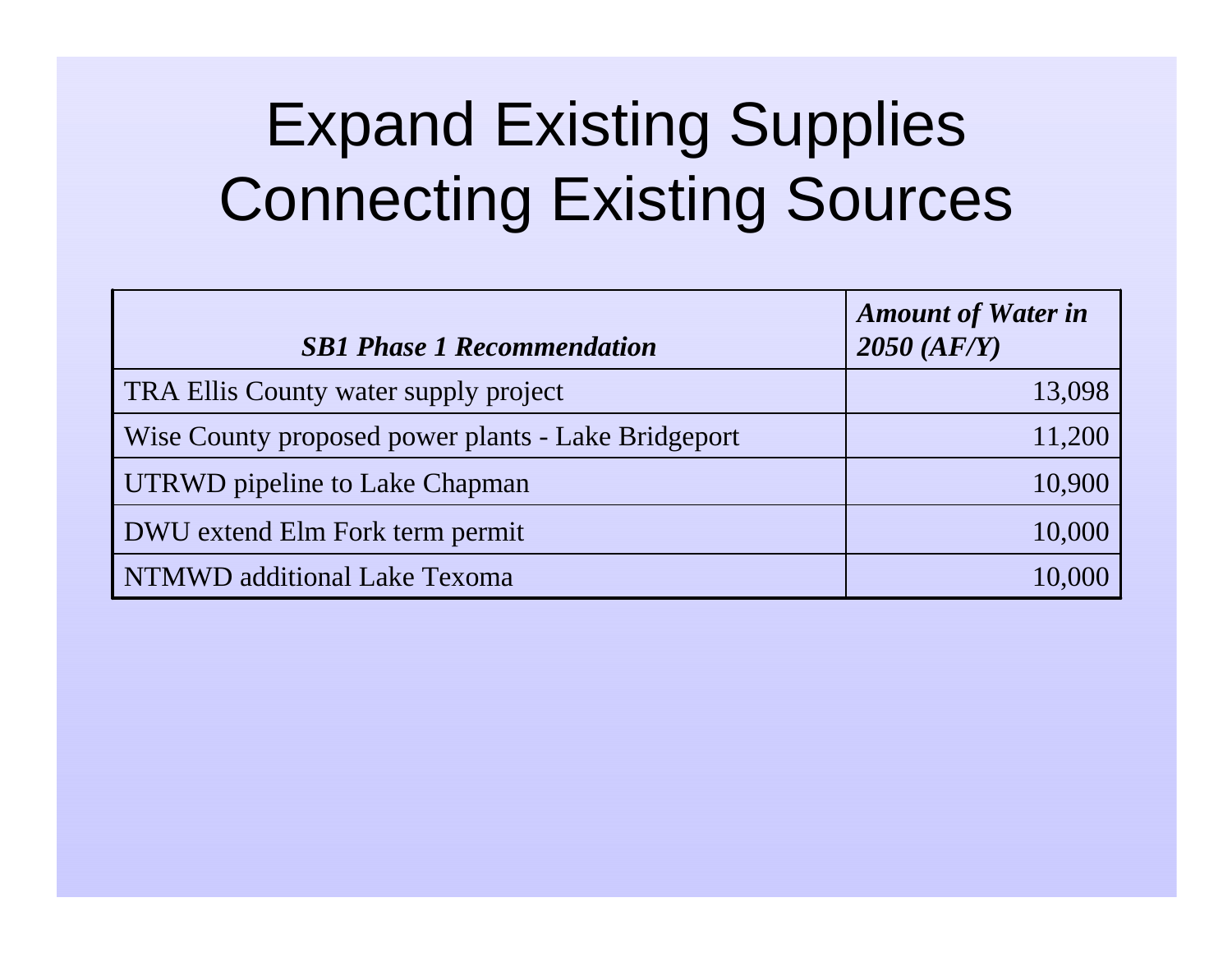- Other alternatives in 2001 *Region C Water Plan* 
	- – Connect City of Corsicana to Cedar Creek/Richland-Chambers Reservoir
	- City of Irving Oklahoma water
	- NTMWD substantial additional Lake Texoma water
	- –TXU Forest Grove supply in Cedar Creek
	- –Uncommitted Lake Texoma supply
	- Carrizo-Wilcox in Freestone & Navarro Counties
	- Mineral Wells supply in Lake Mineral Wells
	- Duncanville, Cedar Hill & Grand Prairie in Joe Pool Lake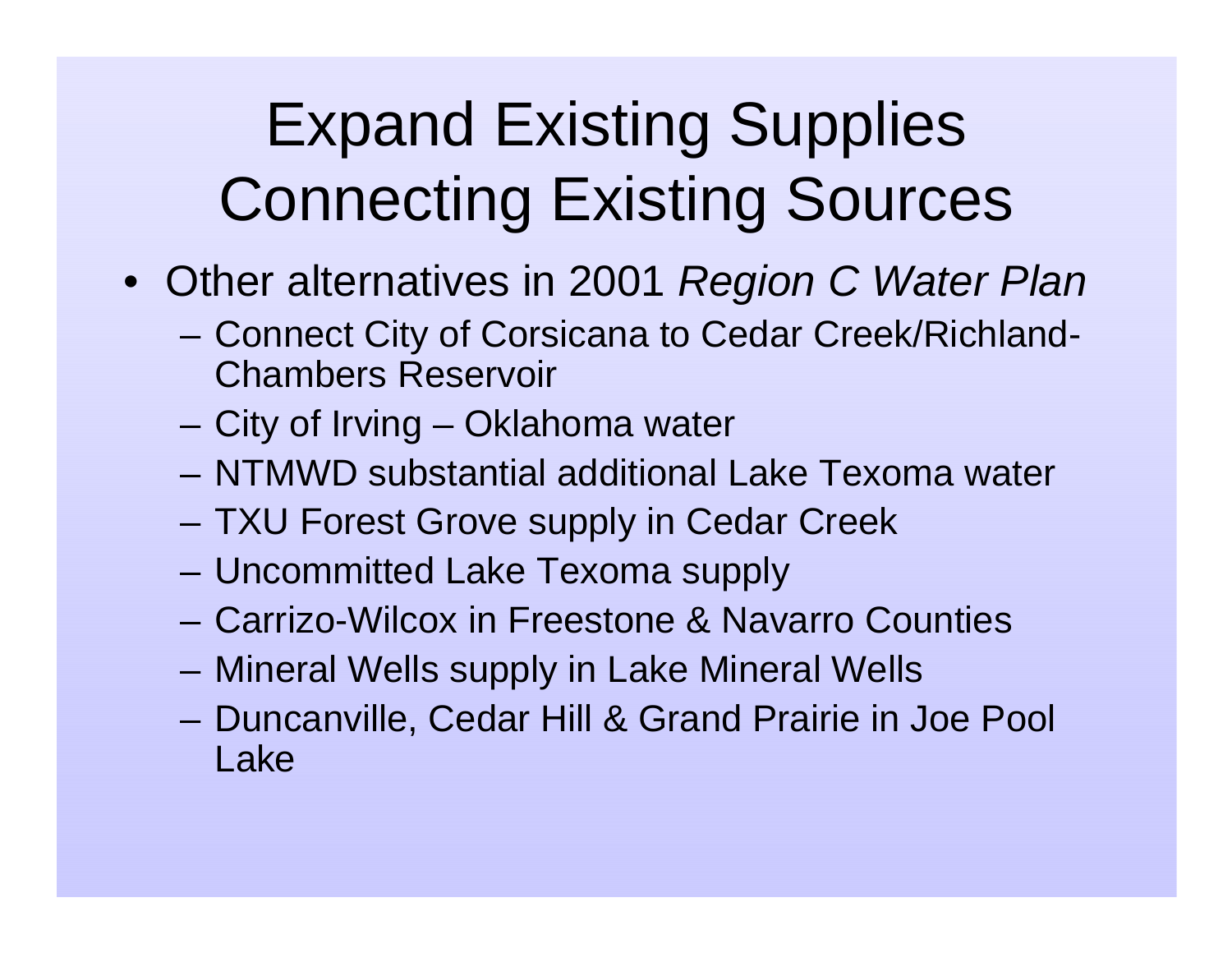- New possibilities
	- –Mesa Water's Ogallala aquifer project
	- –Pipeline to Toledo Bend Reservoir
	- – GTUA pipeline for Howe, Melissa, Anna & Van Alstyne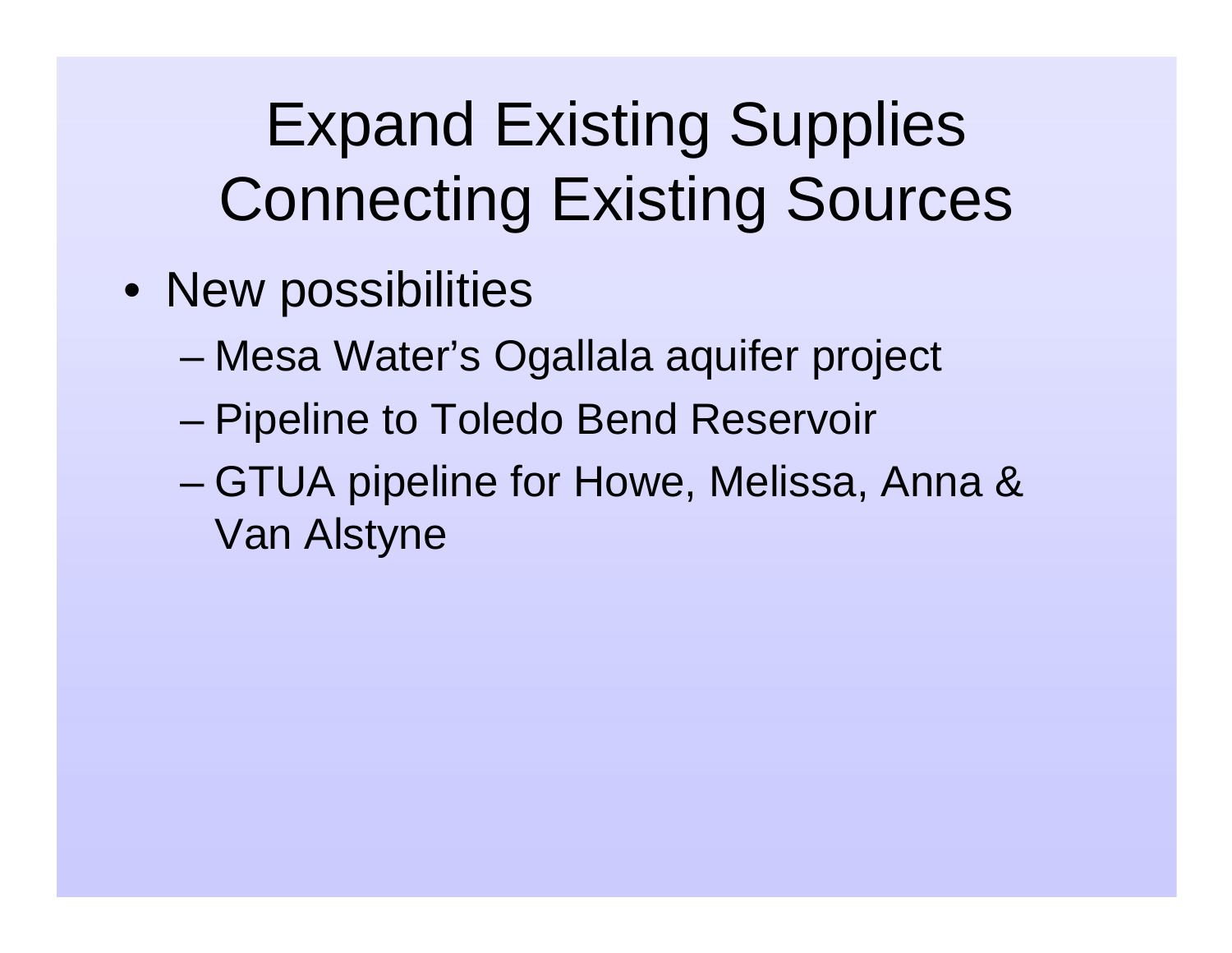### Reallocation of Reservoir Storage

- Recommended in 2001 Region C Water Plan
	- –No specific projects mentioned
- Other alternatives in 2001 Region C Water Plan
	- – Lake Texoma – hydropower use to municipal use
- New possibilities
	- Lake Wright Patman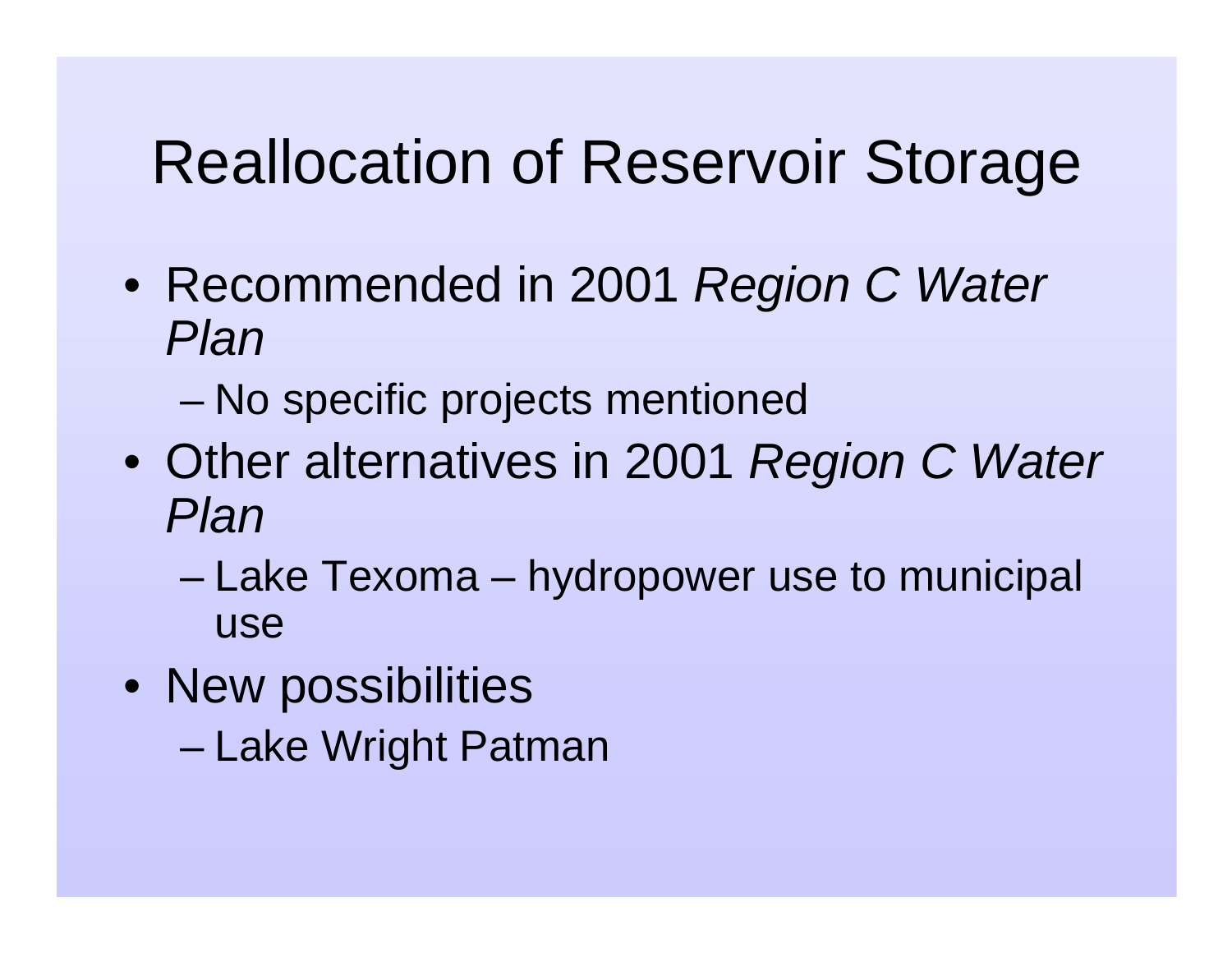## Voluntary Redistribution of Water Sources

- Recommended in 2001 *Region C Water* Plan
	- –No specific projects mentioned
- Other alternatives in 2001 Region C Water Plan
	- None listed
- New possibilities
	- –Athens purchase from Forest Grove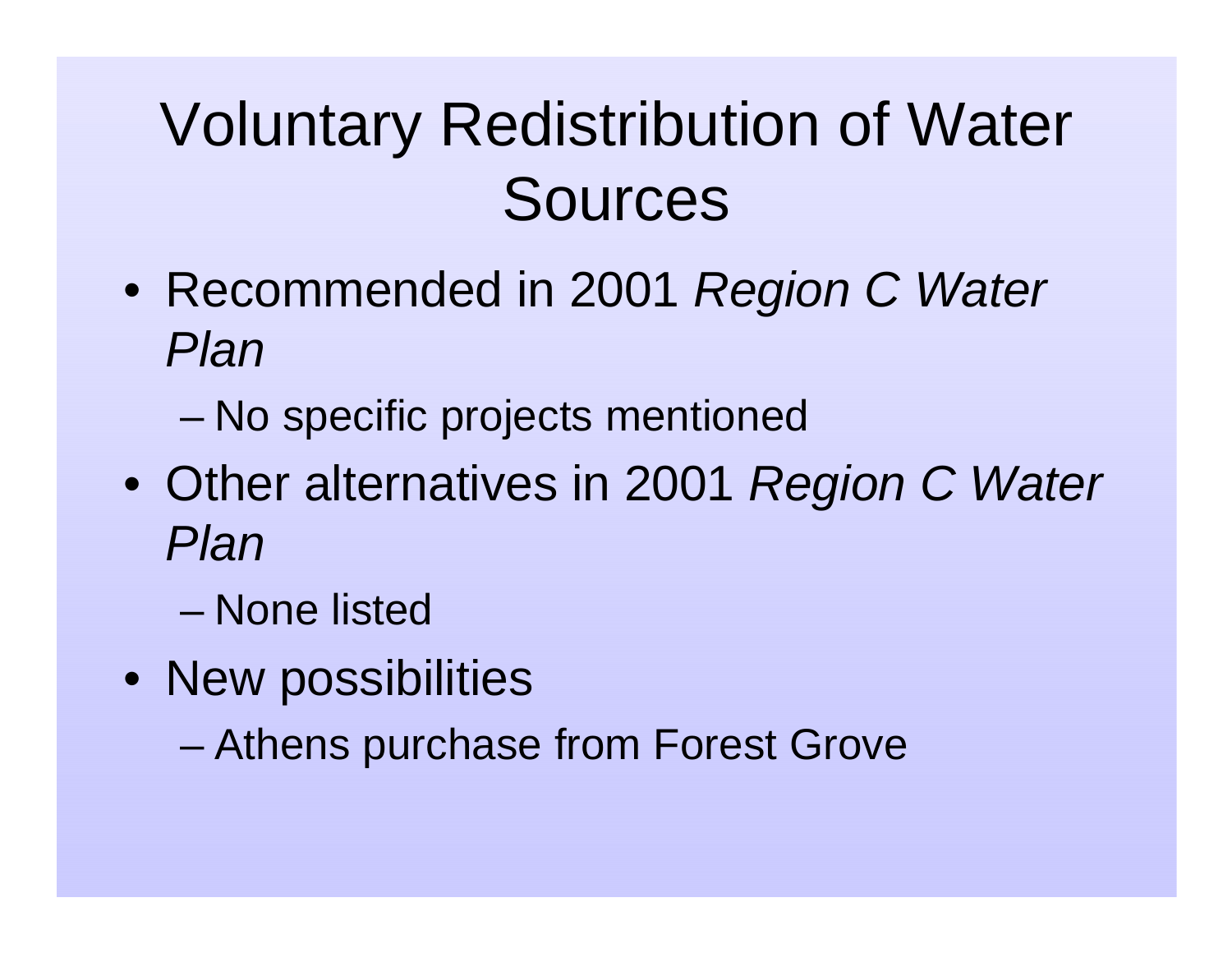## Voluntary Subordination of Existing Water Rights

- Recommended in 2001 *Region C Water* Plan
	- –Not used as a supply
- Other alternatives in 2001 Region C Water Plan
	- None listed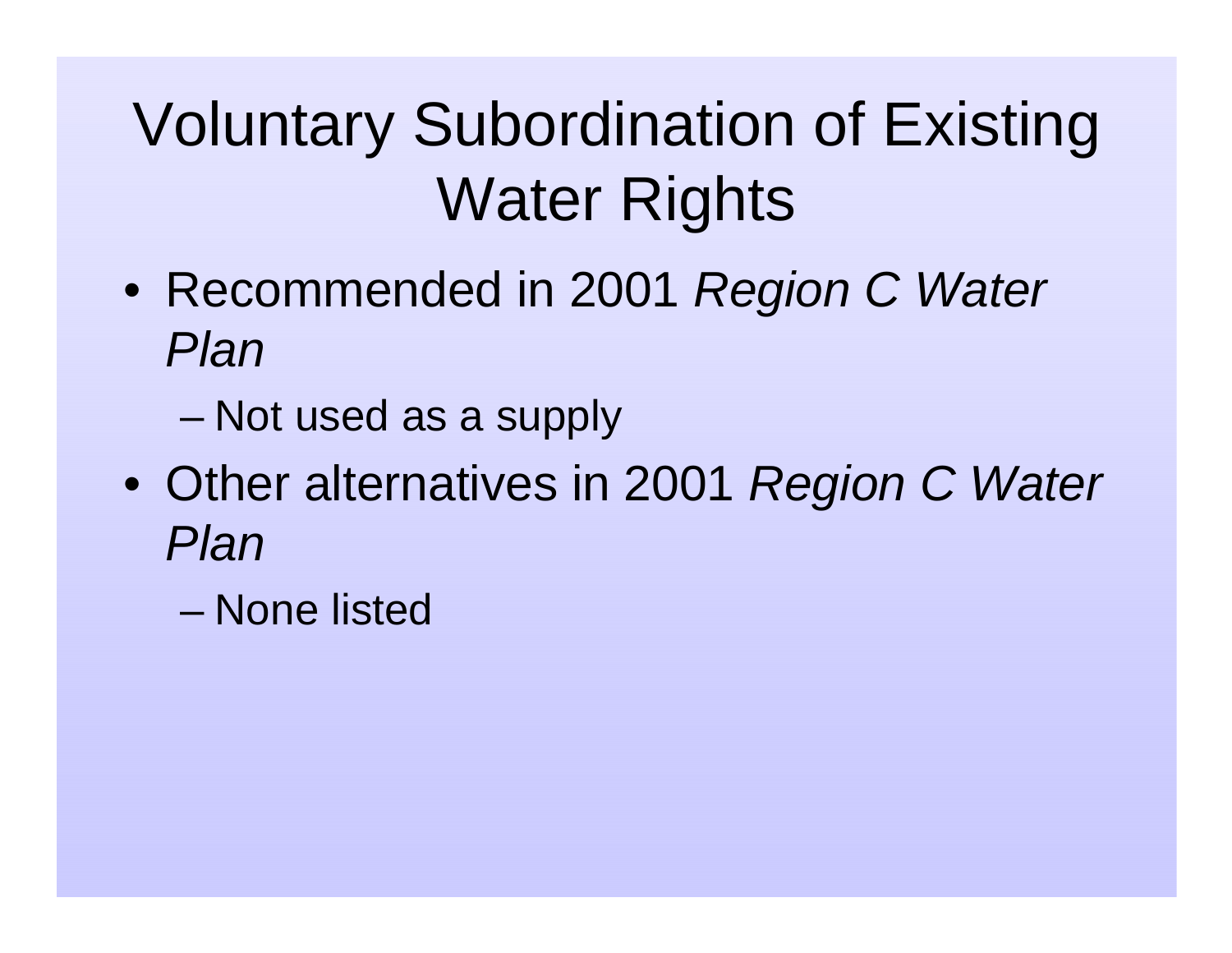## Yield Enhancement

- Recommended in 2001 *Region C Water* Plan
	- –DWU system operation
- Other alternatives in 2001 Region C Water Plan
	- None listed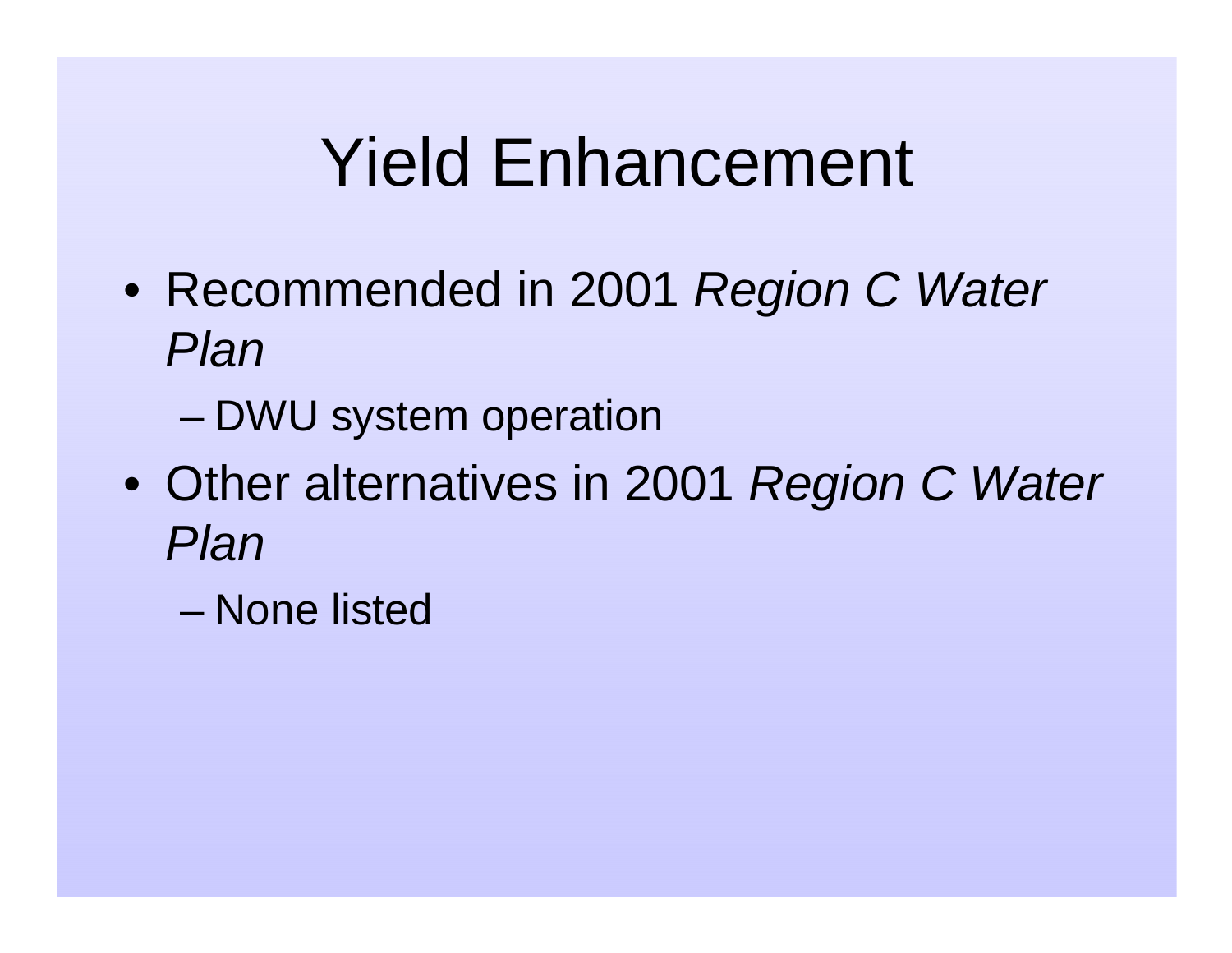## Improvement of Water Quality

- Recommended in 2001 *Region C Water* Plan
	- –No specific projects mentioned
- Other alternatives in 2001 Region C Water Plan
	- None listed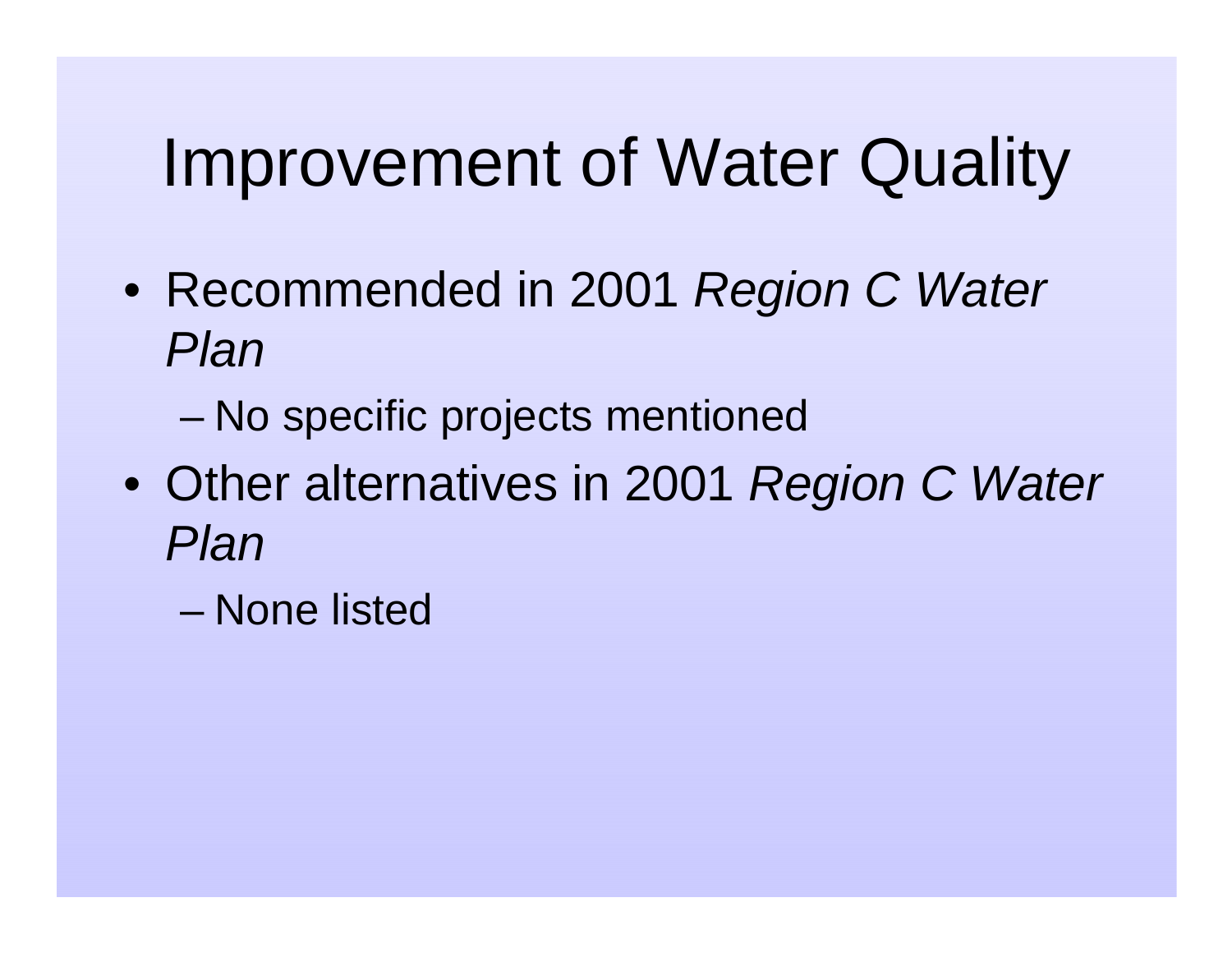## New Supply Development

- Recommended in 2001 *Region C Water* Plan
	- –Lower Bois d'Arc Creek Lake (NTMWD)
	- Marvin Nichols I Reservoir
	- Muenster Lake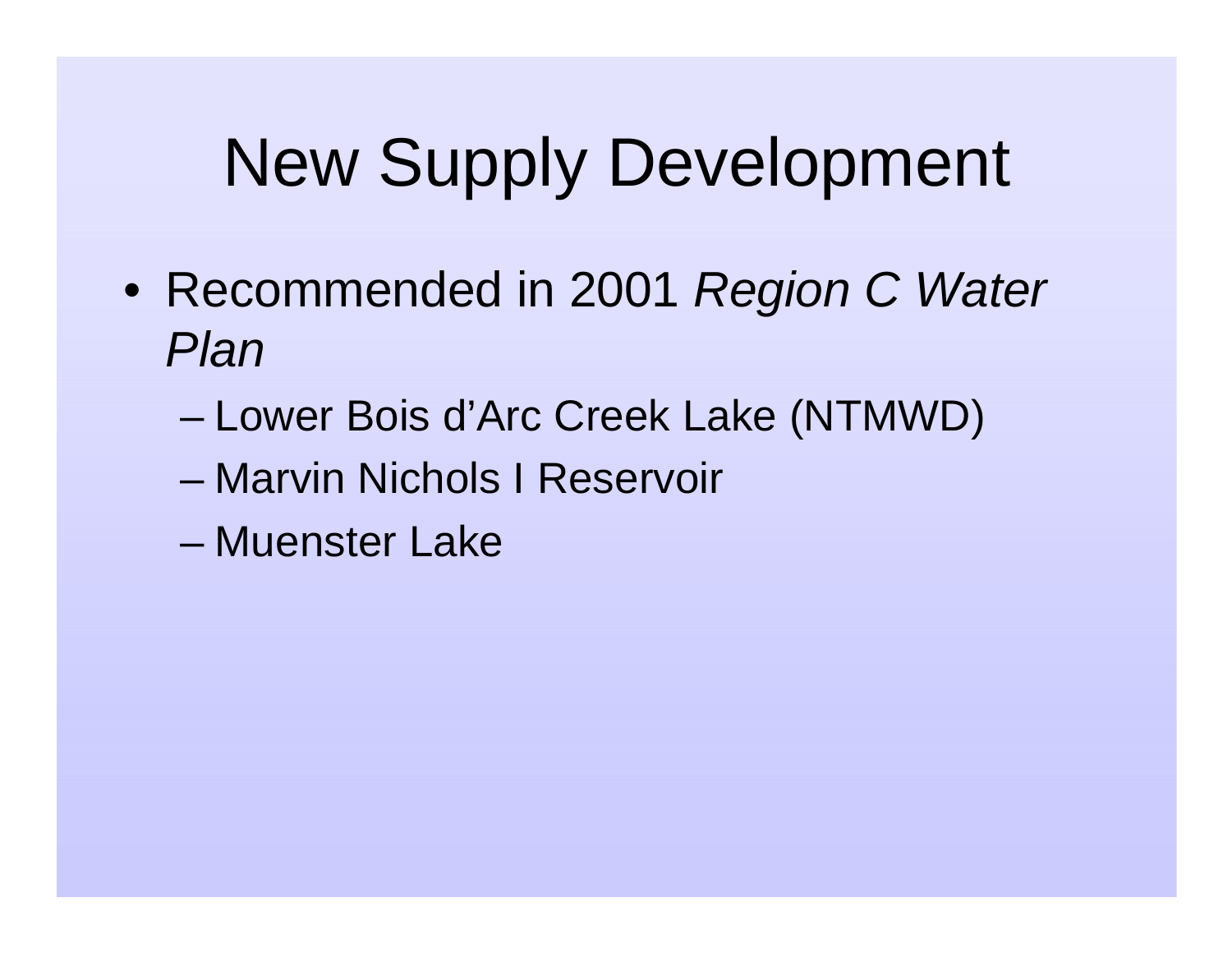# New Supply Development

- • Other alternatives studied in 2001 Region C Water Plan
	- Lake Tehuacana (TRWD)
	- Upper Bois d'Arc Creek (Fannin County)
	- Ralph Hall Reservoir (Fannin County)
	- Marvin Nichols II Reservoir
	- George Parkhouse I Reservoir
	- George Parkhouse II Reservoir
	- Upper Red Oak
	- Lower Red Oak
	- Boyd
	- Italy
	- Tennessee Colony
	- Ringgold
	- Big Pine
- Pecan Bayou Little Cypress
- Upper Little Cypress
- Black Cypress
- Marshall
- Waters Bluff
- Carl Estes
- Big Sandy
- Carthage
- South Bend
- Bedias
- Ponta
- Eastex
- Weches
- Rockland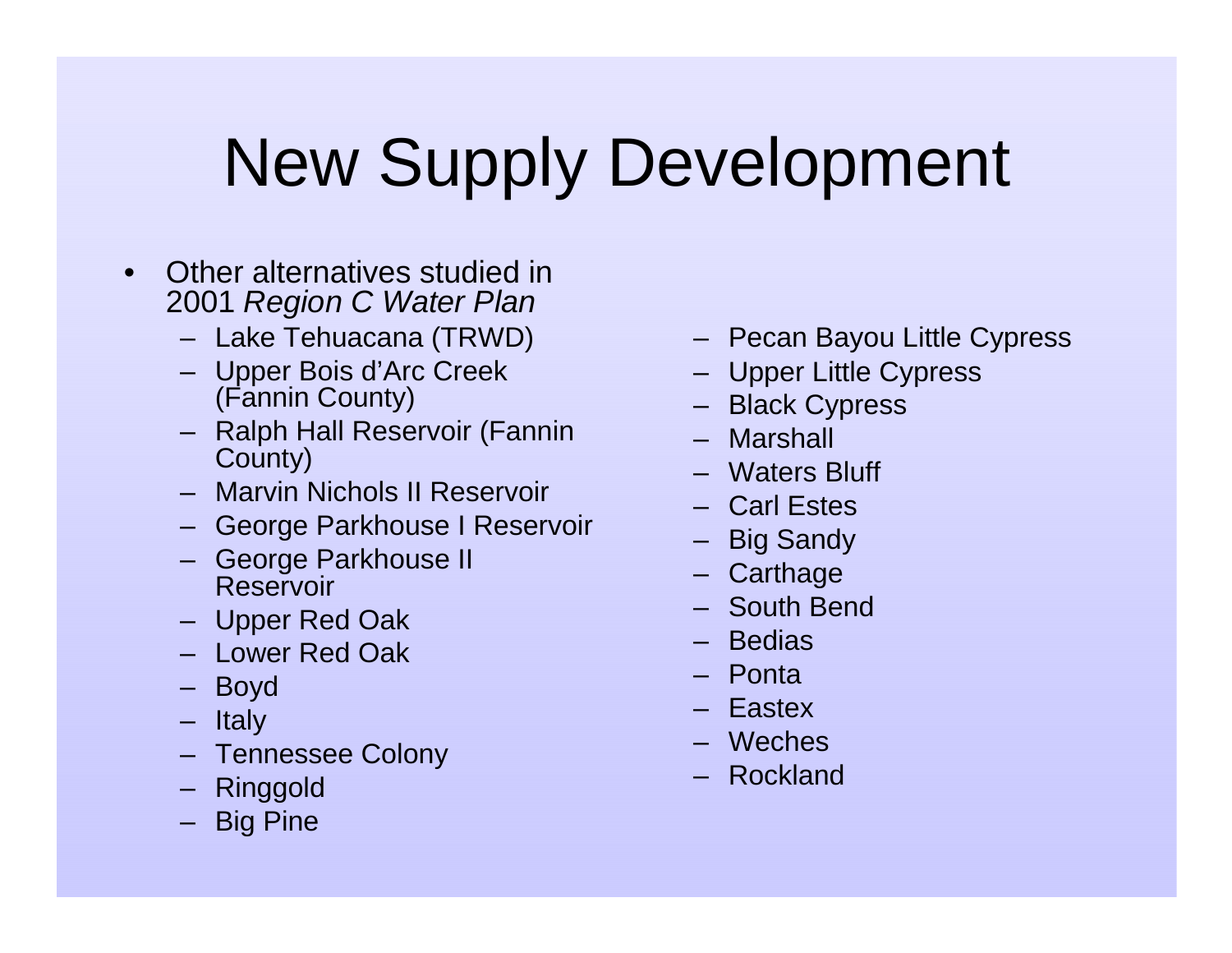# Brush Control

- Recommended in 2001 *Region C Water* Plan
	- –No specific projects mentioned
- Other alternatives in 2001 Region C Water Plan
	- None listed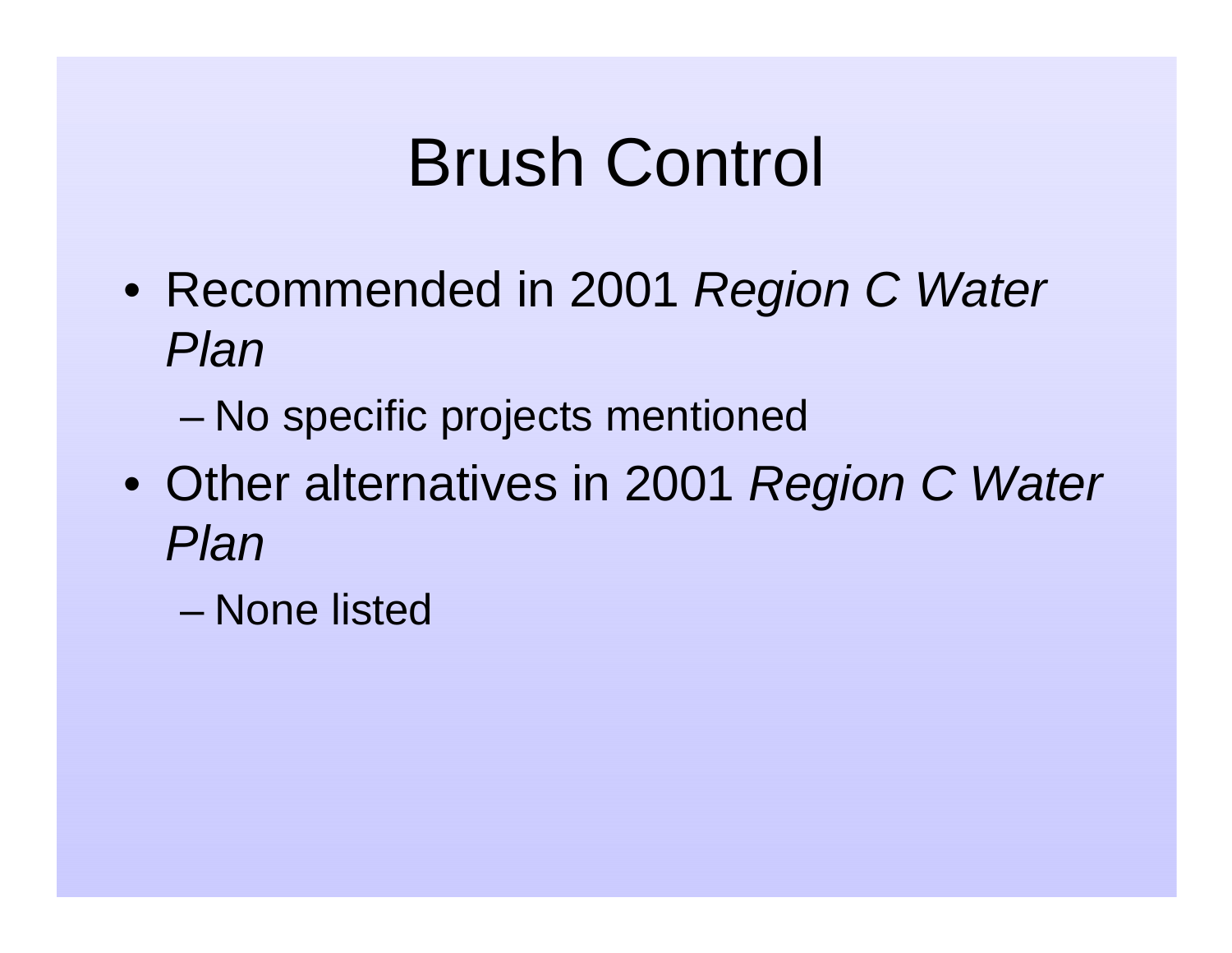## Precipitation Enhancement

- Recommended in 2001 *Region C Water* Plan
	- –No specific projects mentioned
- Other alternatives in 2001 Region C Water Plan
	- None listed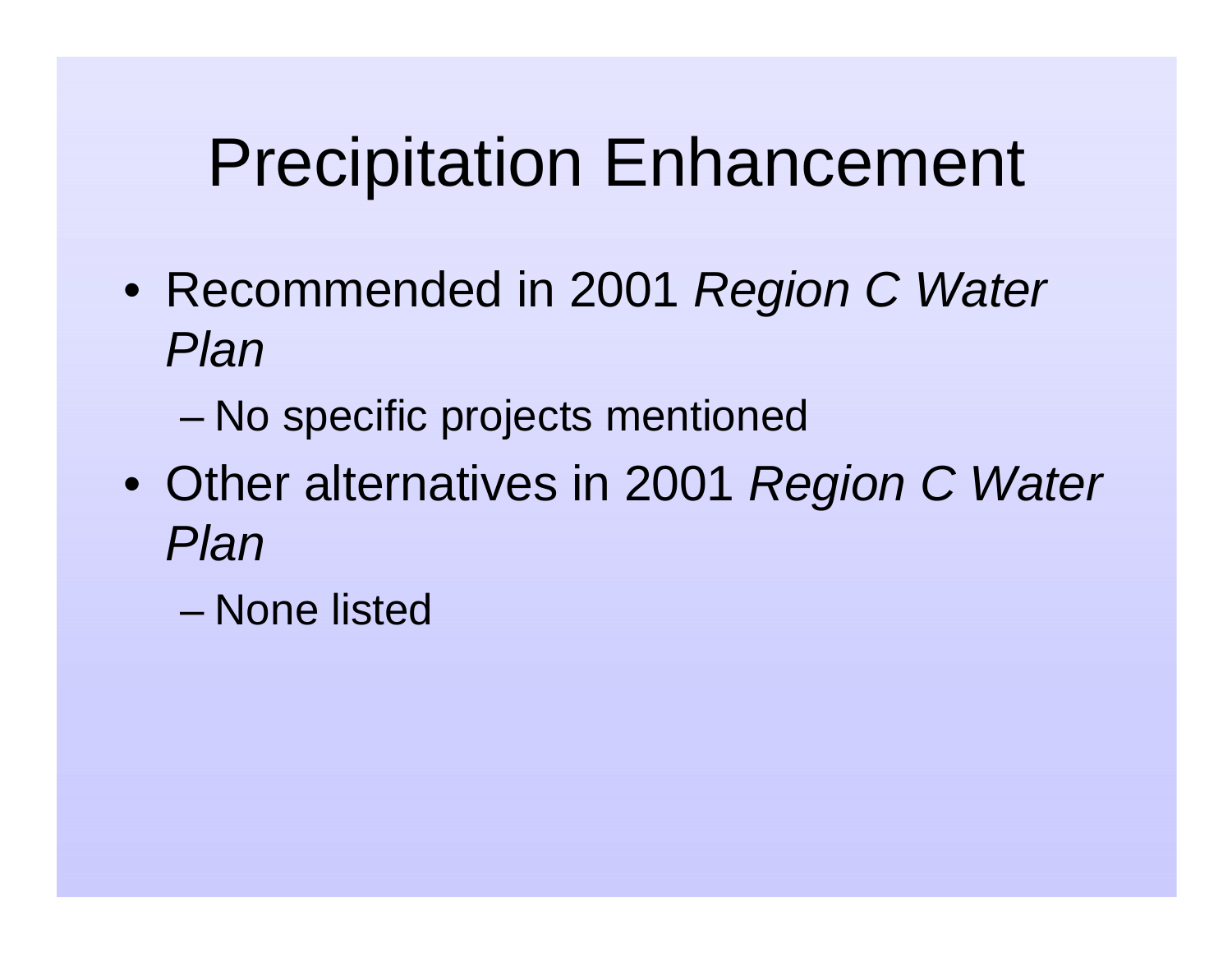## **Desalination**

- Recommended in 2001 *Region C Water* Plan
	- –No specific projects mentioned
- Other alternatives in 2001 Region C Water Plan
	- Lake Texoma desalination
	- Red River desalination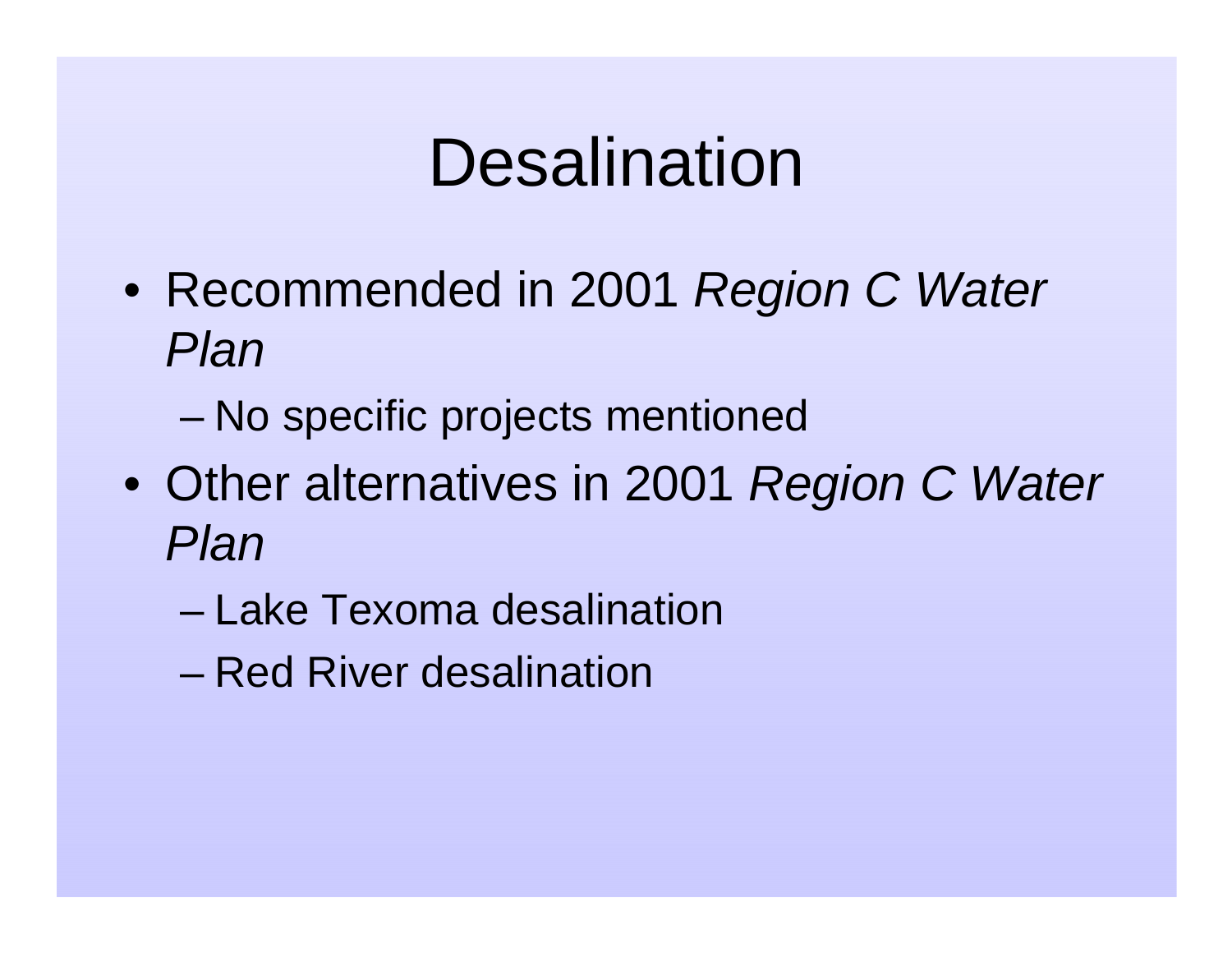## Water Rights Cancellation

- Recommended in 2001 *Region C Water* Plan
	- –Not a recommended strategy
- Other alternatives in 2001 Region C Water Plan
	- None listed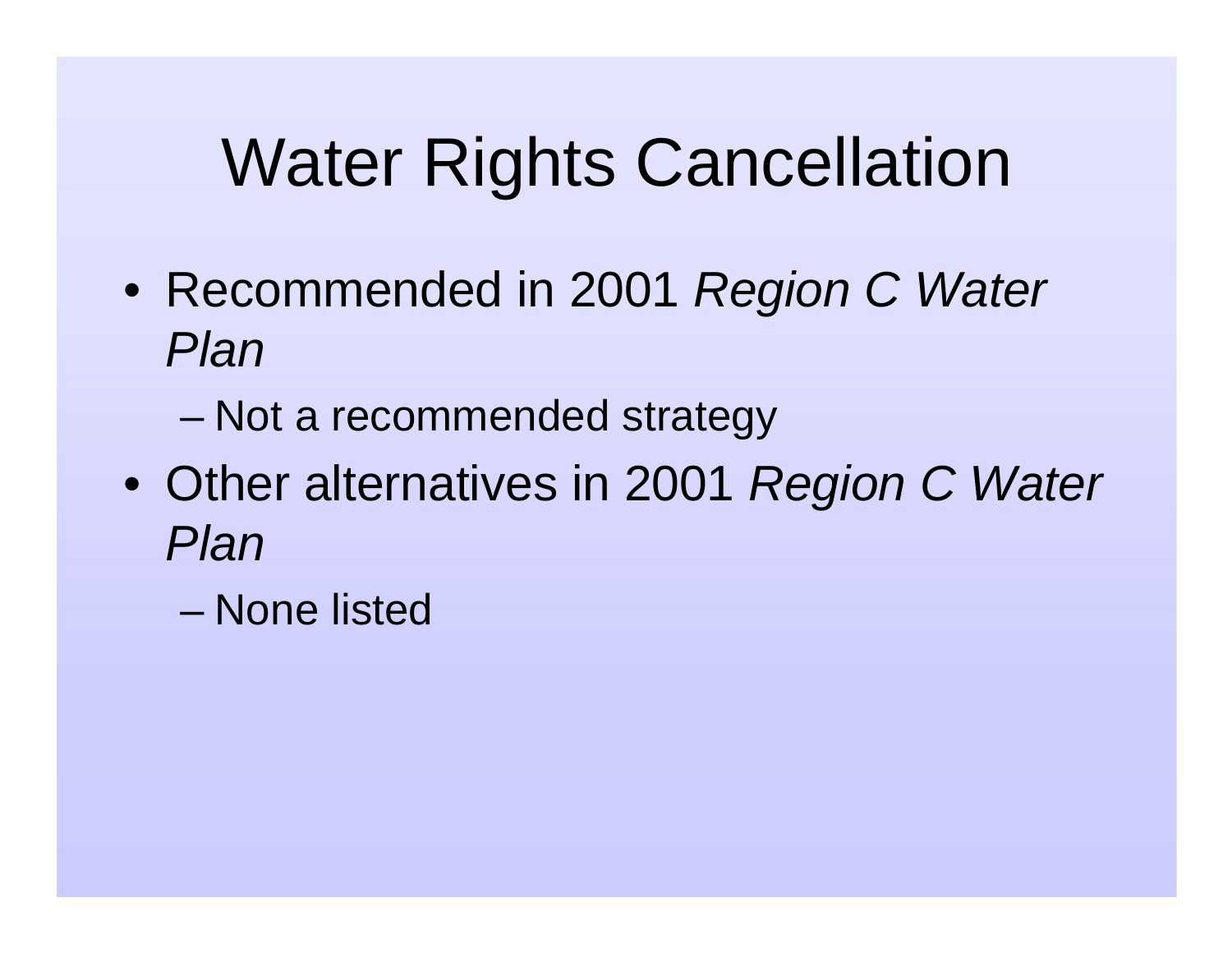# Aquifer Storage and Recovery

- Recommended in 2001 *Region C Water* Plan
	- –No specific projects mentioned
- Other alternatives in 2001 Region C Water Plan
	- –TRWD aquifer storage and recovery project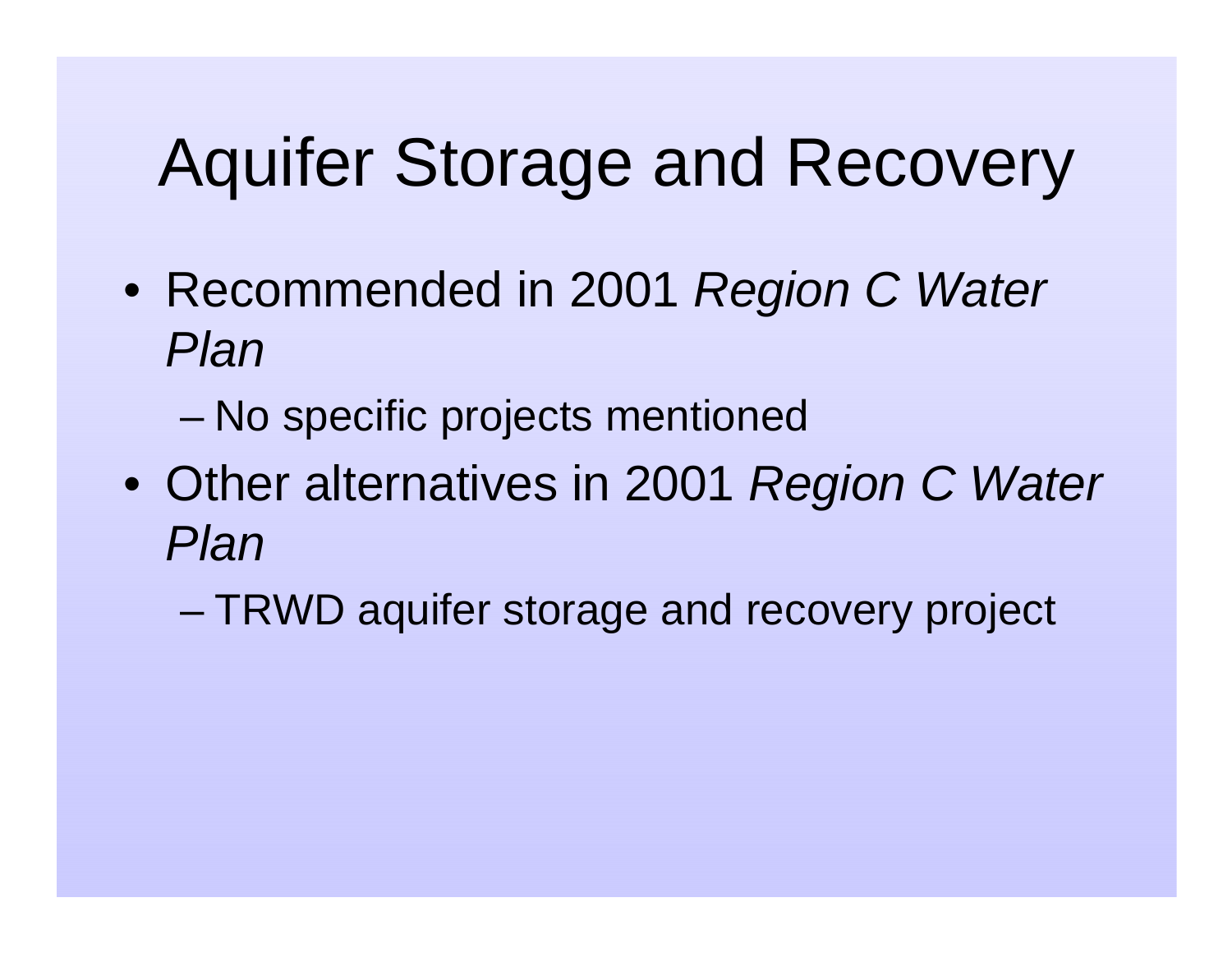## Interbasin Transfer

- Recommended in 2001 *Region C Water* Plan
	- Lake Texoma
	- Oklahoma water
	- Marvin Nichols I
	- Lower Bois d'Arc Creek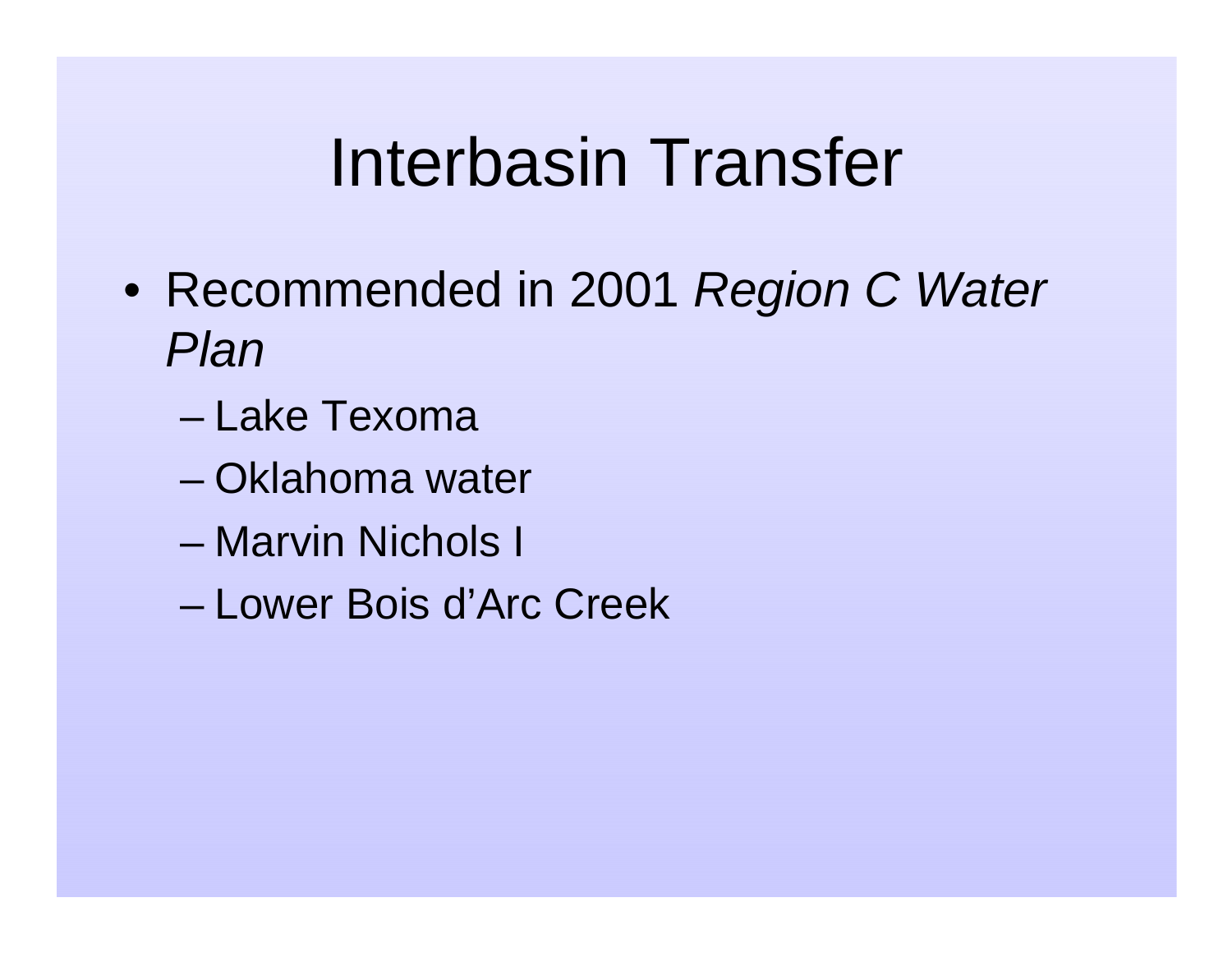# Interbasin Transfer

- Other alternatives in 2001 Region C Water Plan
	- –Upper Bois d'Arc Creek
	- –Ralph Hall Reservoir
- New possibilities
	- Wright Patman
	- Toledo Bend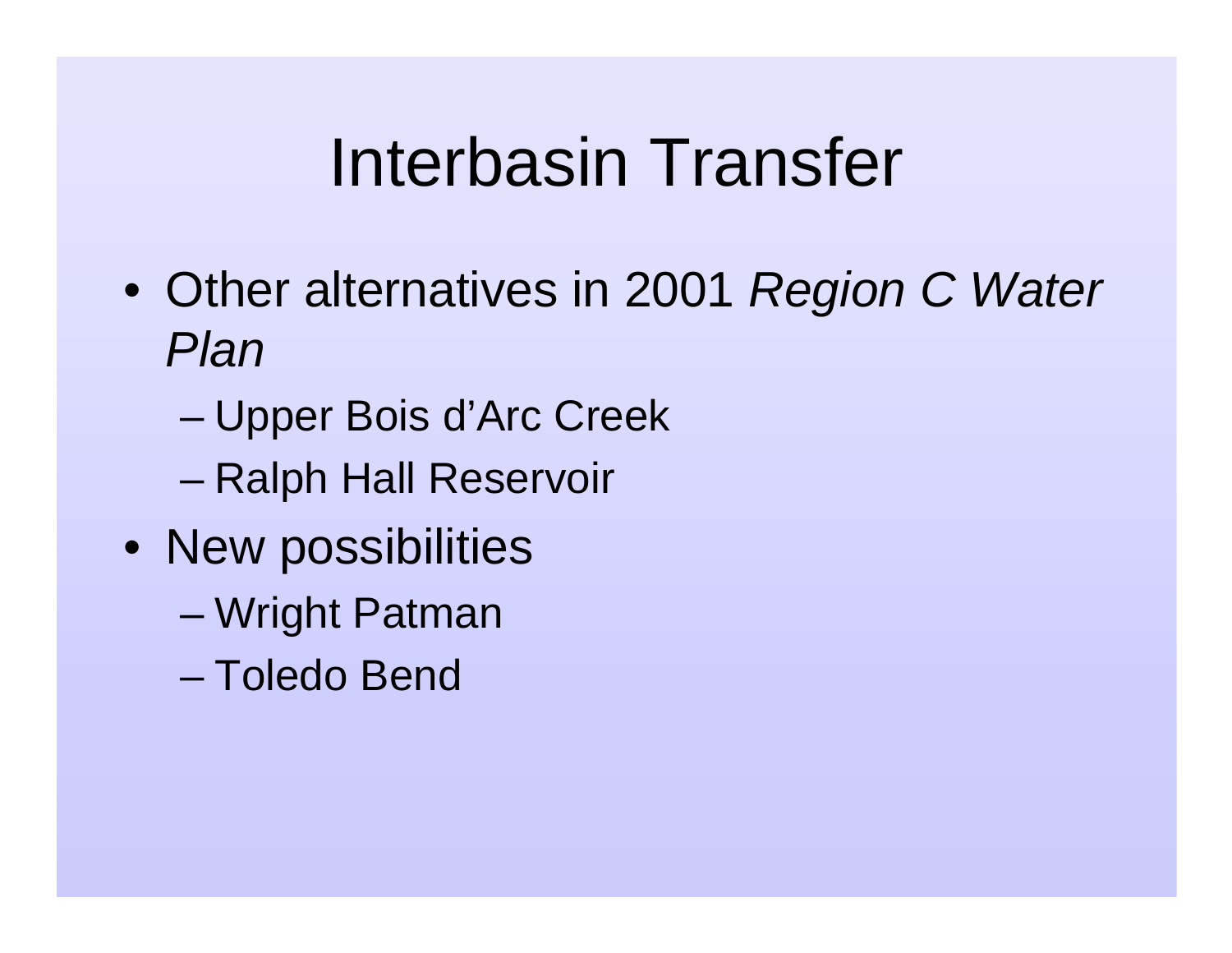#### Other Measures Renewal of Contracts

- Recommended in 2001 *Region C Water* Plan
	- –Renewal of existing contracts upon expiration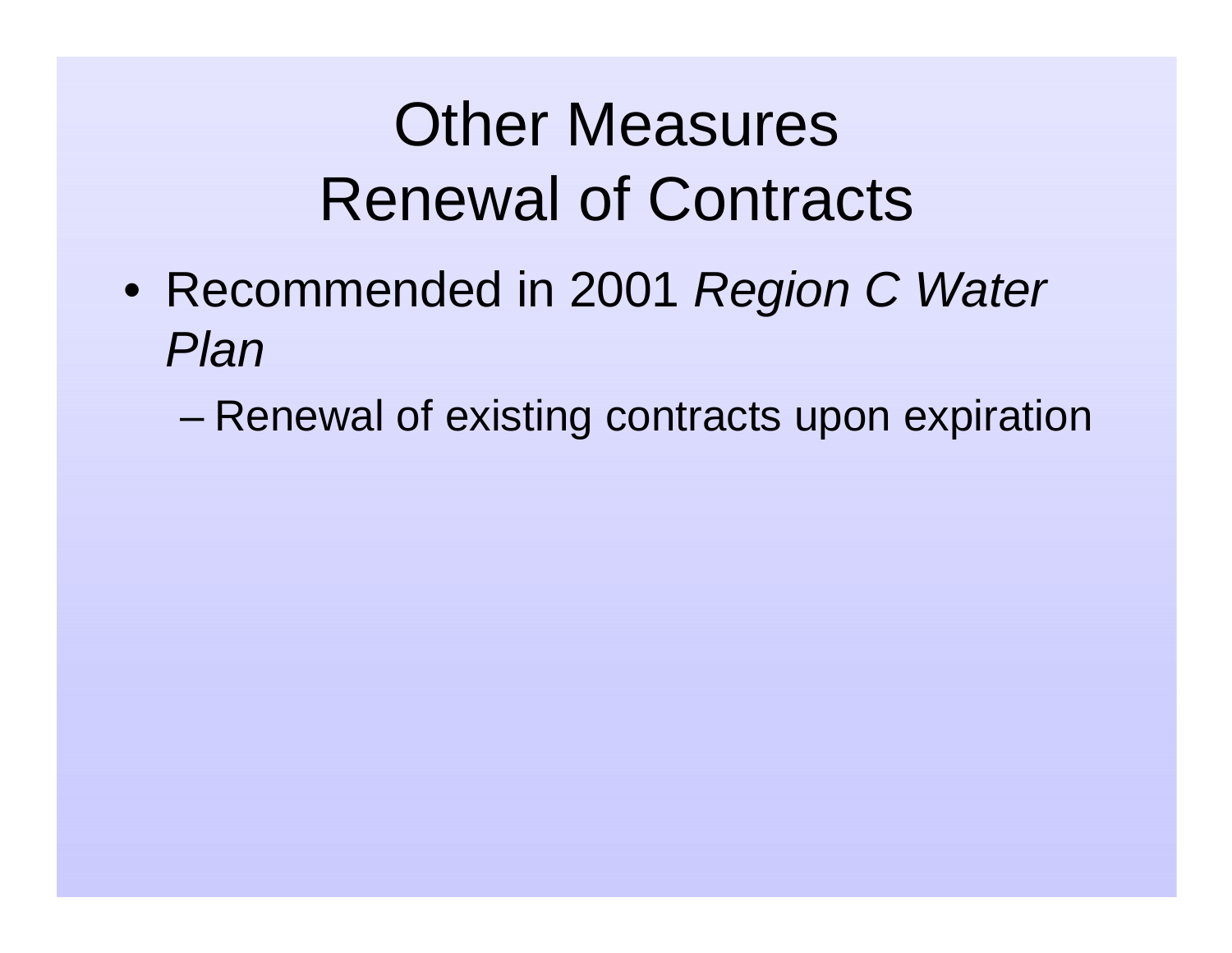## Other Measures Temporary Overdrafting

- Recommended in 2001 *Region C Water* Plan
	- – Temporary overdrafting of groundwater and surface water supplies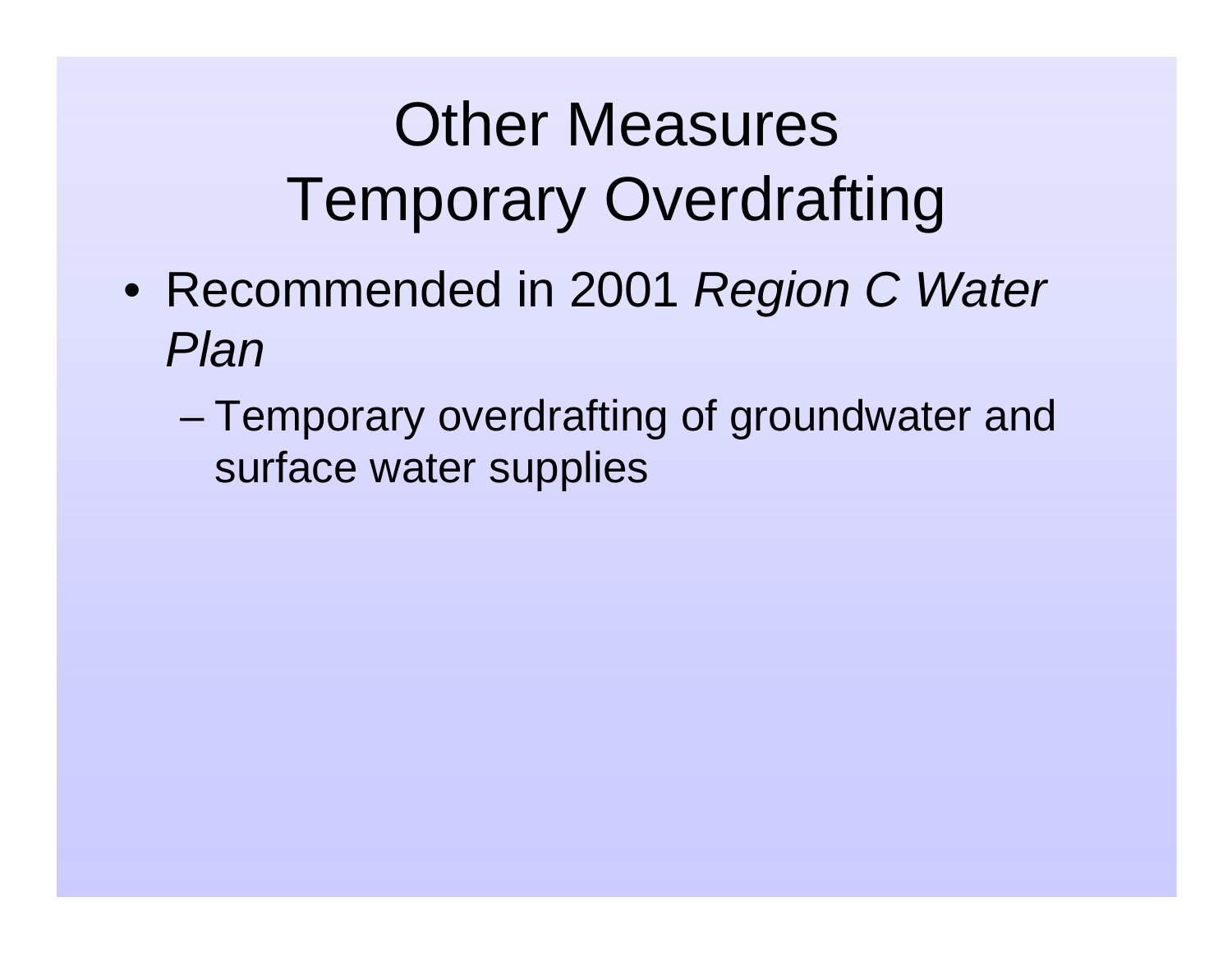#### Other Measures Groundwater Management Districts

- Recommended in 2001 *Region C Water* Plan
	- –No specific districts were recommended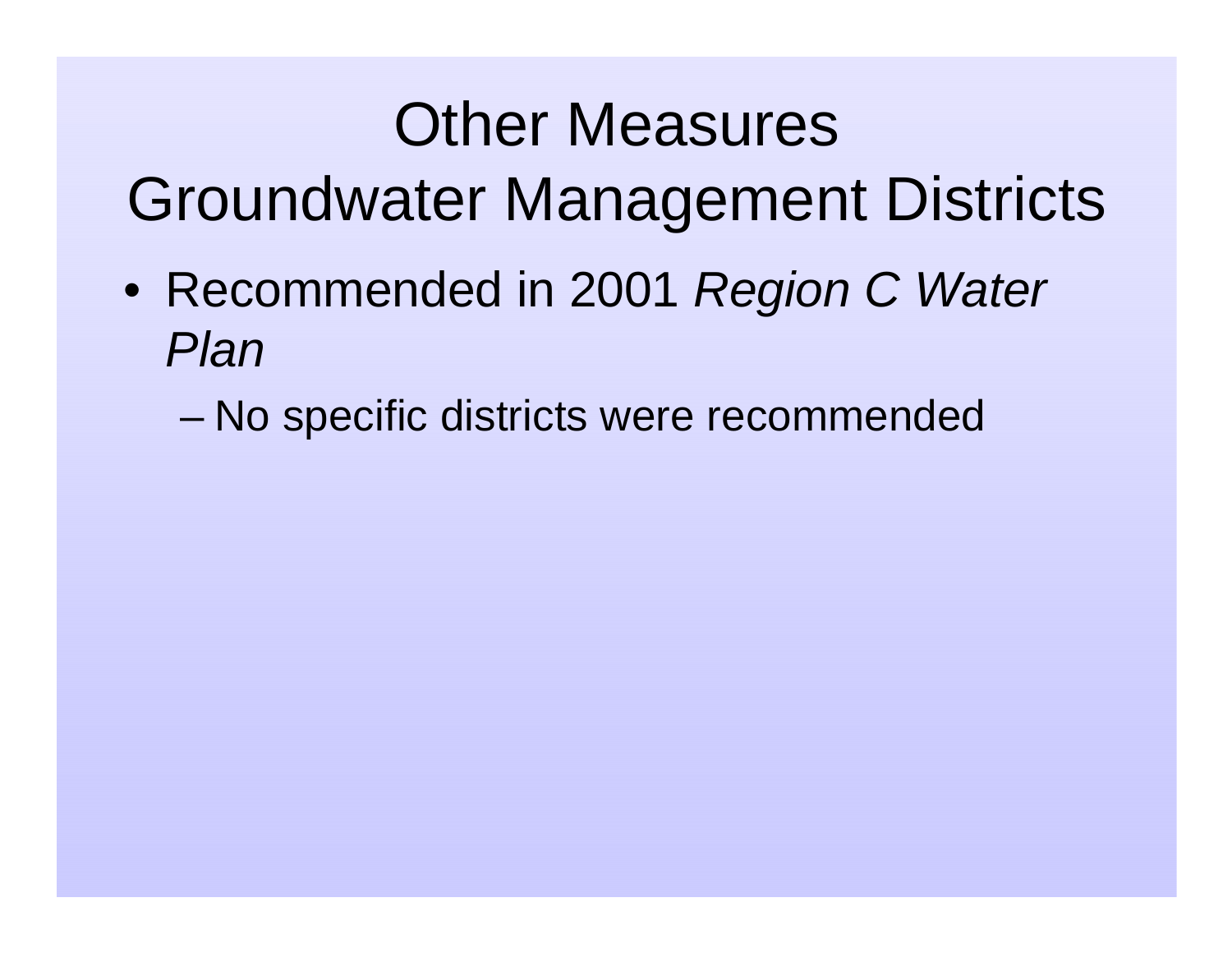#### Other Measures Assumed Reallocation of Groundwater

- Recommended in 2001 *Region C Water* Plan
	- – Gradual decrease in groundwater use assumes that those groundwater supplies will become available to other water suppliers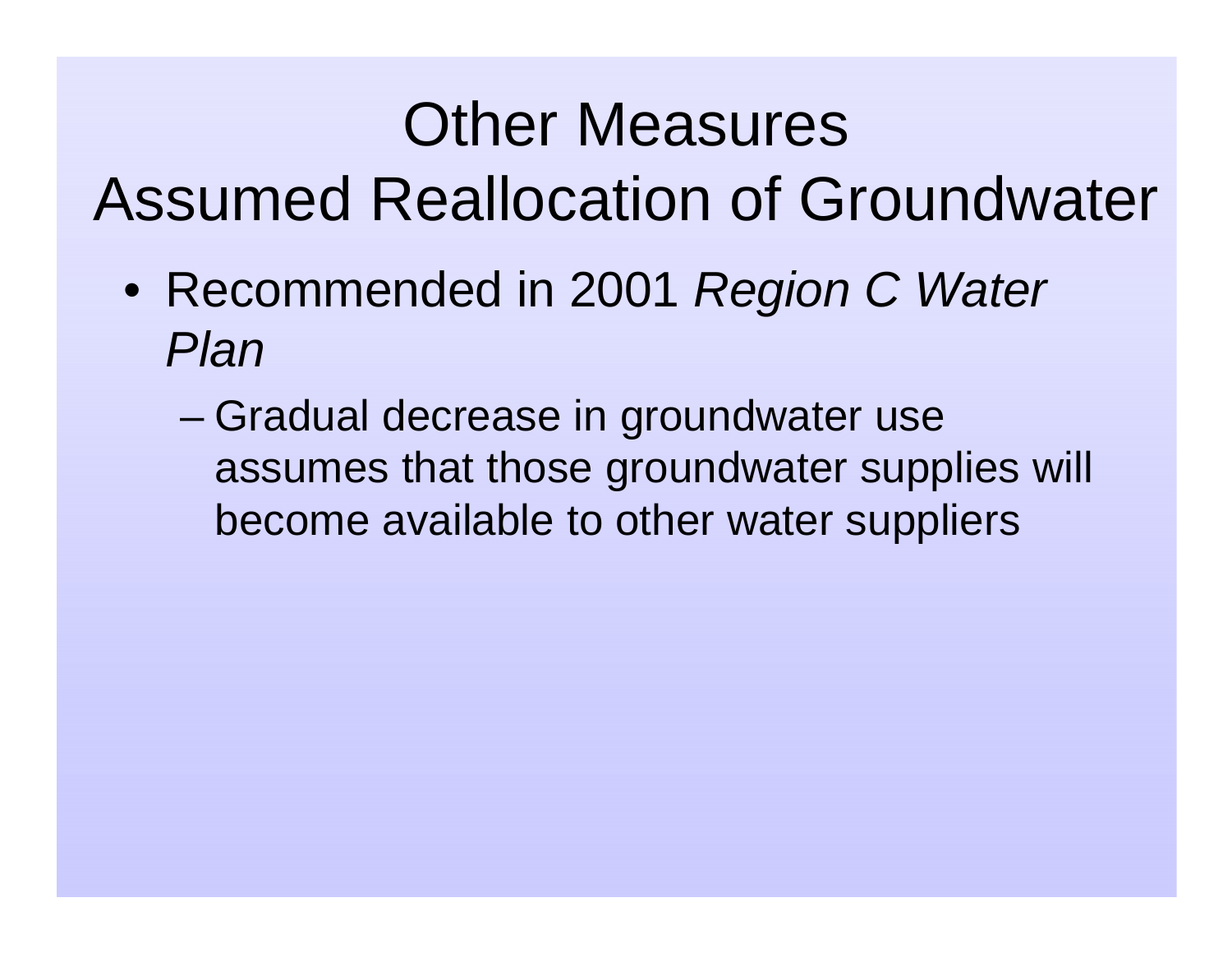#### Other Measures Wellhead Management

- Recommended in 2001 *Region C Water* Plan
	- –Potential tool to protect groundwater quality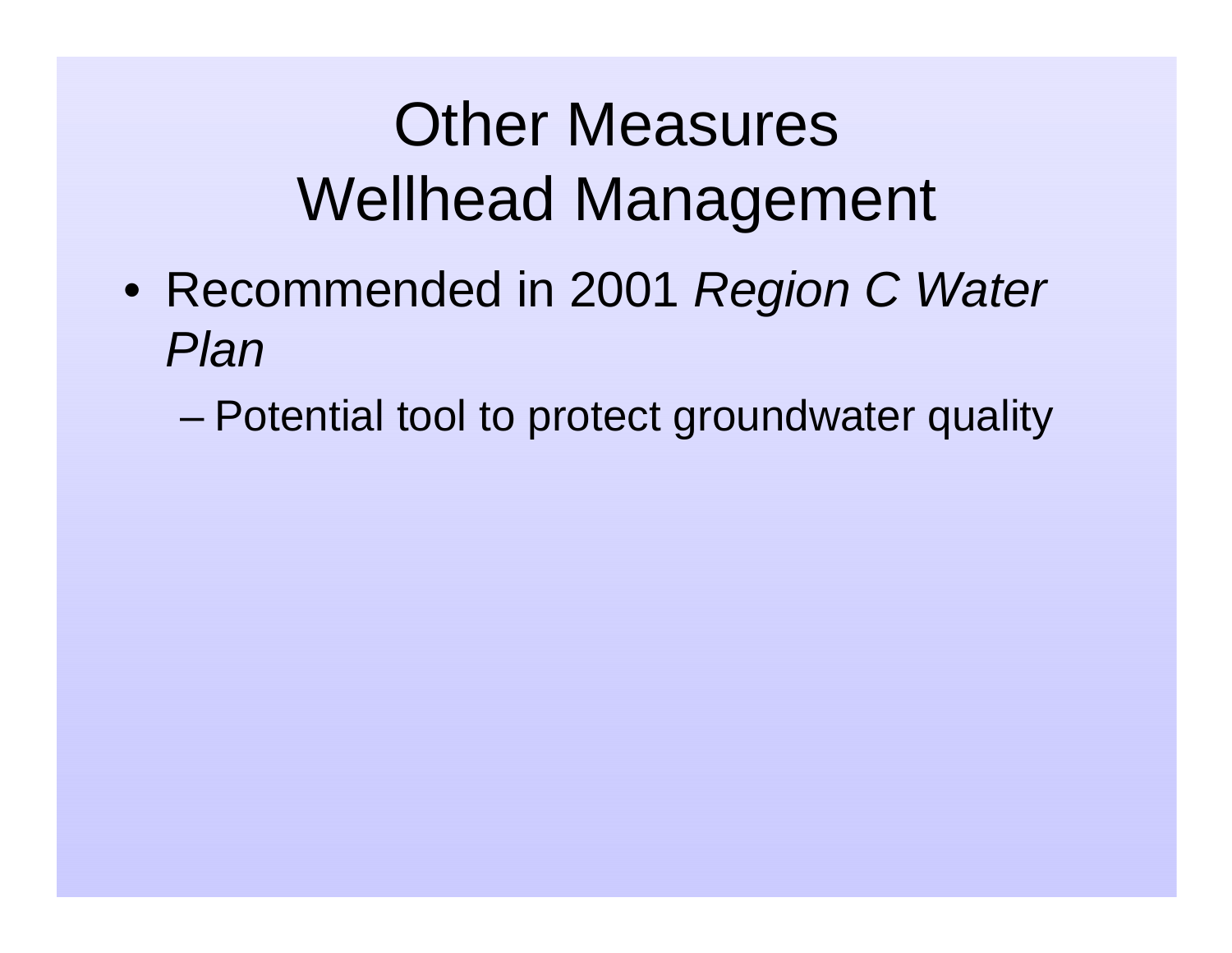#### **Neighborhood Study Work Plan (Water Conservation), Desalination & Reuse**

Region C Water Planning Group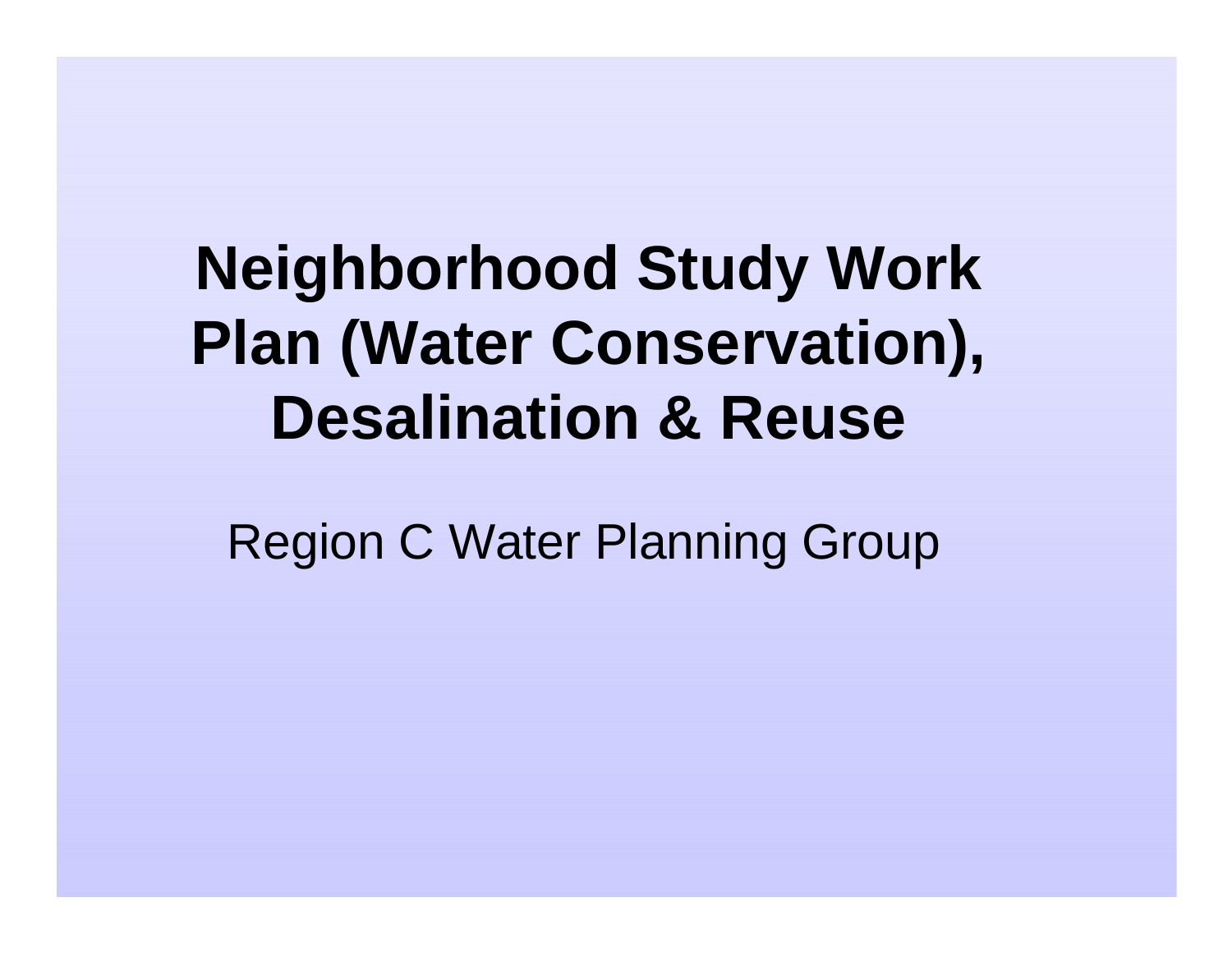#### Conservation

- Conservation scope of work calls for analysis of water conservation on a neighborhood scale
- Conceptual approach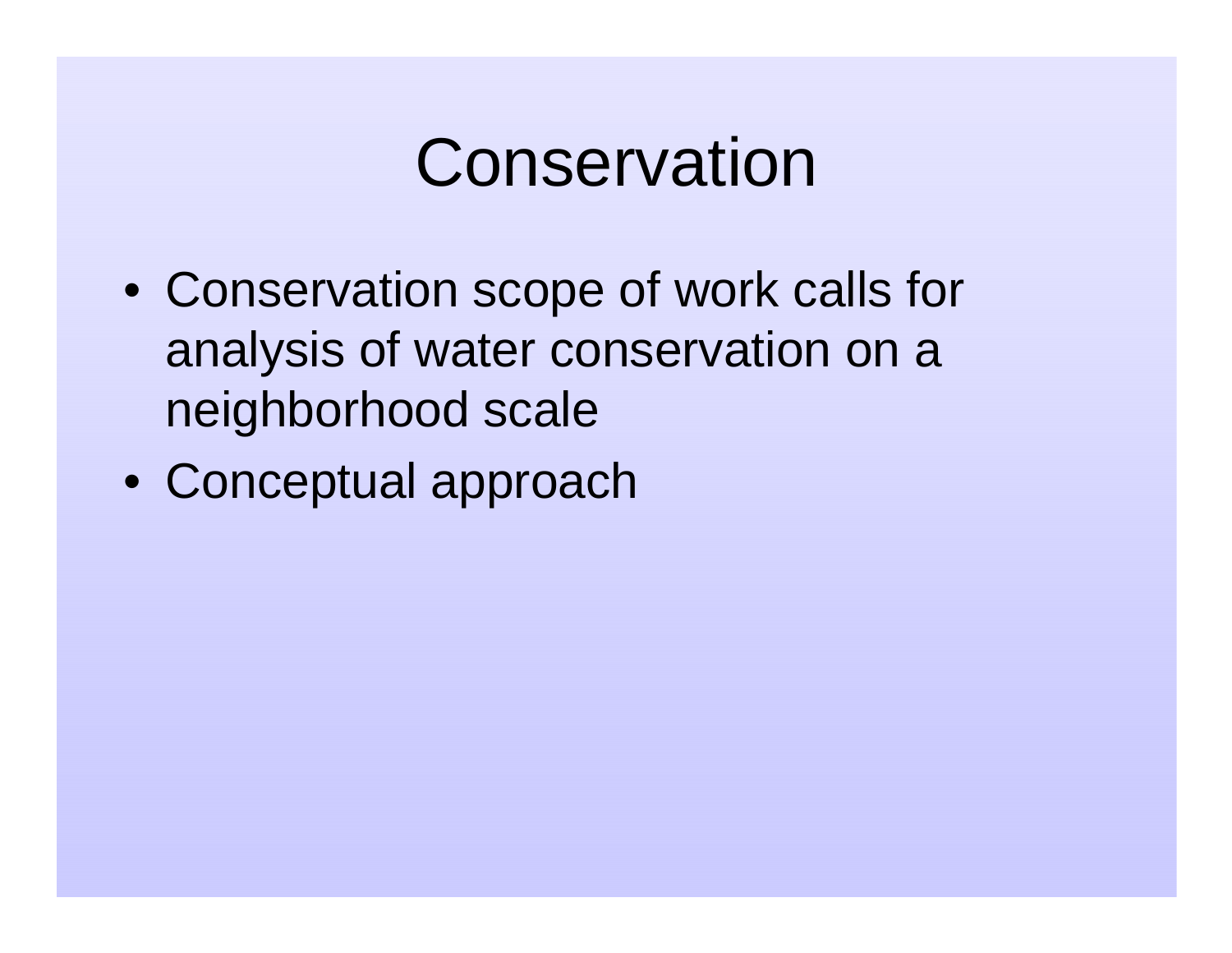# Neighborhood Study Scope of Work

- Analyze the effectiveness of particular water conservation strategies with available water use data for a five-year period in up to six neighborhood areas.
- Choose the neighborhood areas so as to isolate the impact of particular water conservation strategies.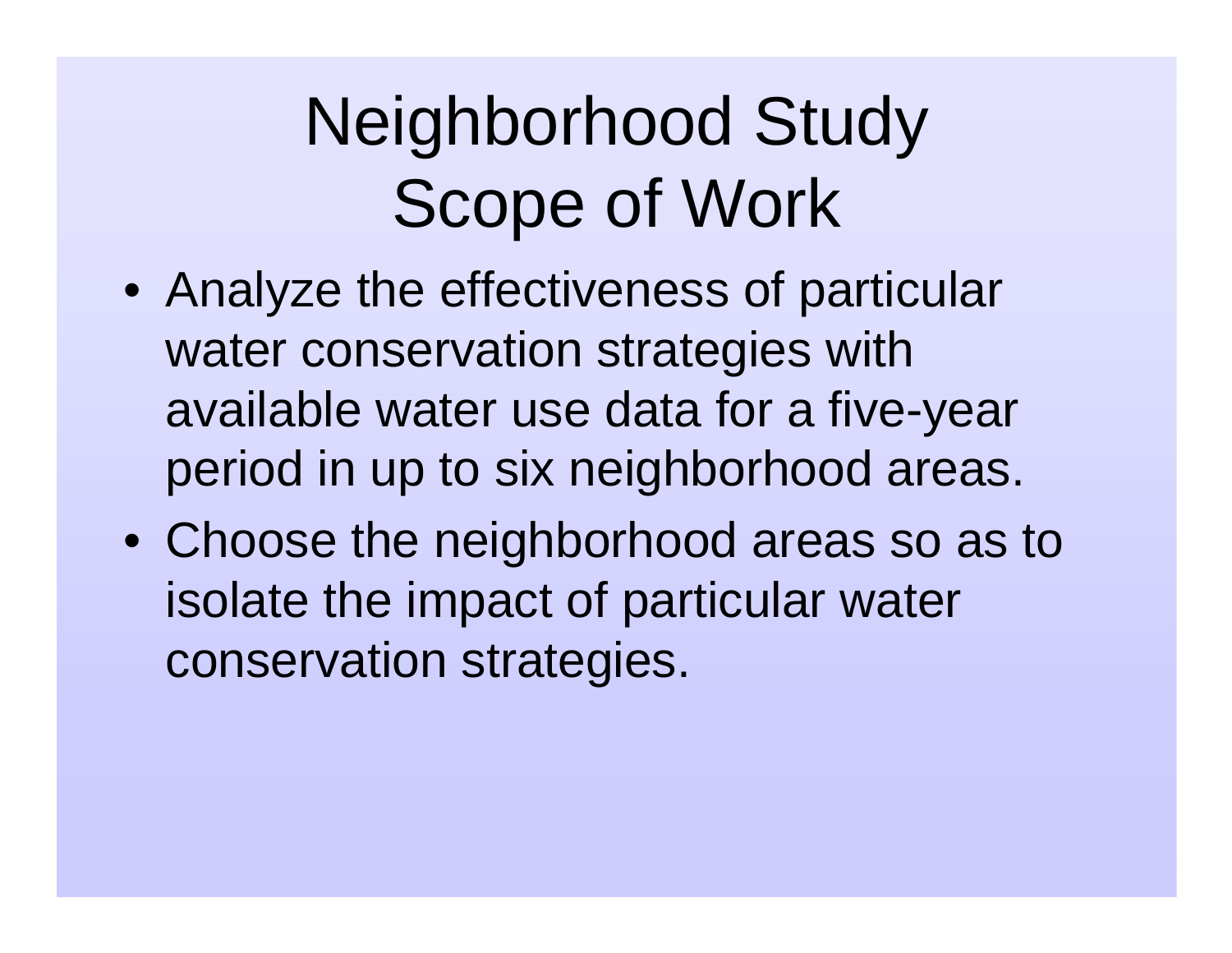# Neighborhood Study Approach

- Goals
	- – Quantify impacts of low-flow plumbing fixtures and water audits
	- –Quantify indoor and outdoor water use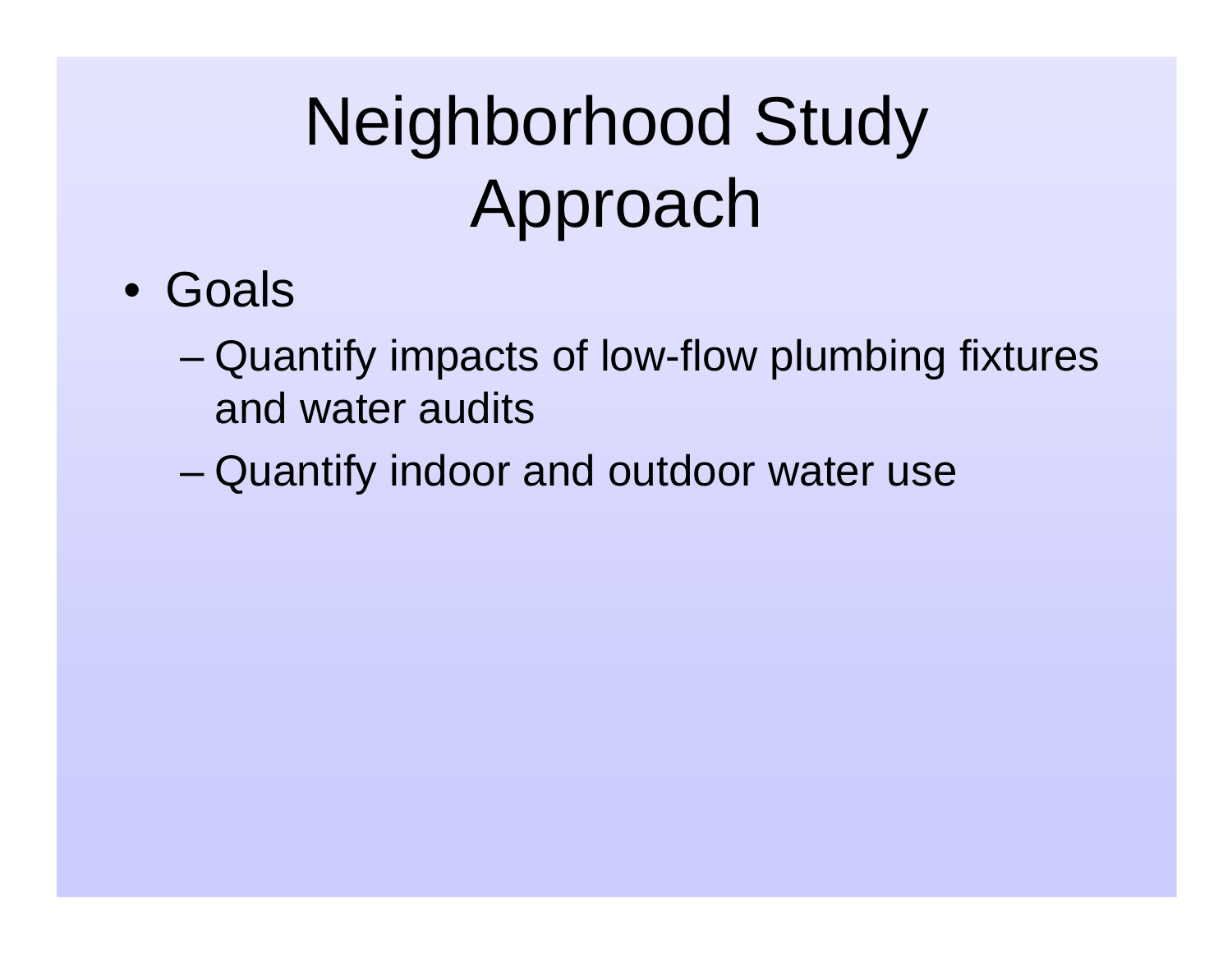# Neighborhood Study Approach

- Factors to consider when choosing neighborhoods and water use data
	- –Population density
	- –Housing age
	- Lot size
	- Income
	- Climatic conditions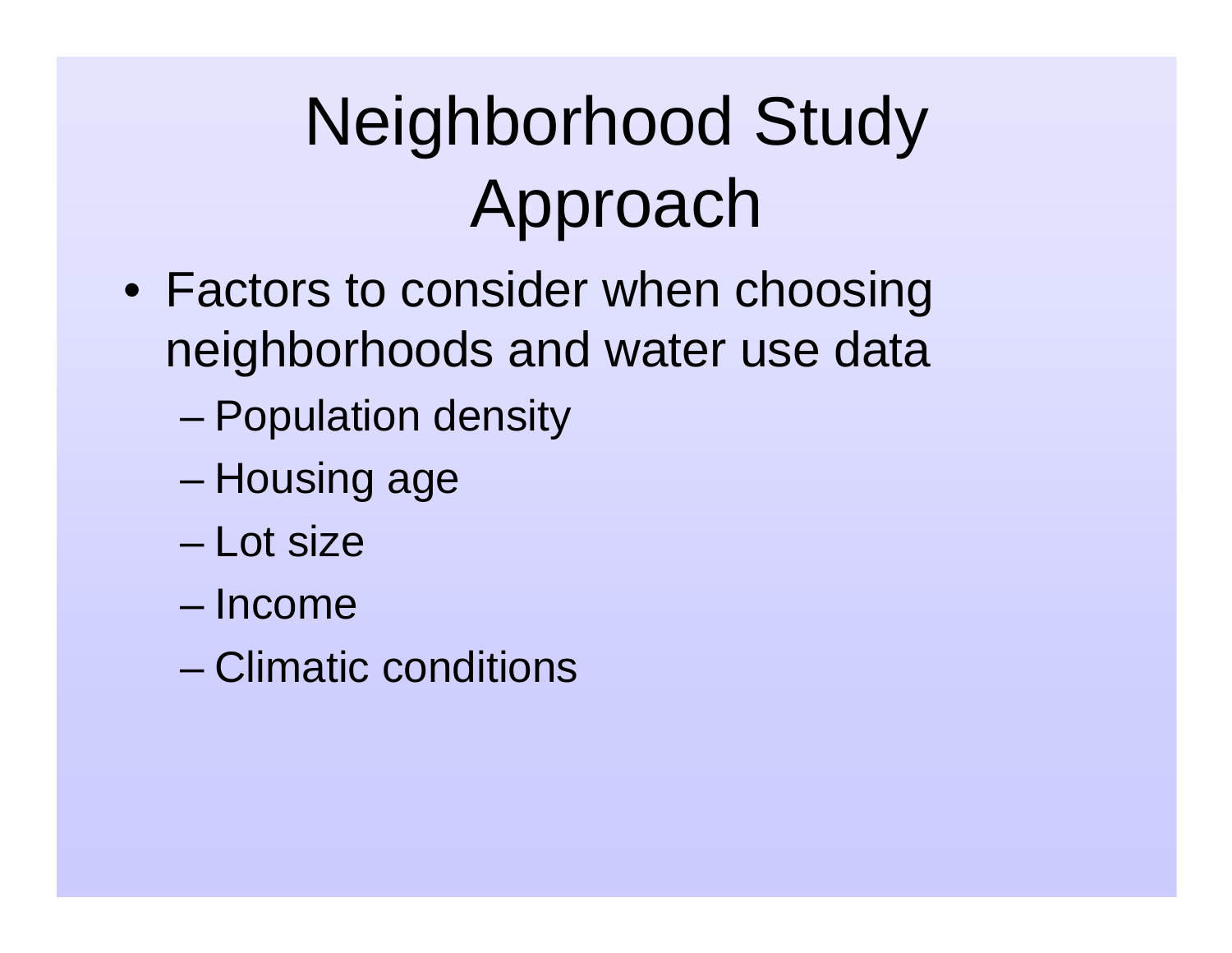- Population density
	- – Many suburban areas have had elevated per capita water use
	- – Target
		- Average population density
		- Medium density (suburban) neighborhoods
		- 1,500 2,500 people per square mile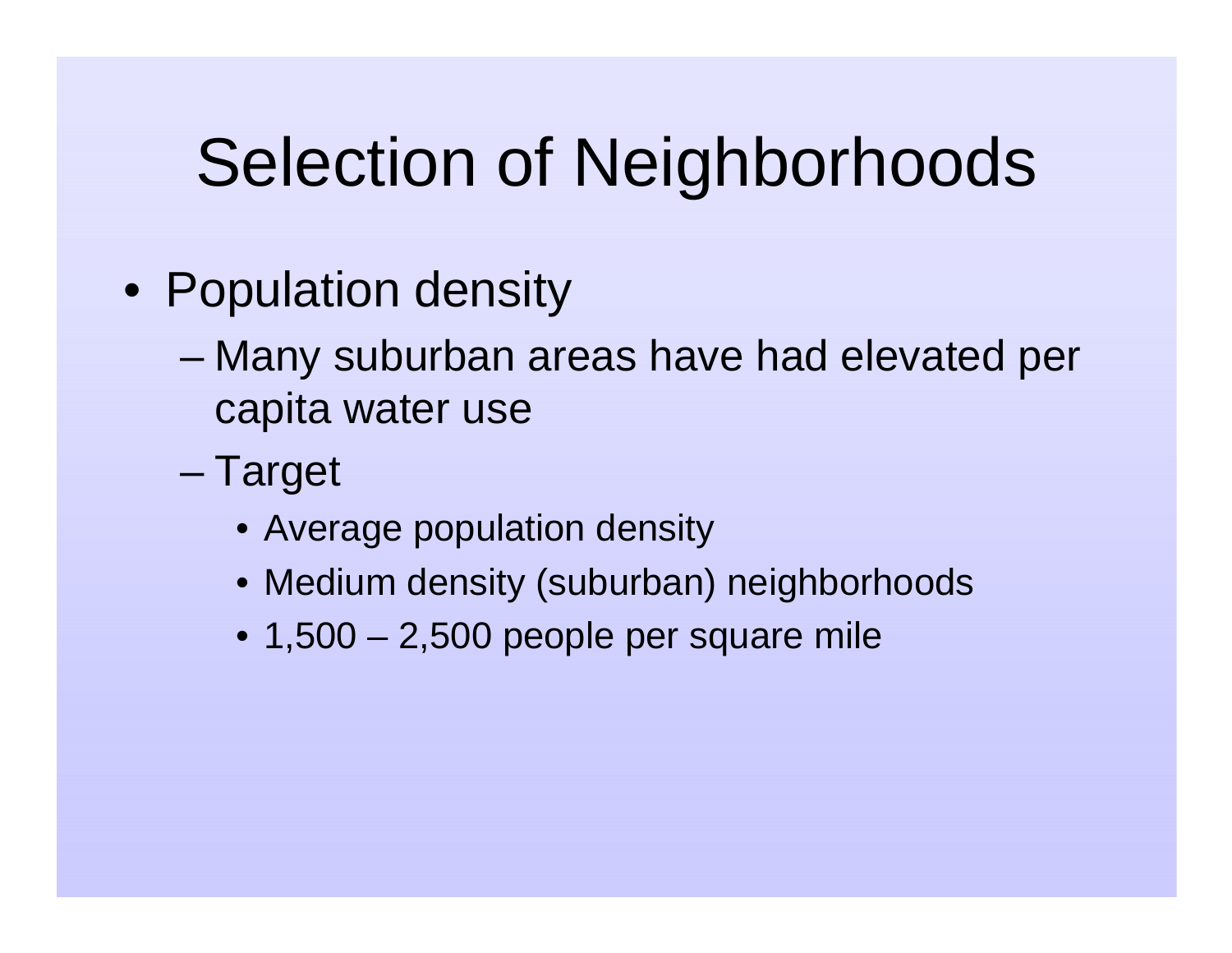- Housing age
	- – Correlated with presence of low-flow plumbing fixtures
	- – Target
		- Percentage of pre-1992 housing units
		- Older housing (>90 percent)
		- Newer housing (<30 percent)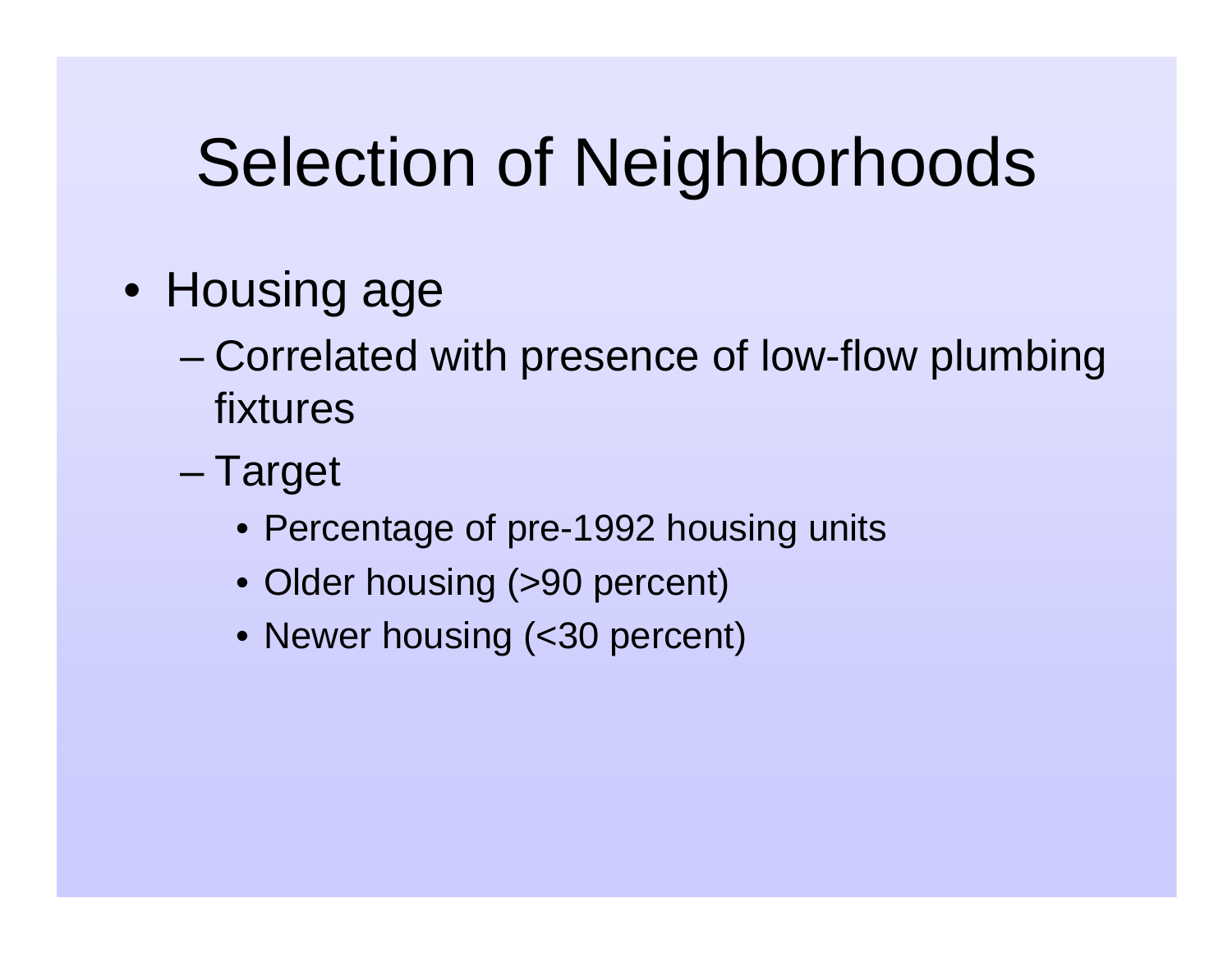- Lot size
	- Correlated with outdoor water use
	- – Target
		- Average lot size
		- Larger (>0.50 acre)
		- Smaller (<0.25 acre)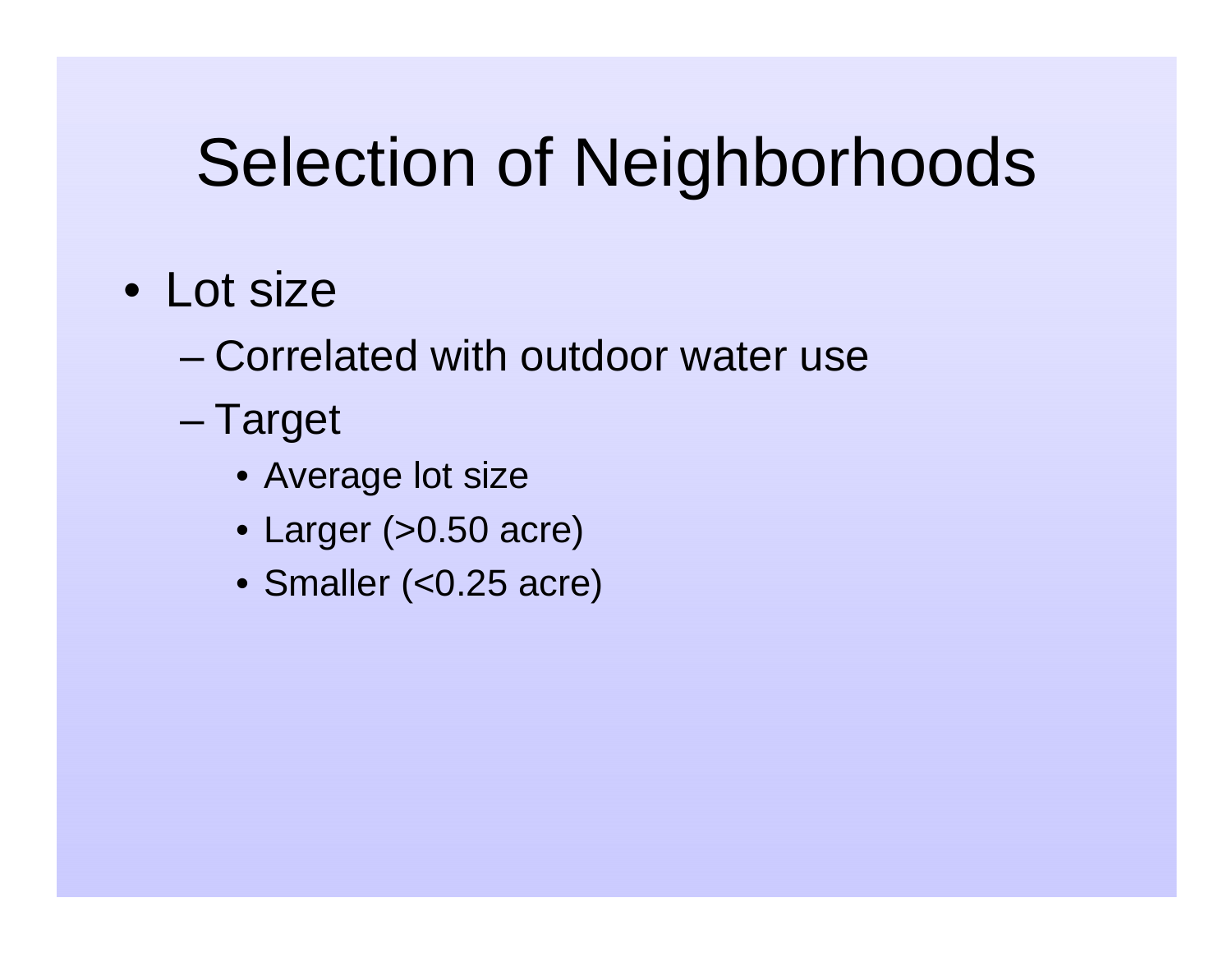#### • Income

- Correlated with water use
- – Target
	- Median annual household income
	- High (>\$100,000 per year)
	- Medium (<\$20,000-\$60,000 per year)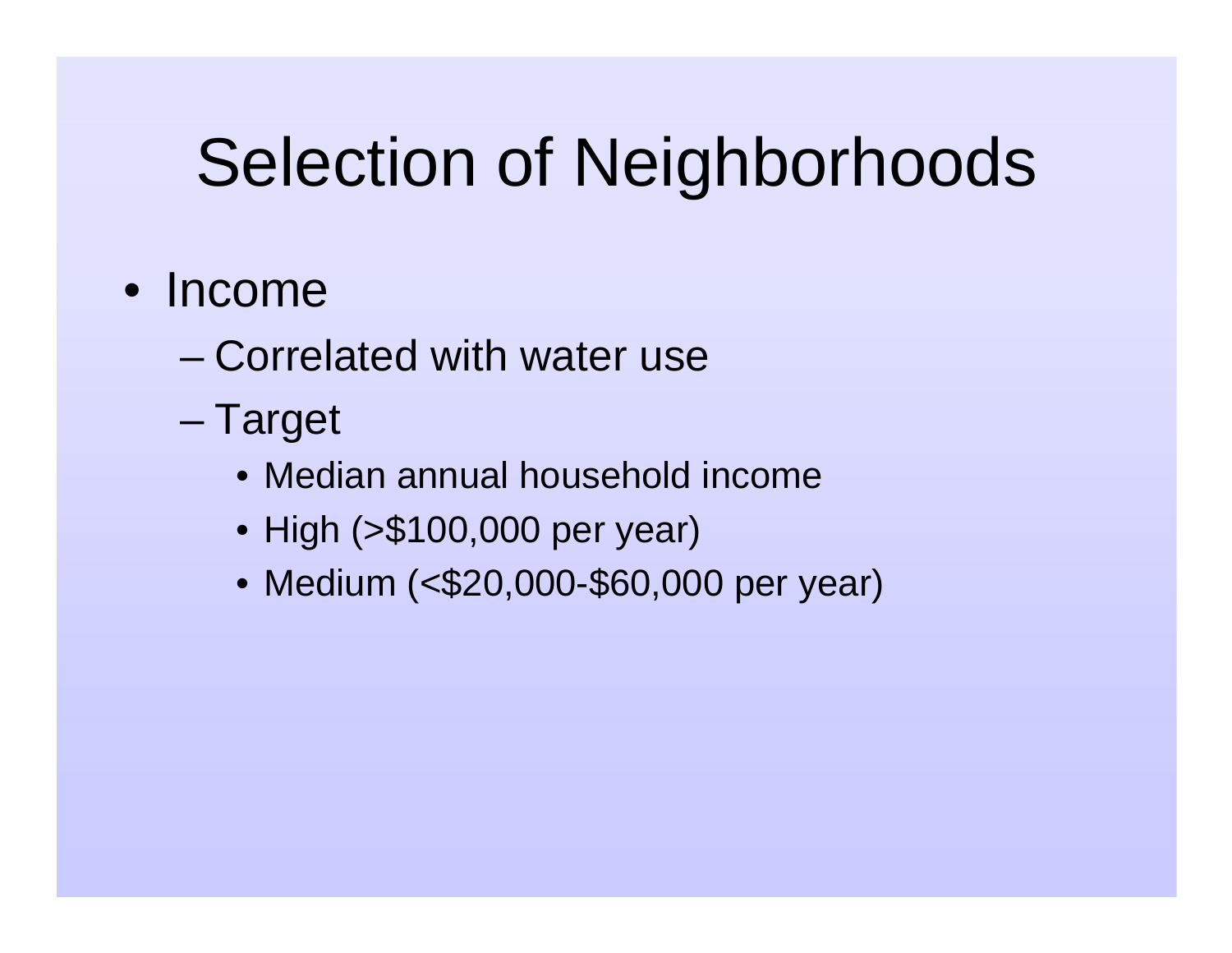- Climatic conditions
	- – Annual rainfall, summer rainfall, and annual cooling degree days
	- 1998-2002
		- Range of rainfall conditions, annual and summer
		- Near or above average cooling degree days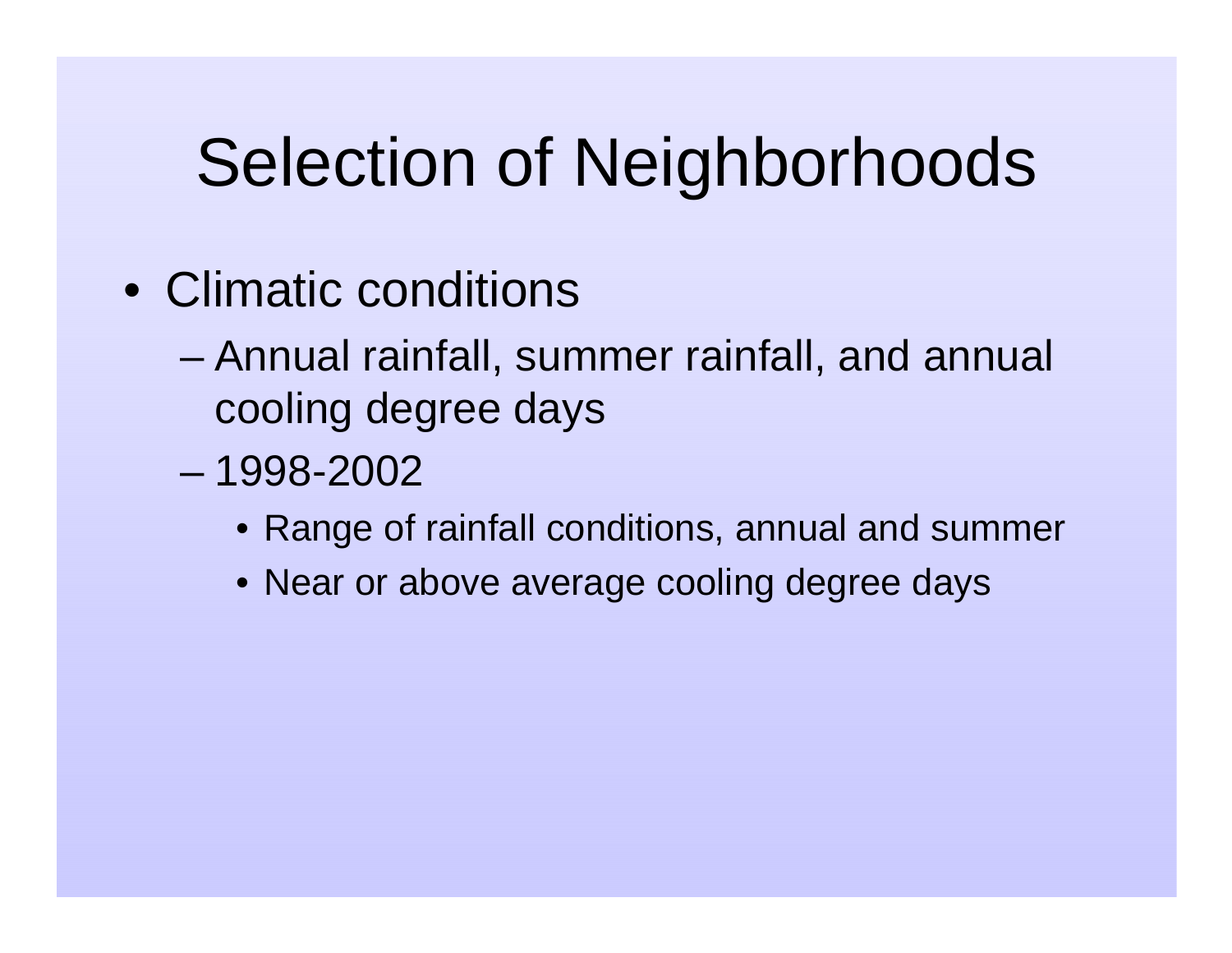- Select up to six neighborhoods with a mix of characteristics
	- – Use Census data for screening (Census block groups)
	- – Discuss potential neighborhoods with water suppliers to assess unusual water use characteristics, water conservation methods in place, and data availability
- Obtain water use data from water suppliers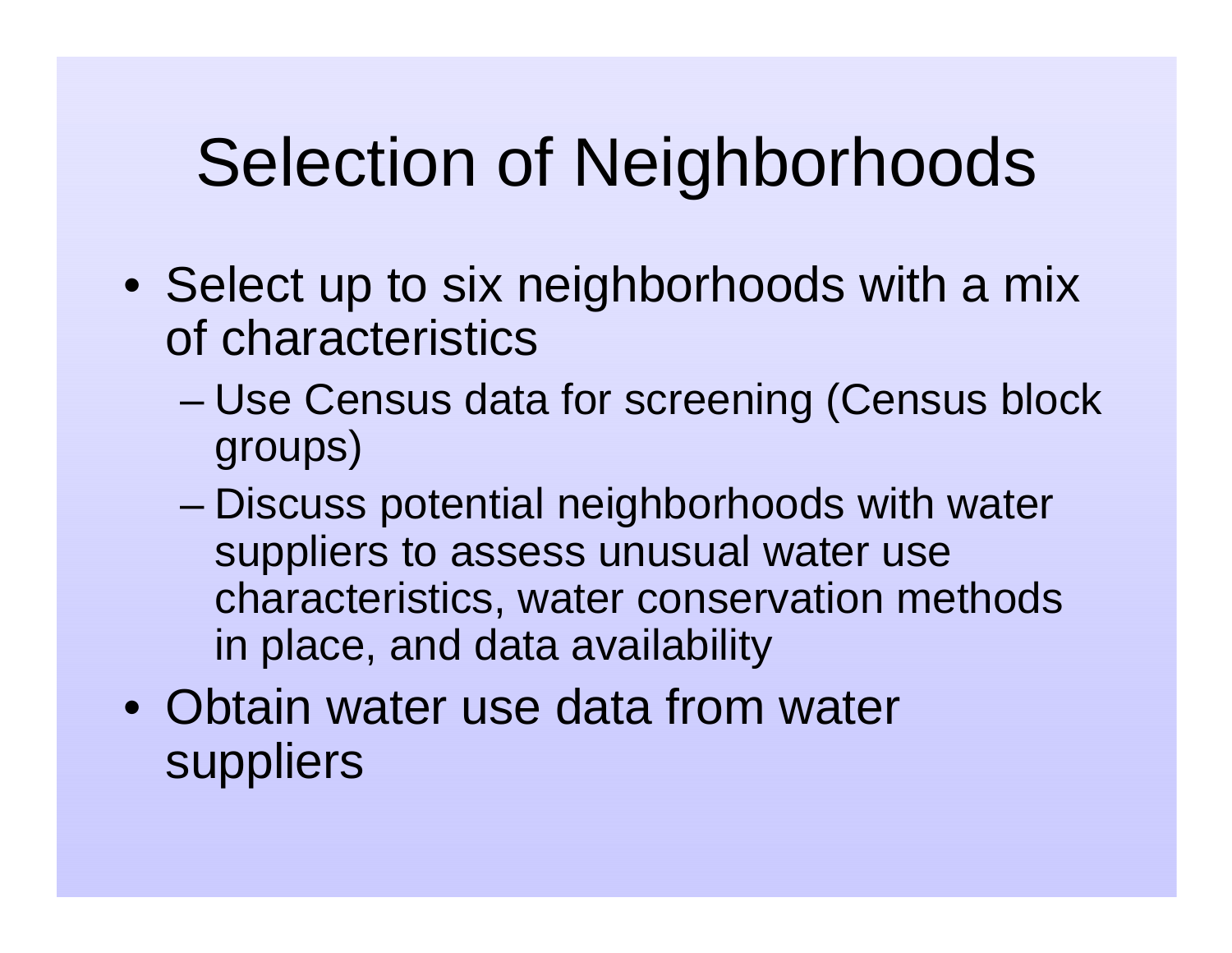## Data Analysis

- Quantify indoor and outdoor water use
- Identify correlations between variables (population density, housing age, lot size, income, and climatic conditions) and:
	- Indoor and outdoor water use
	- Water conservation methods
		- Low-flow plumbing fixtures
		- Water audits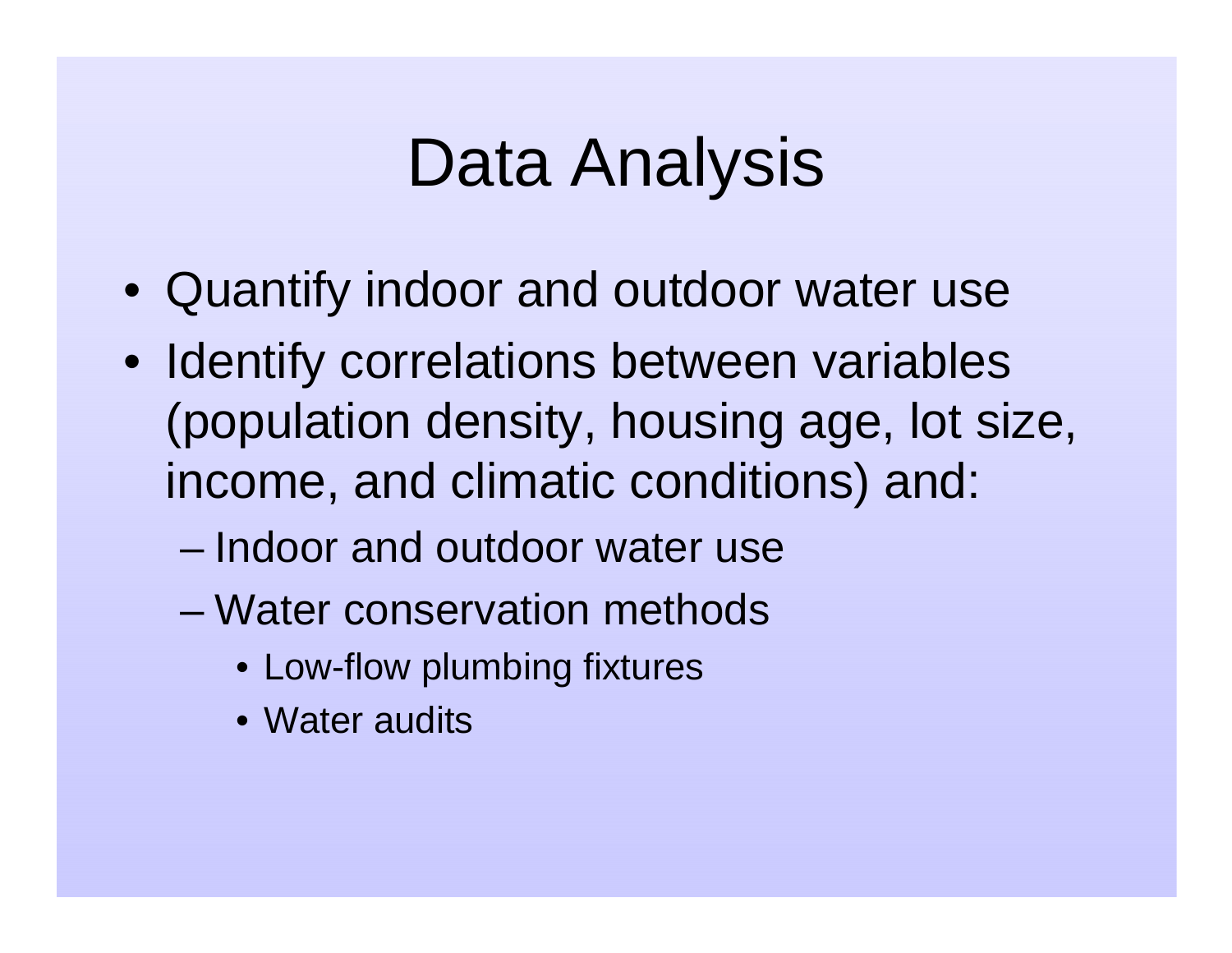#### Results

• Document results for use in selecting and prioritizing conservation water management strategies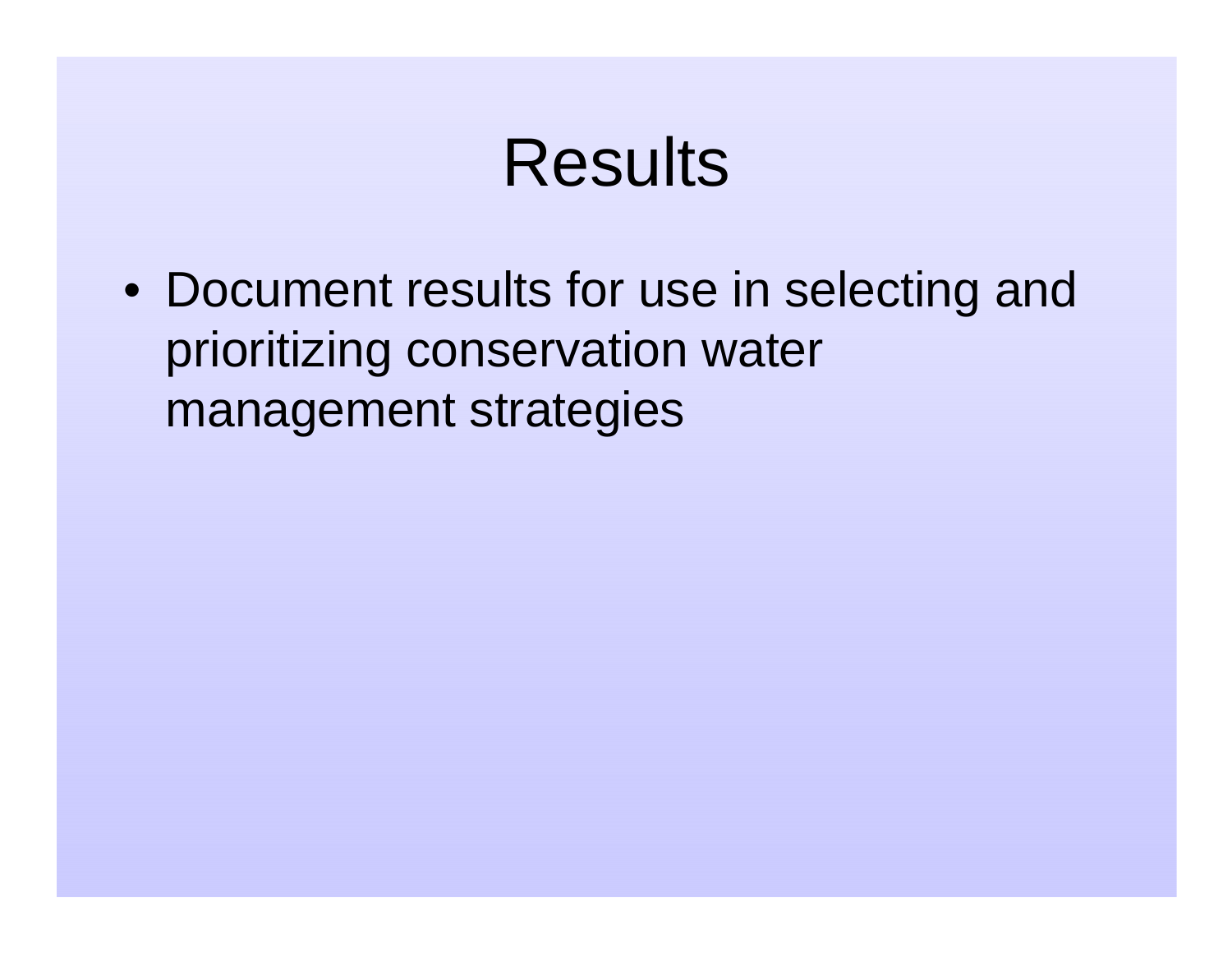# Neighborhood Study Work Plan

• Approval to move forward?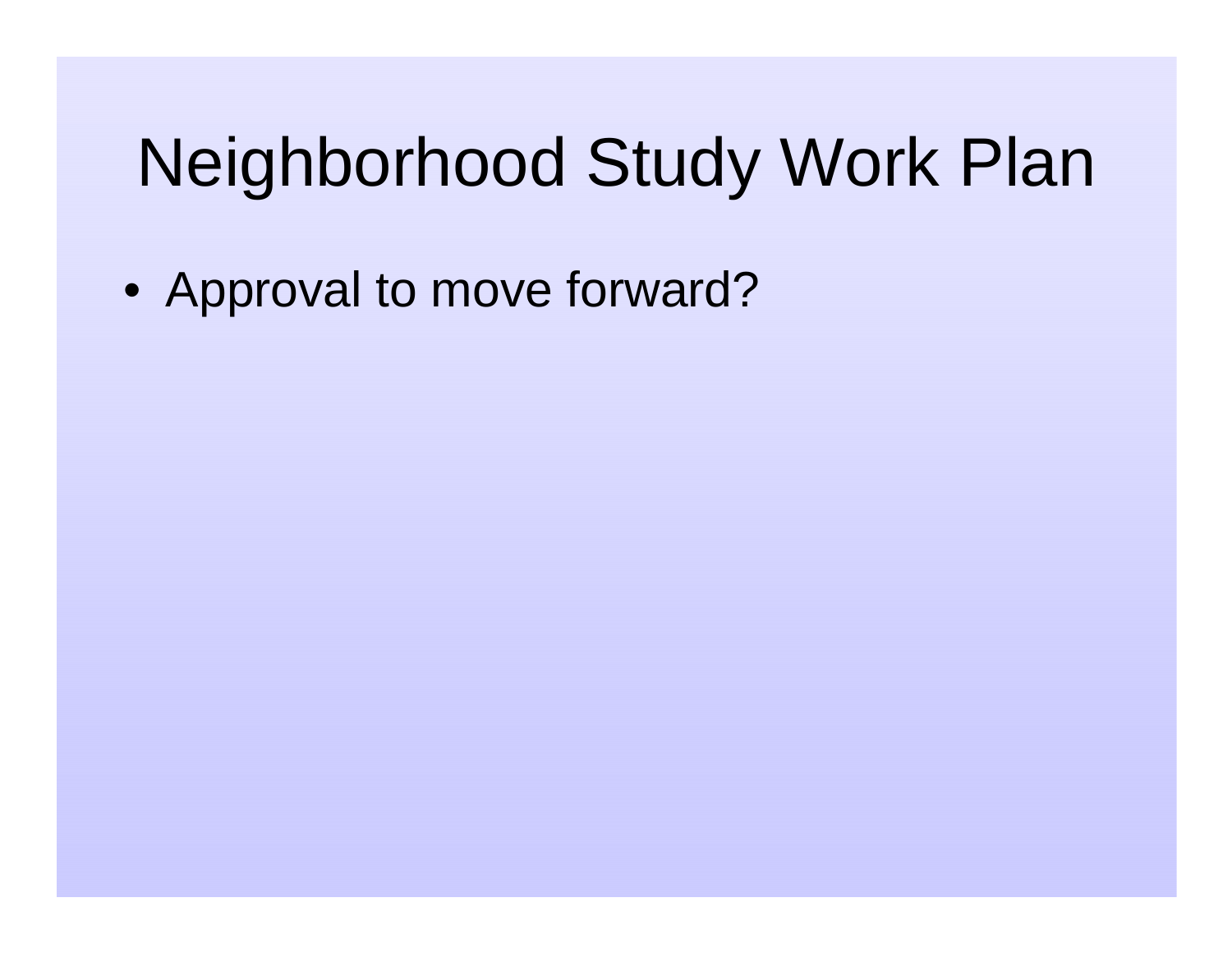# Reuse and Desalination **Supplies**

- Almost finished identifying available reuse supplies (see handout)
	- –11 Districts, Authorities, and WSCs
	- 28 Cities
	- –3 Corporations
- Compiled survey information on planned reuse supplies
- Almost finished identifying available desalination supplies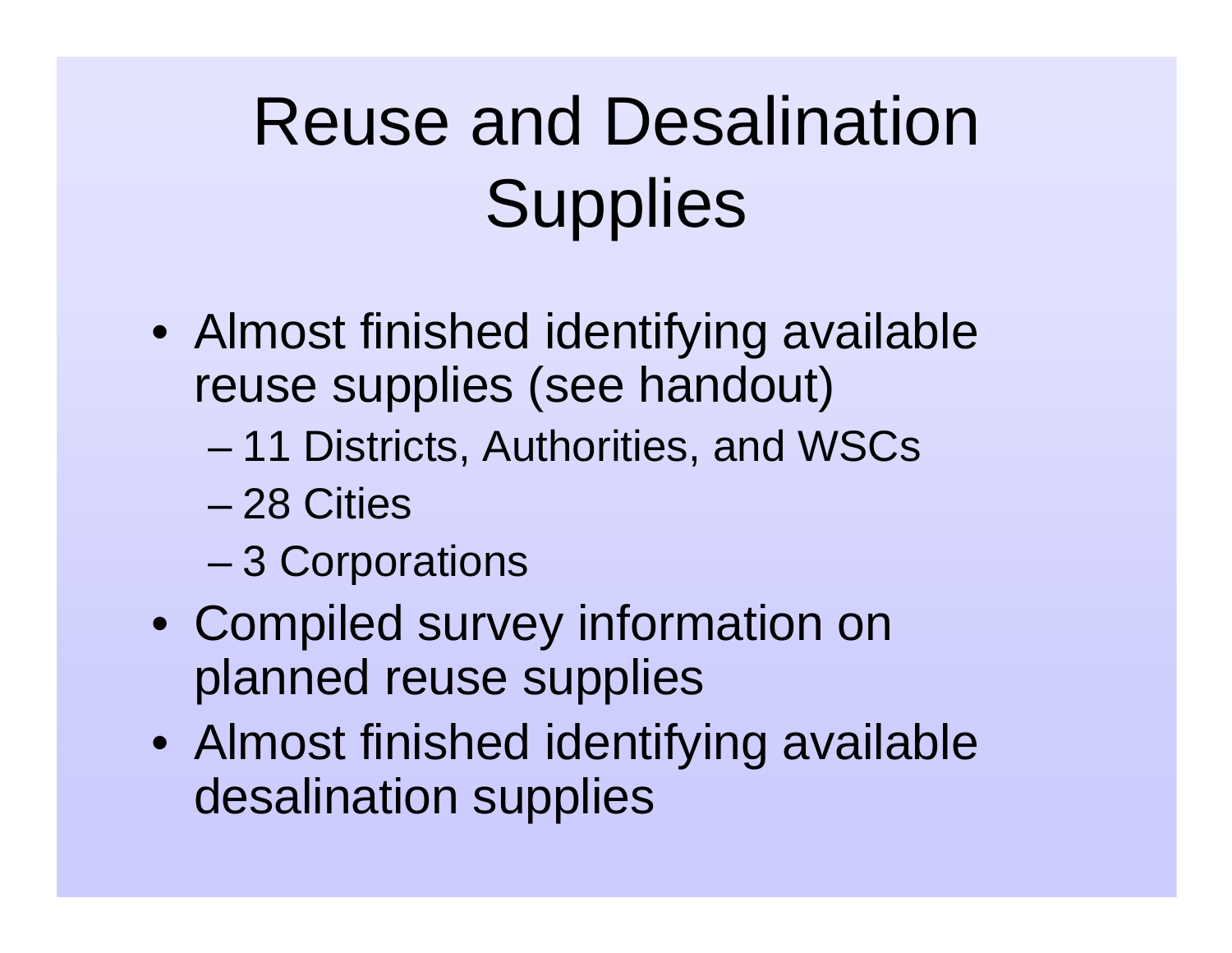# **RCWPG – Public Participation Topics**

Region C Water Planning Group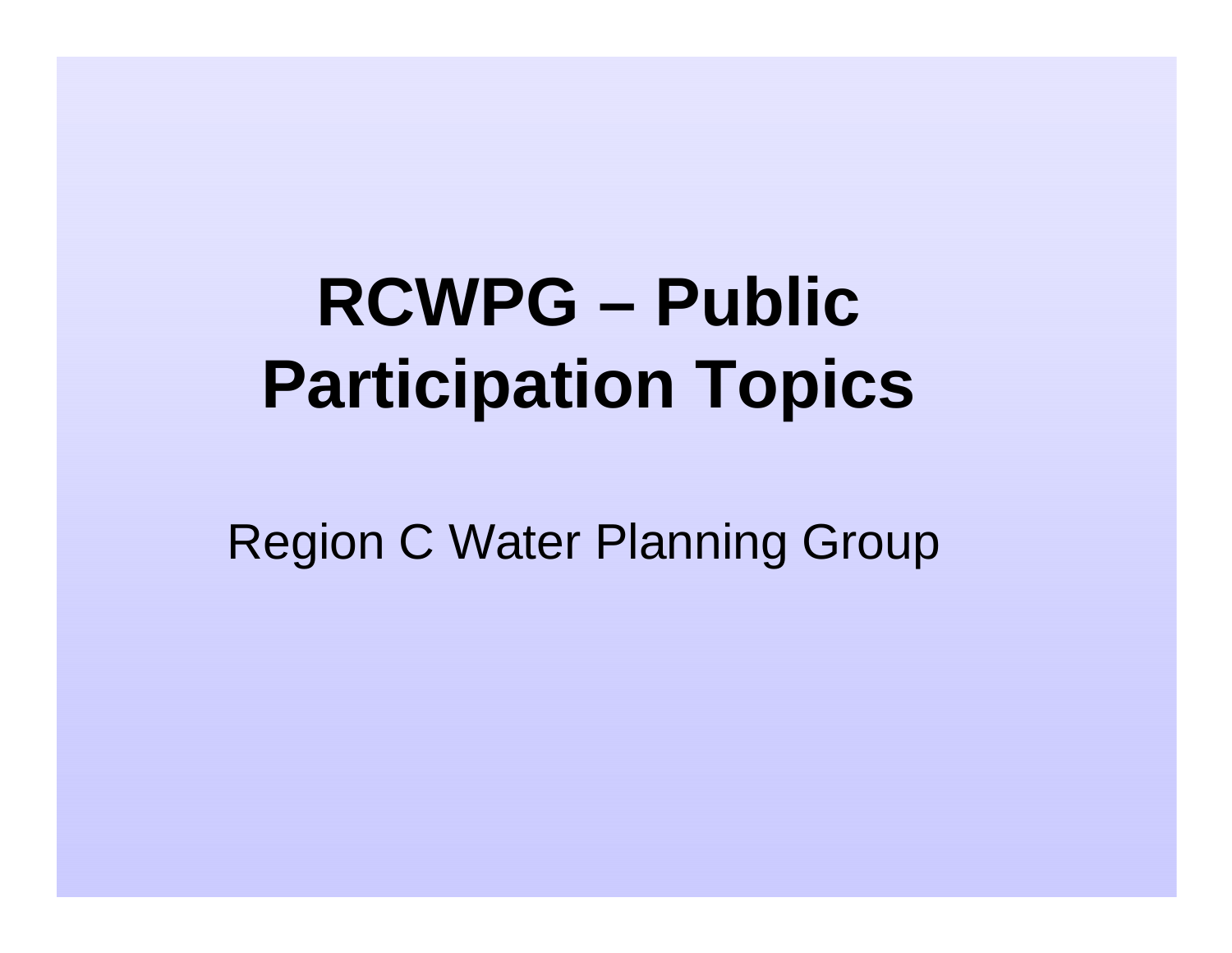## Public Participation Update

- New RCWPG leadership press release
- Spanish Language press kits
- Calendar listing for RCWPG meeting
- Q1 Newsletter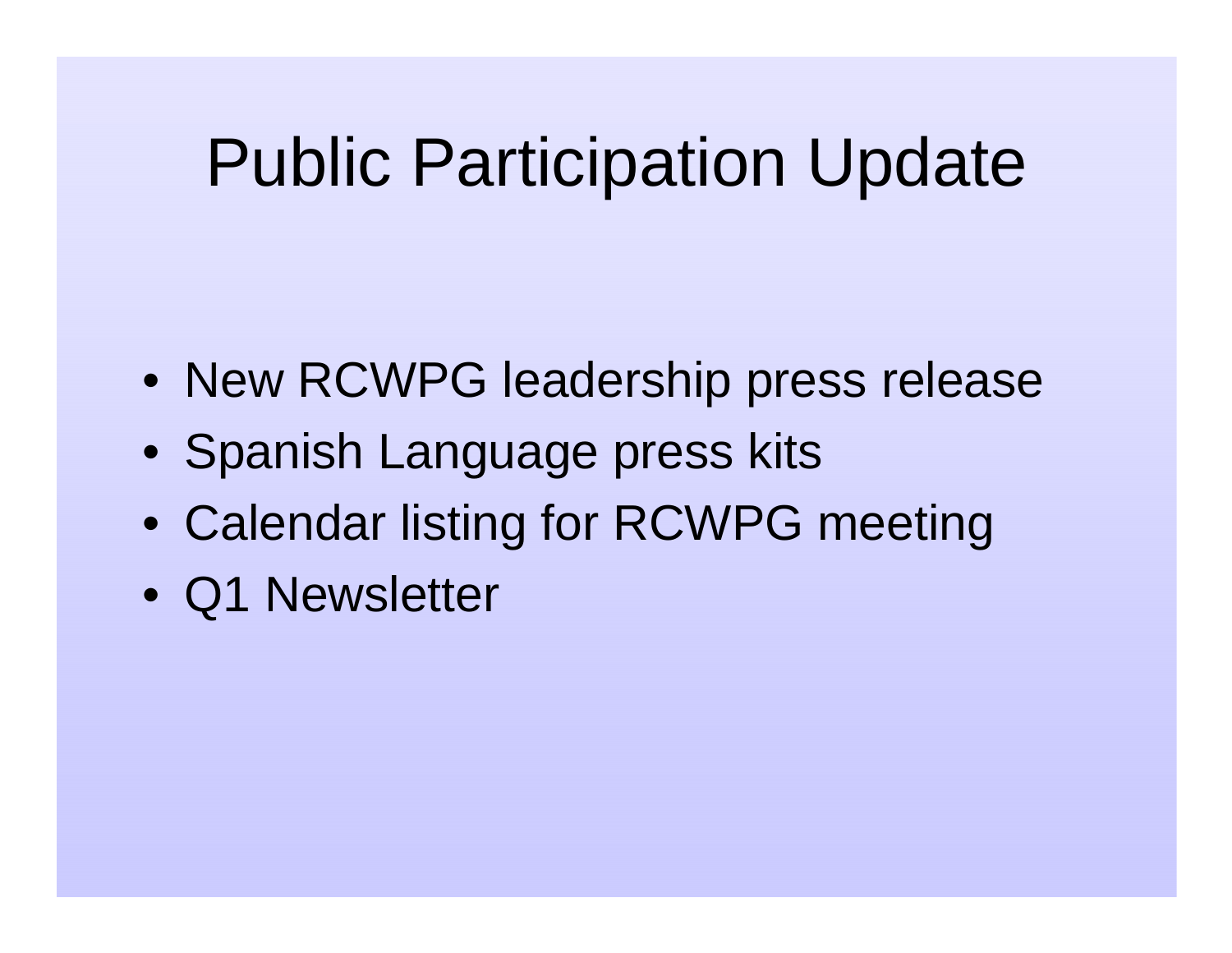# Q2 Newsletter Topics

- Potential water management strategies for Region C
- "Neighborhood Study Work Plan"
- Update on overall status of water planning project
- Water conservation tips
- Next meeting information
- Updates regarding water issues in the news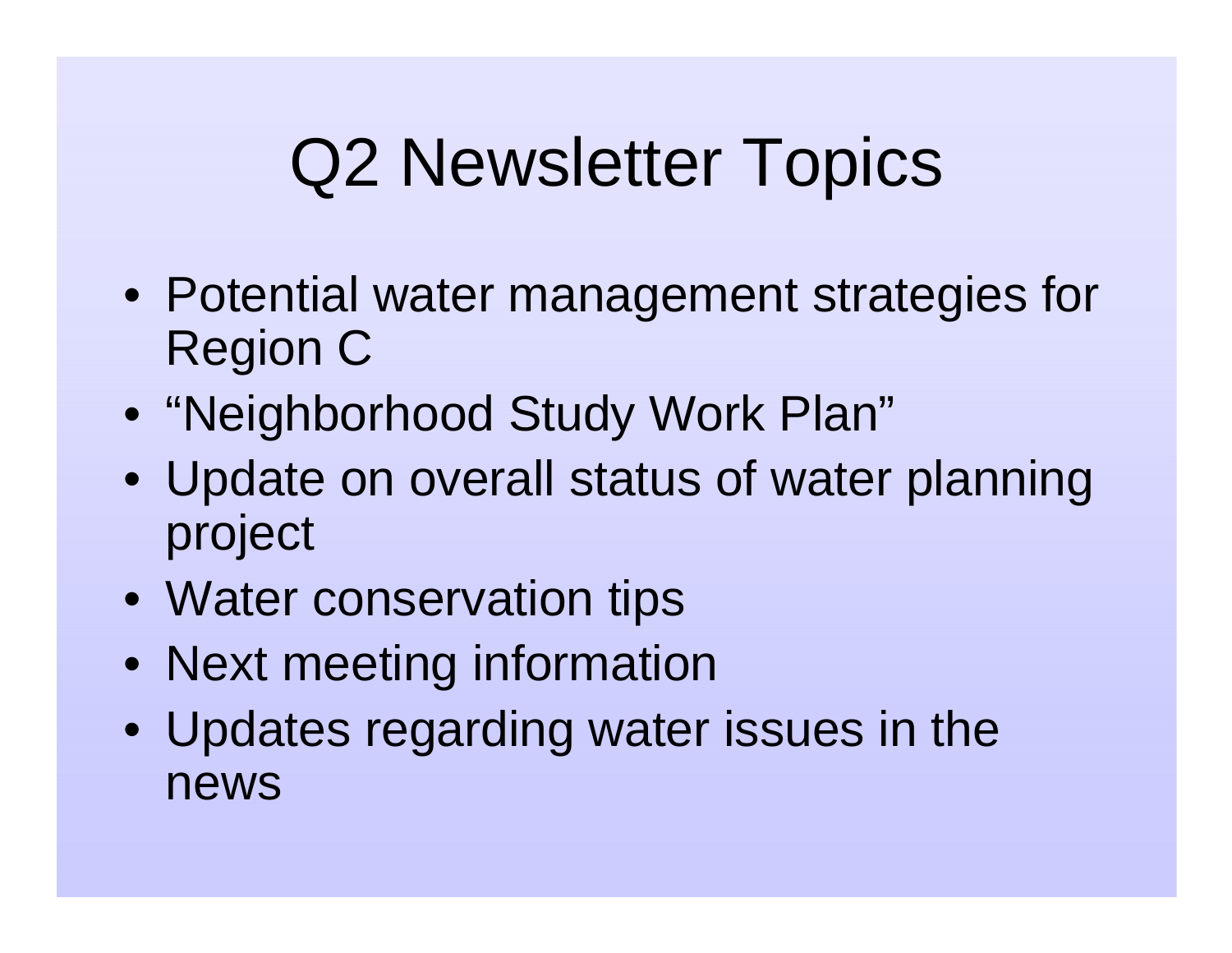# **RCWPG – Newspaper Articles**

Region C Water Planning Group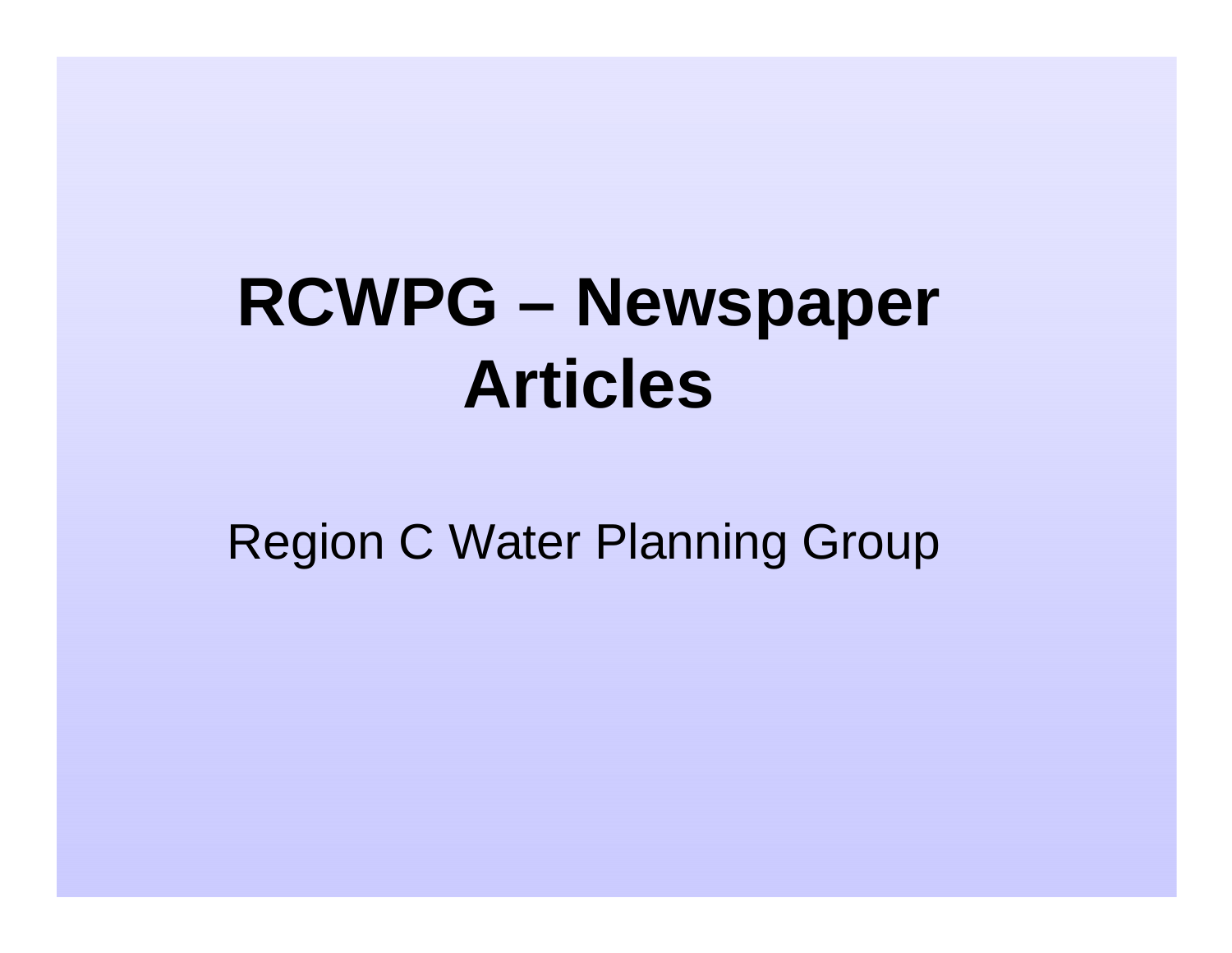#### **Summary of Speaker Comments**

#### **1-27-03 RCWPG Meeting**